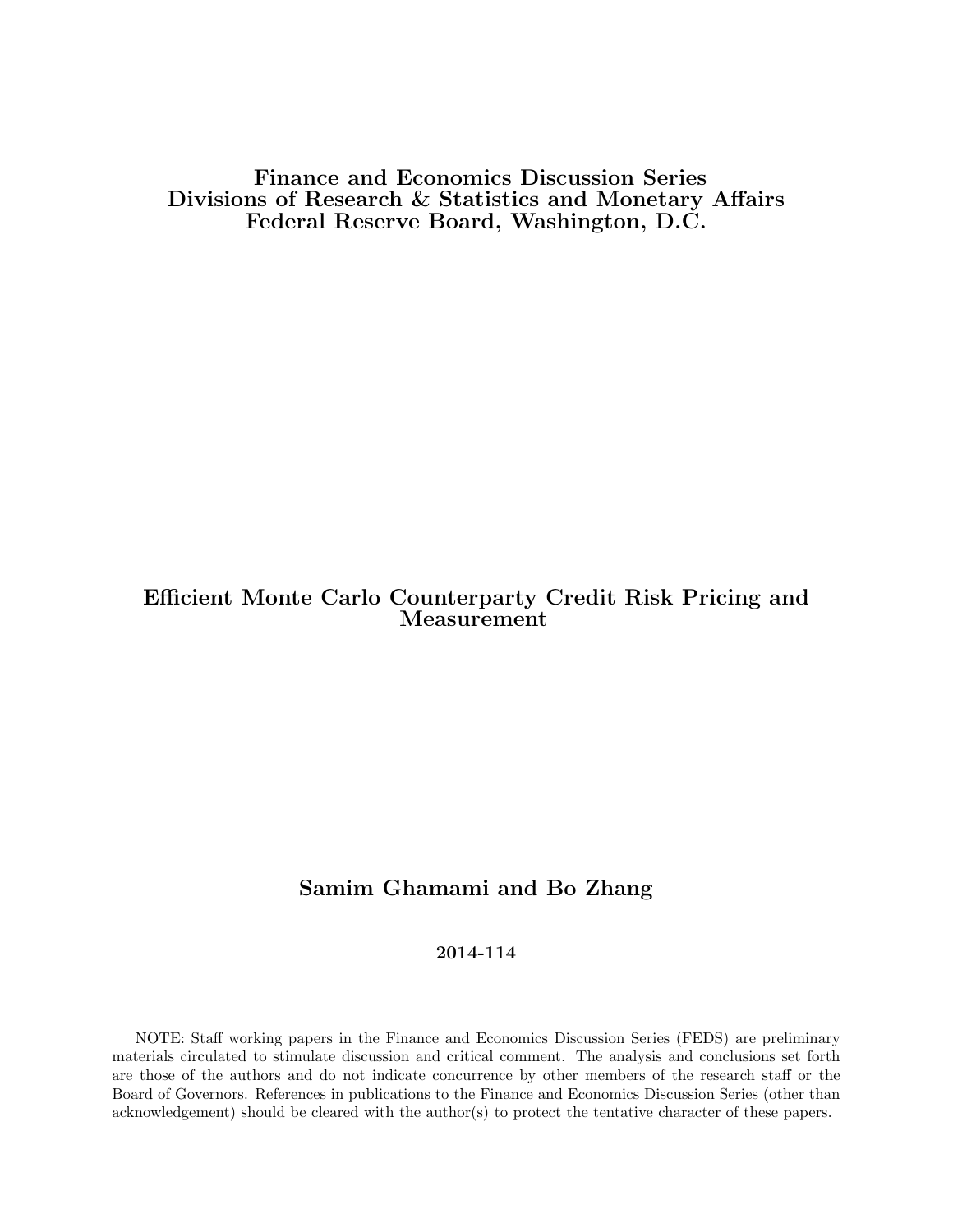# Efficient Monte Carlo Counterparty Credit Risk Pricing and Measurement<sup>\*</sup>

Samim Ghamami† and Bo Zhang‡

December 17, 2014

#### Abstract

Counterparty credit risk (CCR), a key driver of the 2007-08 credit crisis, has become one of the main focuses of the major global and U.S. regulatory standards. Financial institutions invest large amounts of resources employing Monte Carlo simulation to measure and price their counterparty credit risk. We develop efficient Monte Carlo CCR estimation frameworks by focusing on the most widely used and regulatory-driven CCR measures: expected positive exposure (EPE), credit value adjustment (CVA), and effective expected positive exposure (EEPE). Our numerical examples illustrate that our proposed efficient Monte Carlo estimators outperform the existing crude estimators of these CCR measures substantially in terms of mean square error (MSE). We also demonstrate that the two widely used sampling methods, the so-called Path Dependent Simulation (PDS) and Direct Jump to Simulation date (DJS), are not equivalent in that they lead to Monte Carlo CCR estimators which are drastically different in terms of their MSE.

Keywords: Risk Management, Counterparty Credit Risk, OTC Derivatives Market, Credit Value Adjustment, Efficient Monte Carlo Simulation, Basel II-III

### 1 Introduction and a Summary of Important CCR Measures

Counterparty credit risk (CCR) is the risk that a party to a derivative contract may default prior to the expiration of the contract and fail to make the required contractual payments, (see [5] for the basic CCR definitions). Counterparty credit risk has been widely considered as one of the key drivers of the 2007-08 credit crisis, and it has become one of main focuses of the major global

<sup>∗</sup>The opinions expressed in this paper are those of the authors and do not necessarily reflect the views of the Board of Governors or its staff. Samim Ghamami is grateful to Robert Anderson, Lisa Goldberg, and Travis Nesmith for their comments.

<sup>†</sup>Federal Reserve Board, Washington, D.C., email: samim.ghamami@frb.gov, and Center for Risk Management Research, University of California, Berkeley, CA, email: samim ghamami@berkeley.edu.

<sup>‡</sup>Business Solutions and Mathematical Sciences Department, IBM Thomas J. Watson Research Center, Yorktown Heights, NY, 10598, email:bozhang@gatech.edu.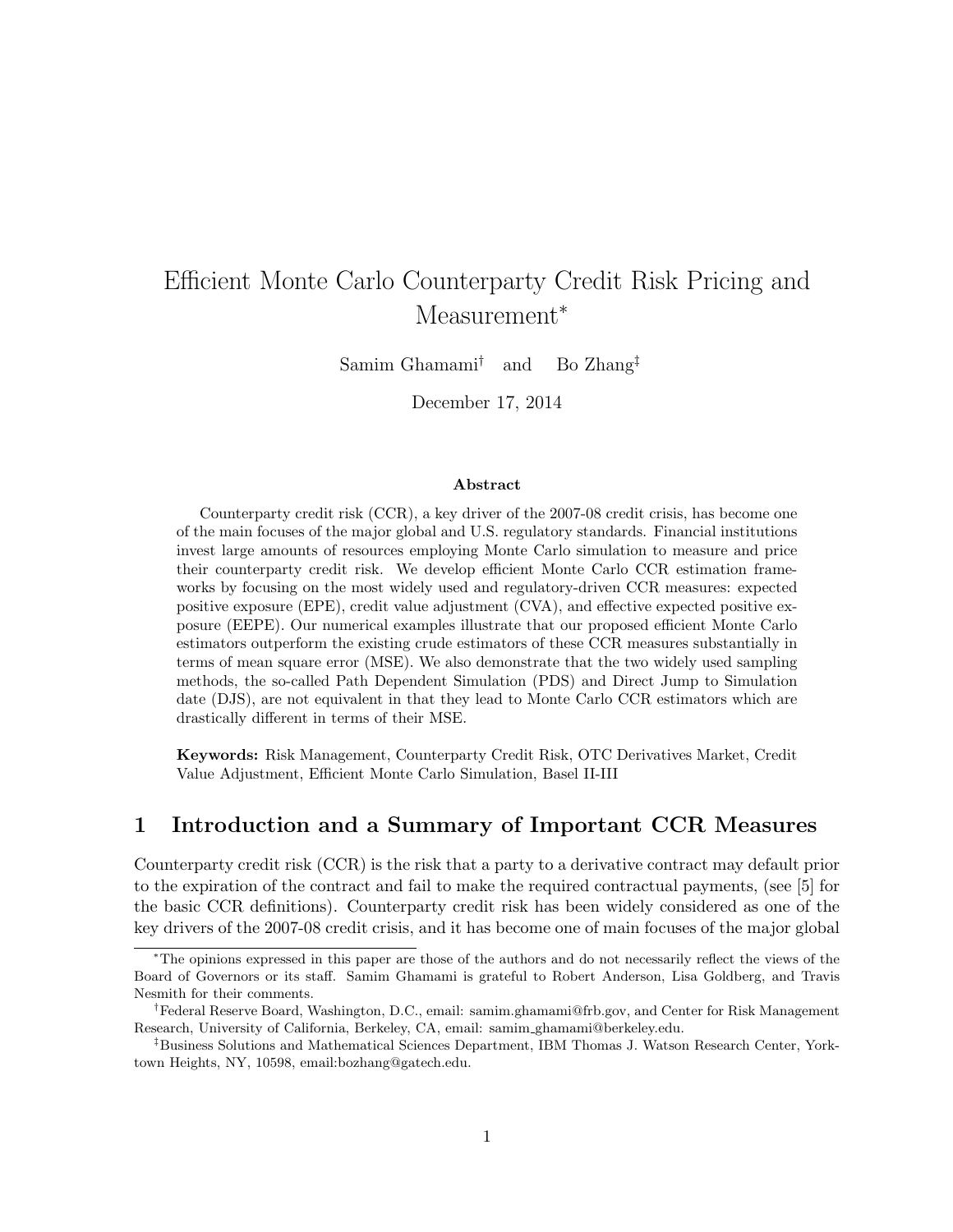and U.S. regulatory frameworks (Basel  $III<sup>1</sup>$  and the Dodd-Frank Act of 2009-10; see, for instance, [3]). It is well known that pricing and measuring counterparty credit risk is computationally extremely intensive; financial institutions (derivative dealers) invest large amounts of resources developing and maintaining Monte Carlo simulation "engines" to manage their counterparty risk, (see [24], [18], and [5]). While various aspects of counterparty credit risk have been subject of extensive research post 2007-08 financial crisis, statistical efficiency of the CCR estimators has received no attention in the literature.

In this paper we develop efficient Monte Carlo frameworks for pricing and measuring counterparty risk. More specifically, we focus on efficient Monte Carlo estimation of the most widely used and regulatory-driven CCR measures, expected positive exposure (EPE), credit value adjustment (CVA), and effective EPE (EEPE), as defined below. Efficiency criteria under consideration are variance, bias, and computing time of the Monte Carlo estimators. Our proposed Monte Carlo estimators of EPE, CVA, and EEPE outperform the existing crude estimators of these CCR measures substantially in terms of mean square error (MSE). To the best of our knowledge, this paper is the first to develop efficient Monte Carlo counterparty credit risk estimators. Currently, CVA is a CCR measure that is only applied to bilateral derivatives transactions. However, EPE and EEPE are CCR measures applicable to both bilateral derivatives transactions and centrally-cleared derivatives transactions. Specifically, Basel Committee on Banking Supervision (BCBS) has devised regulatory capital charges on clearing member banks against their central counterparty credit risk; EPE and EEPE are components of these capital charges to be estimated via Monte Carlo simulation by large dealer banks.

Counterparty credit exposure  $[5]$ , denoted by V, of a financial institution against one of its counterparties, is the larger of zero and the market value of the portfolio of derivatives contracts the financial institution holds with this counterparty. To effectively introduce our efficient Monte Carlo procedures, we consider credit exposures in the absence of the commonly used risk mitigants, collateral and netting agreements. This simple setting facilitates the communication of our main results.

EPE is a widely used counterparty credit risk measure for regulatory and economic capital calculations, (see Chapters 2 and 11 of [18]). It is defined as follows,

$$
EPE \equiv \int_0^T E[V_t]dt,\tag{1}
$$

where  $E[V_t]$  is the expected value of the (credit) exposure at time  $t \geq 0$ , and  $T > 0$  denotes the time to maturity of the longest transaction in the derivatives portfolio.

Effective EPE (EEPE), another widely used regulatory and economic capital-related counterparty risk measure [18] is defined as follows in the CCR literature:

$$
EEPE_{dst} \equiv \sum_{i=1}^{n} \max_{1 \le j \le i} E[V_j] \Delta_i.
$$
 (2)

<sup>&</sup>lt;sup>1</sup>Basel III is a global regulatory standard on bank capital adequacy, stress testing and market liquidity risk agreed upon by the members of the Basel Committee on Banking Supervision in 2010-11, and scheduled to be introduced from 2013 until 2018.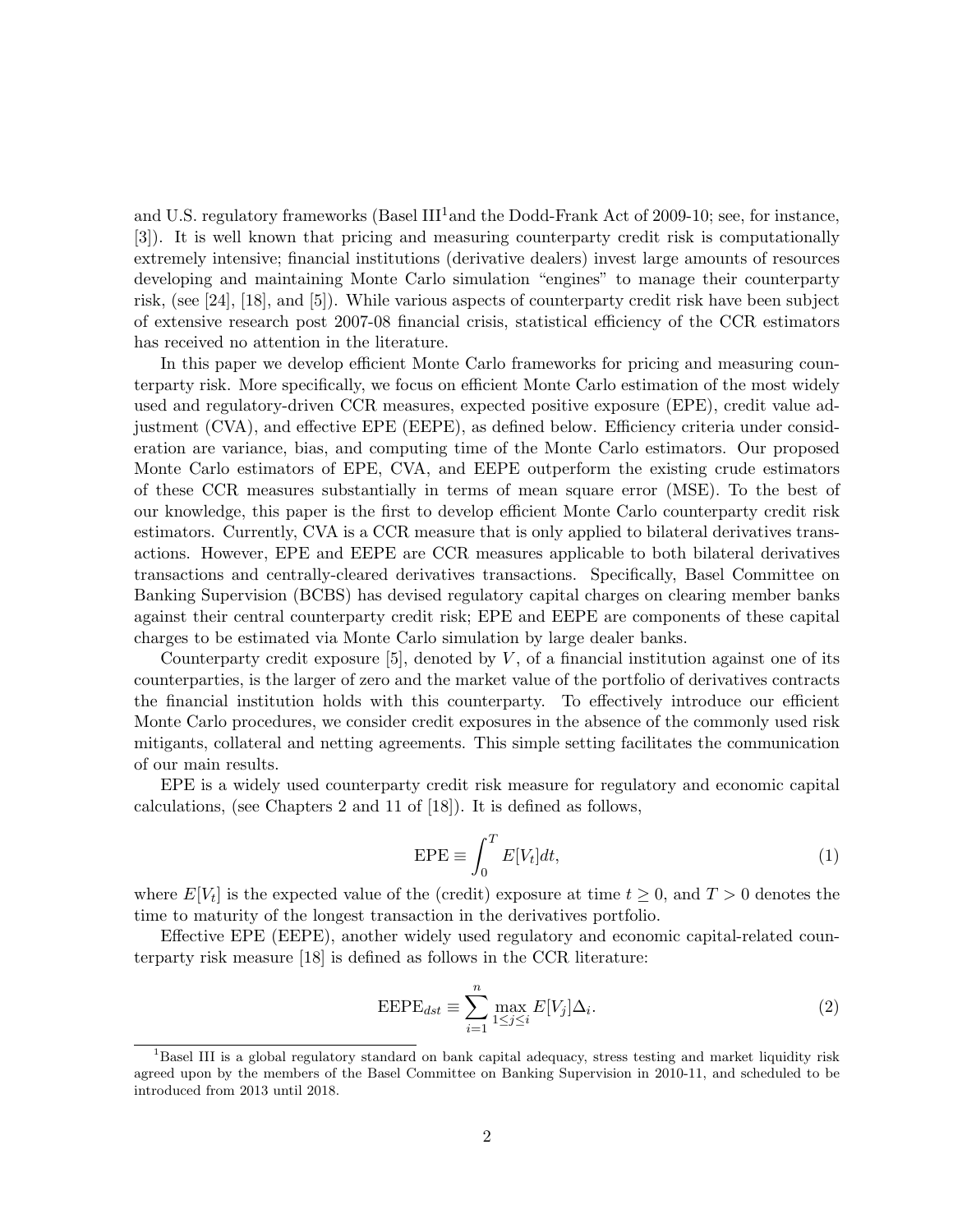This definition is based on a discrete time grid,  $0 \equiv t_0 < t_1 < ... < t_n \equiv T$  with  $\Delta_i = t_i - t_{i-1}$ ,  $i = 1, \ldots, n$ . We prefer and propose the following continuous version of EEPE:

$$
EEPE \equiv \int_0^T \max_{0 \le u \le t} E[V_u] dt,\tag{3}
$$

which is consistent with the definition of EPE and has the advantage of not requiring an a priori specification of a discrete time grid. Our results in Section 5 apply to EEPE as well as  $\text{EEPE}_{dst}$ .

EEPE is the "conservative" version of EPE that accounts for roll-over risk. Roll-over risk refers to the following scenario. Expiration of some of the short-term trades in the derivatives portfolio before T would decrease some of the  $E[V_i]$  and so EPE. However, it is likely that these short-term trades are replaced by new ones. When these replacements are not captured by the Monte Carlo CCR "engine", EPE is underestimated, (see [24]).

CVA, which is the difference between the risk free portfolio value and the true counterparty default risky portfolio value, (see [23]), has become one of the most important CCR measures for derivatives dealers and other large financial institutions. CVA is also one of the main components of the Basel III's counterparty credit risk capital framework.

Let  $\tau$ , a positive random variable, denote the default time of the counterparty. It can be shown that CVA, the price of the counterparty credit risk, is equal to the risk neutral expected discounted loss, i.e.,

$$
CVA \equiv E[(1 - R)D_{\tau}V_{\tau}\mathbf{1}\{\tau \le T\}],\tag{4}
$$

where  $1\{A\}$  is the indicator of the event A,  $D_t = B_0/B_t$  is the stochastic discount factor at time t,  $B_t$  is the value of the money market account at time t, and R is the financial institution's recovery rate, (see, for instance, Chapter 7 of [18] for a derivation of this formula). Hereafter we suppress the dependence of the CVA on the recovery rate, R. When V and  $\tau$  are assumed to be independent, we refer to CVA as independent CVA. Let  $F$  denote the cumulative distribution function of  $\tau$ . Independent CVA can be written as follows,

$$
CVA_I \equiv E[D_{\tau}V_{\tau}\mathbf{1}\{\tau \le T\}] = \int_0^T E[D_tV_t]dF_t,
$$
\n(5)

where the last equality follows from conditioning on  $\tau$ , the independence of V and  $\tau$ , and the independence of D and  $\tau$ . We focus on efficient Monte Carlo estimation of independent CVA in this paper. <sup>2</sup>

EPE, EEPE, and independent CVA are estimated based on the Reimann sum approximation of the integrals in (1), (3), and (5) and Monte Carlo estimation of expected exposures,  $E[V_t]$ , and expected discounted exposures,  $E[D_t V_t]$ .

Section 2 summarizes the common features of the Monte Carlo CCR framework widely used by financial institutions and introduces the notion of Marginal Matching, which enables us to define and differentiate the two widely used CCR sampling methods, Path Dependent Simulation

<sup>2</sup>Wrong (right) way risk are referred to as cases where credit exposures are negatively (positively) correlated with the credit quality of the counterparty, (see [12], [5], and [19]).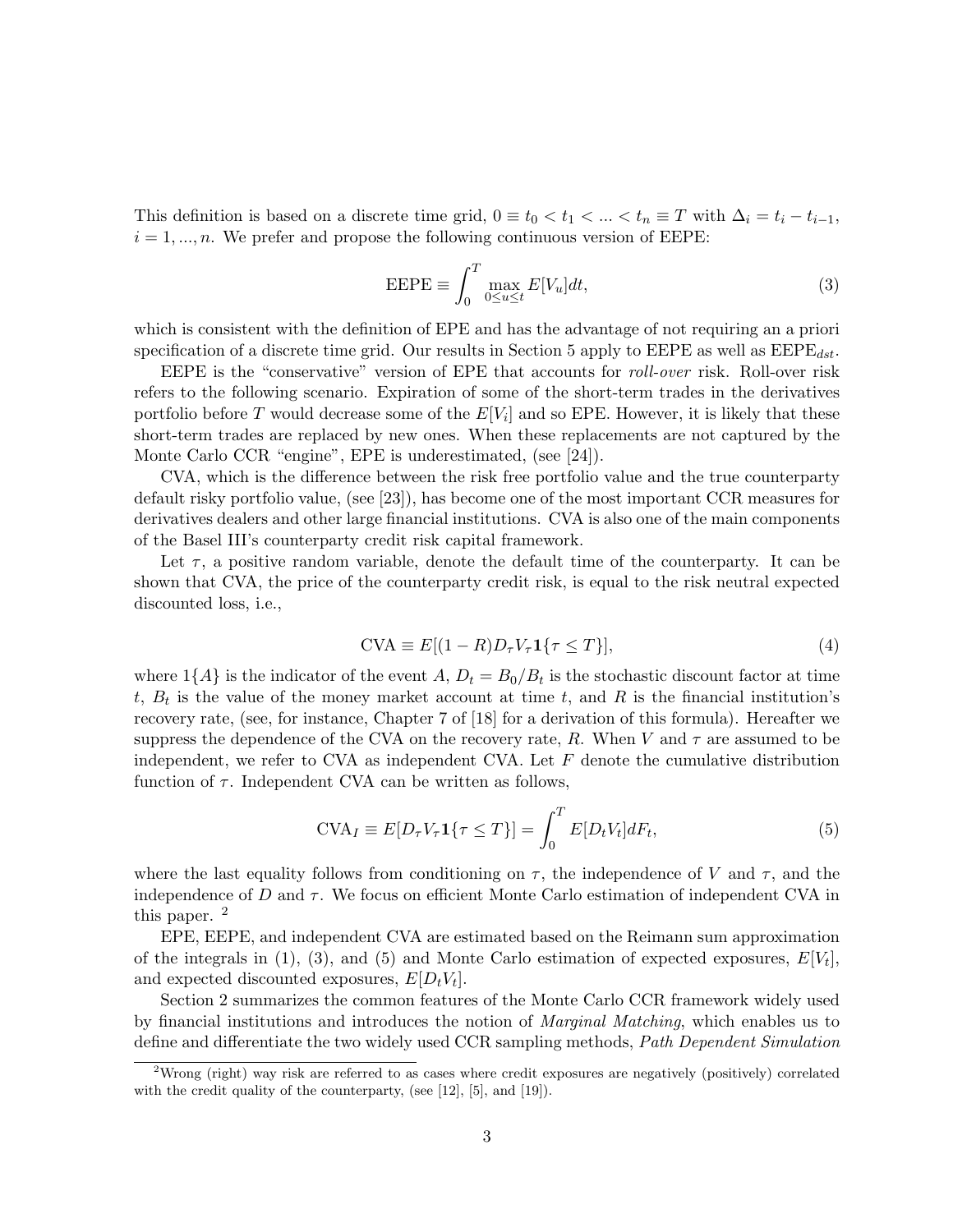(PDS) and Direct Jump to Simulation date (DJS). These two terms were first introduced by Pykhtin and Zhu in 2006 [24]. Practitioners do not usually evaluate and compare the statistical efficiency and computing time associated with the PDS and DJS-based Monte Carlo estimators of CCR measures. A recurring theme of Sections 3 through 5 of this paper is to illustrate that PDS and DJS-based CCR estimators have drastically different MSE.<sup>3</sup> Section 3 introduces an efficient Monte Carlo framework for estimating EPE, which also directly applies to efficient  $CVA<sub>I</sub>$  estimation. Using our results in Section 3, we summarize our proposed Monte Carlo framework for efficient estimation of  $CVA<sub>I</sub>$  in Section 4. Using our results in Section 3, Section 5 considers efficient Monte Carlo estimation of EEPE. Our numerical examples indicate that employing our Monte Carlo CCR schemes leads to substantial MSE reduction. We would like to emphasize that Sections 4 and 5 should not be read independently. The main components of the proposed efficient CCR framework are developed in Section 3. As will be seen in the sequel, this is because  $EPE$  and  $CVA<sub>I</sub>$  are both weighted sums of expected exposures, and the ideas developed for efficient EPE and  $CVA<sub>I</sub>$  estimation have implications for efficient EEPE estimation. Appendix H discusses the scope of our study by considering cases that have not been explicitly formulated in the main body of the paper.

### 2 Monte Carlo Counterparty Credit Risk Estimation

Contract level credit exposure at time  $t > 0$  is the maximum of the contract's market value and zero,  $\max\{C_t, 0\}$ , where  $C_t$  denotes the time-t value of the derivative contract. Consider a financial institution that holds a portfolio of k derivative contracts with its counterparty. Counterparty level credit exposure is

$$
V_t = \sum_{i=1}^k \max\{C_t^i, 0\},\tag{6}
$$

where  $C_t^i$  denotes the time-t value of the *i*'th derivative contract in the derivatives portfolio. When risk mitigants are employed,  $V_t$  is defined differently. For instance, in the presence of netting agreements, credit exposure becomes, (see [23]),

$$
V_t = \max\{\sum_{i=1}^k C_t^i, 0\}.
$$
 (7)

A typical Monte Carlo counterparty risk engine of a derivatives dealer estimates various types of CCR measures based on sampling from the credit exposure process on a time grid,  $0 < t_1 < ... < t_n = T$ , where T denotes the maturity of the longest transaction in a portfolio of derivatives and  $t_1, ..., t_n$  are sometimes referred to as valuation points. Set  $V_i \equiv V_{t_i}$ .

<sup>&</sup>lt;sup>3</sup>The first version of the paper had used the first edition of the excellent book by Gregory [17] as one of its references as at the time of the completion of our main results the second edition of the book by Gregory [18] had not been published. While [17] does not discuss statistical efficiency of CCR measure, [18] does. The statistical efficiency discussions of [18] are summarized at the Section 3.1.3's footnote.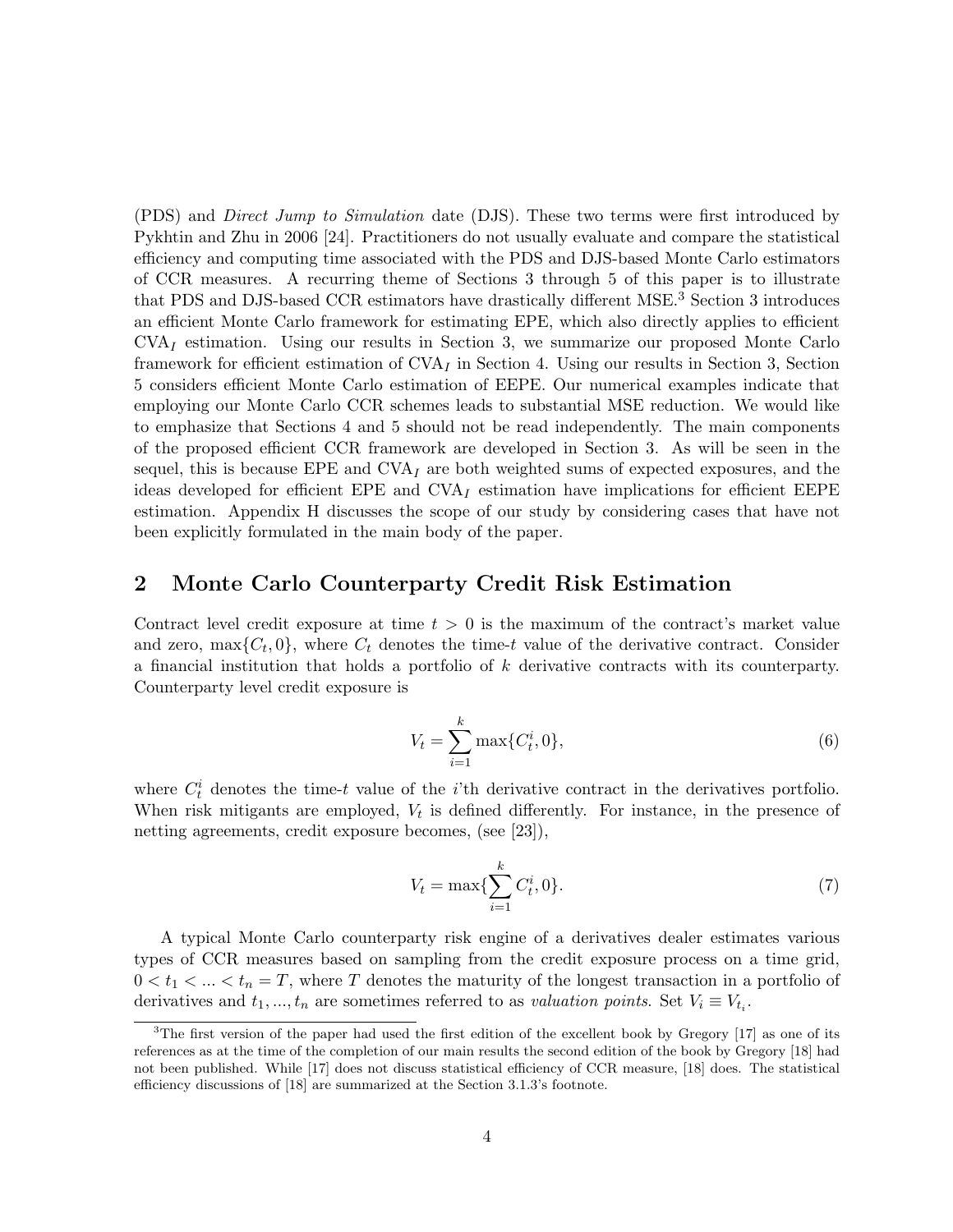Some of the CCR measures are *static* in the sense that they are defined based on a given fixed time point. Expected exposure (EE) at time  $t_i$ , is simply  $E[V_i]$ . Also, Value at Risk (VaR) type of measures for a given valuation point  $t_i$  is referred to as *potential future exposure*. Derivatives dealers use Monte Carlo simulation to estimate EE and PFE for all the given valuation points  $t_1, ..., t_n$  on a frequent basis, (see [18] and [23] for more details). Note that EPE, CVA, and EEPE, as defined in Section 1, are dynamic in the sense that they depend on the time evolution of the credit exposure process. This paper focuses on developing a Monte Carlo CCR framework that provably improves the efficiency of estimating these three risk measures. PFE and its corresponding dynamic measure Maximum PFE are other important CCR measures (see [18]), whose efficient Monte Carlo estimation is not addressed in this paper. Efficient Monte Carlo quantile estimation is a well-studied topic, (see Chapter 9 of [13] and the references therein). As will be illustrated in the sequel, the mathematical analysis of this paper has benefited from some similarities in the functional forms of EPE, CVA, and EEPE. The functional form of the maximum PFE, i.e., the maximum of the quantiles of the exposure process on a discrete time grid, and its Monte Carlo estimator has a distinct nature. We leave efficient Monte Carlo Maximum PFE estimation for future study.

In what follows we first summarize the simulation of the credit exposure process. Then, we introduce the notion of Marginal Matching in sampling from the time evolution of the credit exposure process.

#### 2.1 Simulating the Credit Exposure Process

Suppose that credit exposure is a stochastic process  $\{V_t : t \geq 0\}$  defined on a given filtered probability space  $(\Omega, \mathcal{F}, (\mathcal{F}_t)_{0 \leq t \leq \infty}, P)$ . Given (6) and (7),  $V_t$  can be viewed as a function of the stochastic processes that drive the values of the derivative contracts,  $C_t^1, ..., C_t^k$ . In risk management, these underlying stochastic processes are usually referred to as risk factors, e.g., interest rates, commodity prices, and equity prices. To generate a Monte Carlo realization of  $V_t$ , for a fixed  $t > 0$ , first, the underlying risk factors should be sampled from up to time  $t > 0$ . Next, given the Monte Carlo realization of the risk factors up to time  $t > 0$ , the derivative contracts should be valued. This two-step procedure leads to a single Monte Carlo realization of  $V_t$ . It is a risk management common practice to use the physical probability measure in the first step and the risk-neutral measure in the second. This applies to Monte Carlo estimation of EPE and EEPE. However, since CVA is usually viewed as the market price of counterparty credit risk, risk-neutral measure is usually used in both steps. Depending on the complexity of the payoff function of the derivative contracts, the valuation step could take straightforward Black-Scholes-type analytical calculations, or it could demand approximations that depending on the desired level of accuracy might be computationally intensive. These approximations could also involve Monte Carlo simulation: Nested Monte Carlo refers to the use of a second layer of Monte Carlo simulation in the valuation step of the above procedure, (see [16]), and regression-based Monte Carlo (see [4]) uses ideas from regression-based Monte Carlo American option pricing, (see Chapter 8 of [13]).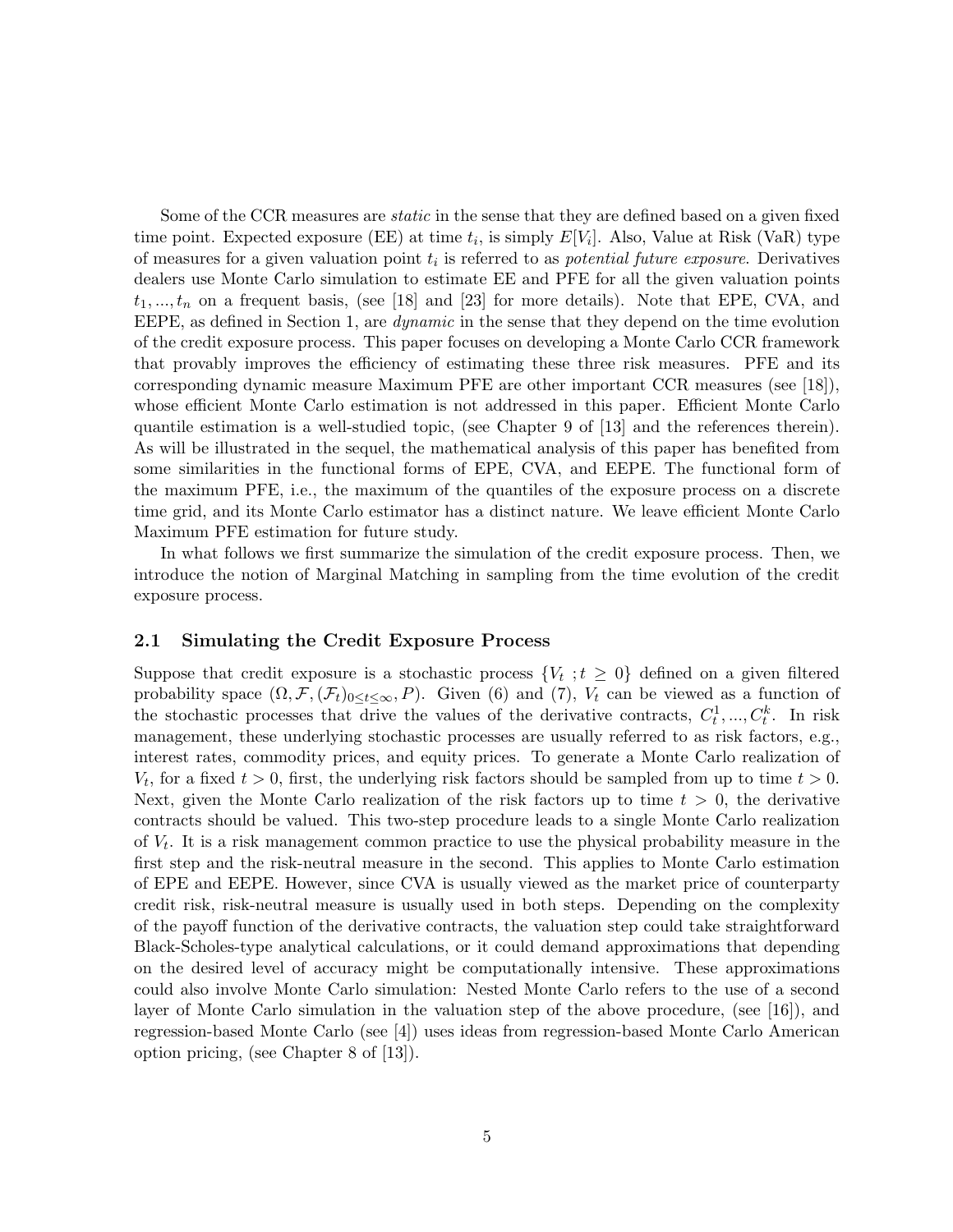#### 2.2 Marginal Matching

Let  $X = (X_1, ..., X_n)$  denote a random vector with distribution function  $F_X$ . Let  $\omega_X \equiv$  $(E[h_1(X_1)],...,E[h_n(X_n)])$  for some functions  $h_1,...,h_n$ . And let  $\theta_X \equiv g(\omega_X)$  for a function g that maps  $\omega_X$  from  $R^n$  to R. Two simple examples of  $\theta_X$  are as follows,

$$
\sum_{i=1}^{n} E[h(X_i)] \text{ and } \max\{E[h(X_1)], ..., E[h(X_n)]\},\
$$

that is  $\theta_X$  is defined based on the marginal distribution of (functions of)  $X_1, ..., X_n$ . Let Y =  $(Y_1, ..., Y_n)$  denote another random vector with distribution function  $F_Y$  such that,

$$
X \neq^{d} Y, \quad X_i =^{d} Y_i \text{ for all } i = 1, ..., n,
$$
\n(8)

where  $=$ <sup>d</sup> denotes "being equal in distribution". Simply note that since the marginal distributions of X and Y match,  $\theta_X = \theta_Y$ . Now, suppose that  $\theta_X$  is to be estimated with Monte Carlo simulation. Given (8), samples can be drawn from  $F_X$  or  $F_Y$ . Let  $\hat{\theta}_{X,m}$  and  $\hat{\theta}_{Y,m}$  denote Monte Carlo estimators of  $\theta_X$  based on m simulation runs when samples are drawn from  $F_X$  and  $F_Y$ , respectively. Obviously,

$$
\hat{\theta}_{X,m} \neq^d \hat{\theta}_{Y,m},
$$

and so between  $\hat{\theta}_{X,m}$  and  $\hat{\theta}_{Y,m}$ , i.e., when deciding on whether to sample from  $F_X$  or  $F_Y$ , the estimator with a lower mean square error (MSE) should be chosen.

Example: Finite-Dimensional Distributions of Brownian Motion Let  $\{X_t : t \geq 0\}$ denote a Brownian motion with drift  $\mu$  and volatility parameter  $\sigma$ . Consider the random vector  $X = (X_1, ..., X_n) \equiv (X_{t_1}, ..., X_{t_n})$  on the time grid,  $0 < t_1 < t_2 < ... < t_n$ . That is, following the basic definition of a Brownian motion, X is a multivariate normal random vector with  $E[X_{t_i}] =$  $\mu t_i$  and  $\text{Var}(X_{t_i}) = \sigma^2 t_i$ , and  $\text{cov}(X_{t_i}, X_{t_j}) = t_i > 0$  for  $t_i < t_j$ . Now, let  $Y = (Y_1, ..., Y_n)$  denote a multivariate normal random vector whose marginal distributions match that of X but with  $cov(Y_i, Y_j) = 0$ , i.e., components of Y are independent normals.

Stochastic Models of the Risk Factors Let  $\{R_t : t \geq 0\}$ , representing the dynamics of a risk factor, denote a stochastic process defined on a given filtered probability space,  $(\Omega, \mathcal{F}, (\mathcal{F}_t)_{0 \leq t \leq \infty}, P)$ . In this paper we assume that  $\{R_t : t \geq 0\}$  is in the following class:<sup>4</sup> a Gauss-Markov process (see Chapter 5 of [20] or Chapter 3 of [13]) specified by

$$
dR_t = (g_t + h_t R_t)dt + \sigma_t dB_t,
$$

with g, h, and  $\sigma$  all deterministic functions of time and B a standard one-dimensional Brownian motion, a geometric Brownian motion (GBM),

<sup>&</sup>lt;sup>4</sup>This assumption is only used in the proof of Proposition 1 and Proposition 2.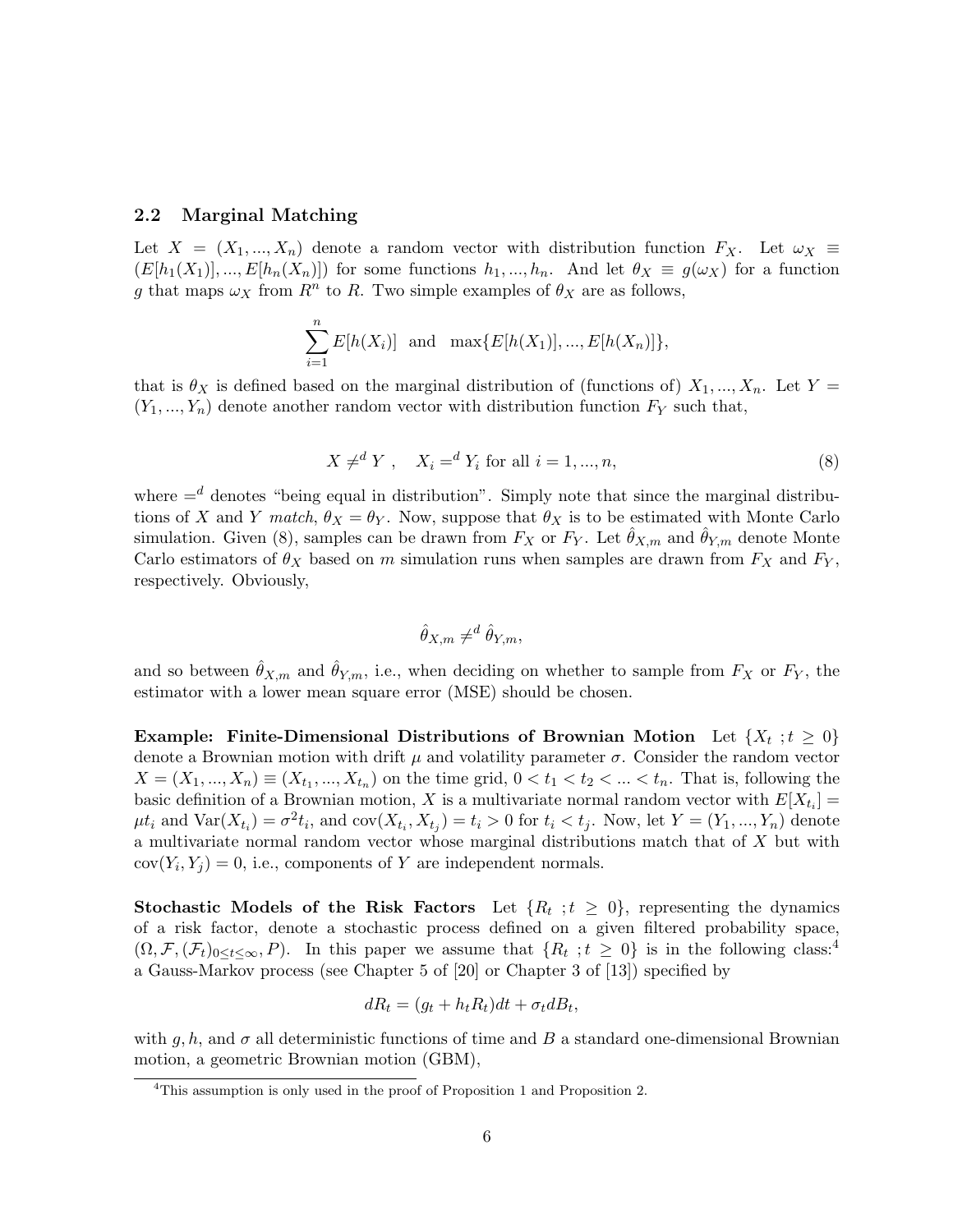$$
dR_t = \mu R_t dt + \sigma dB_t,
$$

with given constants  $\mu$  and  $\sigma$ , or a square-root diffusion specified as

$$
dR_t = \alpha (b - R_t)dt + \sigma \sqrt{R_t}dB_t,
$$

in which  $\alpha$  and b are positive. Many of the widely used continuous time stochastic processes in finance and economics are in this class. Consider the finite dimensional distribution of  $R$  on a time grid,  $t_1, ..., t_n$  and set  $R_i \equiv R_{t_i}$ . Suppose that  $R = (R_1, ..., R_n)$  can be sampled from exactly in the sense that the distribution of the simulated  $R$  is precisely that of the  $R$  process at times  $t_1, ..., t_n$ ; examples are Brownian motion, Ornstein-Uhlenbeck processes, GBM, and the square-root diffusion specified above whose simulations involve generating positively correlated normal random variables. Let  $\tilde{R} = (\tilde{R}_1, ..., \tilde{R}_n)$  denote a random vector for which  $\tilde{R} \neq^d R$  but  $\tilde{R}_i =^d R_i$  for all  $i = 1, ..., n$  and  $cov(\tilde{R}_i, \tilde{R}_j) = 0$  for all  $i \neq j$ . That is, simulation of  $\tilde{R}_1, ..., \tilde{R}_n$ can be done by generating  $n$  uncorrelated or simply independent normal random variables.

**PDS Sampling versus DJS Sampling** In the CCR literature when counterparty risk measures are estimated based on sampling from the finite-dimensional distributions of the underlying risk factors, the sampling is referred to as *Path Dependent Simulation* (PDS sampling). When the notion of marginal matching is used, the sampling is referred to as *Direct Jump to Simula*tion date (DJS). For instance, in the Brownian motion example above, sampling from X and Y when estimating  $\theta_X$ -type estimands are referred to as PDS and DJS sampling, respectively. In Monte Carlo estimation of CCR measures, PDS and DJS sampling have been widely considered equivalent (see [24]). One of the main contributions of this paper is to differentiate DJS and PDS in terms of the mean square error of the estimators of EPE, CVA, and EEPE.

### 3 Efficient Monte Carlo Estimation of EPE

In this section we consider efficient Monte Carlo estimation of EPE,

$$
EPE = \int_0^T E[V_t]dt,
$$

where V denotes the credit exposure process, and  $T > 0$  represents the expiration time of the longest maturity derivative contract in an OTC derivatives portfolio. Consider a time grid,  $0 \equiv t_0 < t_1 < \ldots < t_n \equiv T$ , with a fixed n. Set  $\Delta_i \equiv t_i - t_{i-1}$  and  $V_i \equiv V_{t_i}, i = 1, \ldots, n$ . Let  $\theta_{b,m,n,k}$  denote a class of Monte Carlo estimators of EPE defined as follows,

$$
\hat{\theta}_{b,m,n,k} \equiv \sum_{i=1}^{n} \bar{V}_i \Delta_i,
$$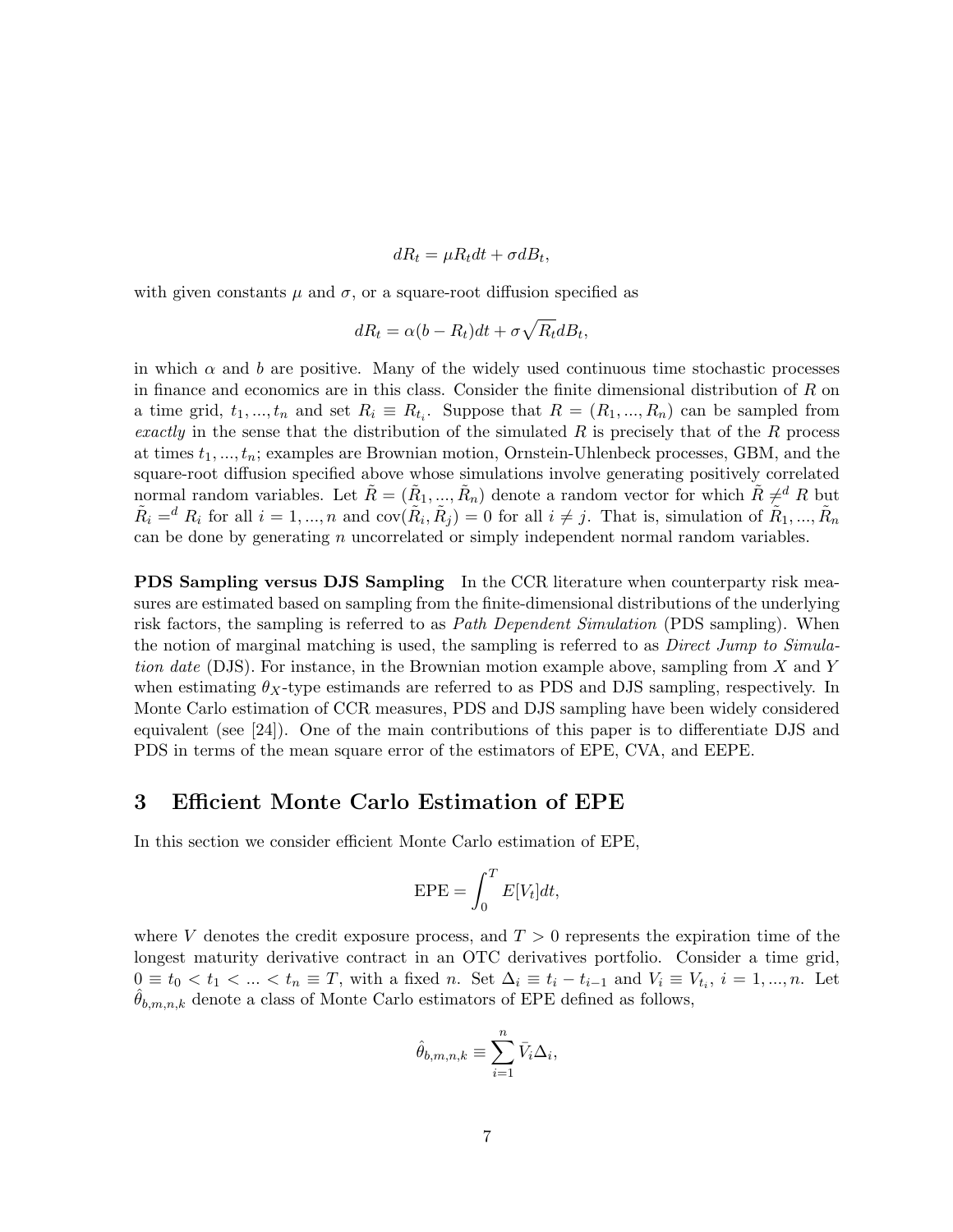where  $\bar{V}_i \equiv \sum_{j=1}^m V_{ij}/m$  and  $V_{i1}, ..., V_{im}$  represent the m simulation samples at valuation point  $t_i$ . The subscript b refers to the biased nature of the estimators, and the subscript k could take p and d, referring to PDS and DJS based simulation of the credit exposure process, respectively. As mentioned in Section 2.1, simulating the credit exposure process involves sampling from the underlying risk factors. Hereafter, PDS and DJS-based simulations of the credit exposure process refer to the cases where the underlying risk factors are sampled from based on their finite dimensional distributions (PDS sampling) and based on the notion of marginal matching (DJS sampling), respectively. Note that,

$$
\text{MSE}(\hat{\theta}_{b,m,n,k}) = \text{Var}(\sum_{i=1}^n \bar{V}_i \Delta_i) + \left(\sum_{i=1}^n E[\bar{V}_i] \Delta_i - \int_0^T E[V_t] dt\right)^2.
$$

We assume that Monte Carlo realizations of  $V_i$  are unbiased estimates of  $E[V_i], i = 1, ..., n$ . This implies that the bias part of the MSE of  $\theta_{b,m,n,k}$  is not affected by the choice of the sampling method (PDS or DJS). In Section 3.1, we assume that  $n$ , the number of valuation points, is fixed, and we compare the efficiency of  $\theta_{b,m,n,p}$  and  $\theta_{b,m,n,d}$  in terms of variance and computing time both for path independent and path dependent derivatives. Next, we introduce our efficient biased, yet consistent Monte Carlo estimators of EPE. In Section 3.3 we introduce efficient unbiased estimators of EPE. Numerical examples in Section 6.1 indicate that our proposed estimators substantivally outperform the crude estimators of EPE in terms of the mean square error.

#### 3.1 Comparing PDS and DJS-based Estimation of EPE

Suppose that the credit exposure process,  $V$ , is defined on a given filtered probability space  $(\Omega, \mathcal{F}, (\mathcal{F}_t)_{0 \leq t \leq \infty}, P)$ , where  $(\mathcal{F}_t)_{0 \leq t \leq \infty}$  denote the filtration generated by the underlying risk factors. Consider the setting where V denotes the contract level exposure and a financial institution takes a position in a maturity-T derivative contract with its counterparty. Let  $\Pi_T$  denote the payoff function of the derivative contract. It is well known from martingale pricing that

$$
C_t = n_t E\left[\frac{\Pi_T}{n_T}|\mathcal{F}_t\right],\tag{9}
$$

where  $n$  is a numeraire. Transactions between the financial institution and its counterparty for which  $V_t = \max\{C_t, 0\} = C_t$  for all  $0 < t \leq T$  are referred to as unilateral transactions, e.g. the financial institution takes a long position in a call option with its counterparty. Transactions for which  $V_t = \max\{C_t, 0\} \neq C_t$  for some  $0 < t \leq T$  are referred to as *bilateral transactions*, e.g. an interest rate swap between the financial institution and its counterparty.

The following simple example reviews simulation of the exposure process under PDS and DJS. Suppose that  $\{S_t : t \geq 0\}$  is a GBM,  $S_t = S_0 e^{X_t}$ , and  $\{X_t : t \geq 0\}$  is a Brownian motion with drift μ and volatility σ. Consider a unilateral transaction. Note that  $V_t = C_t = n_t E \left[ \frac{\Pi_T}{n_T} \right]$  $\frac{\Pi_T}{n_T} |S_t| \equiv f(S_t).$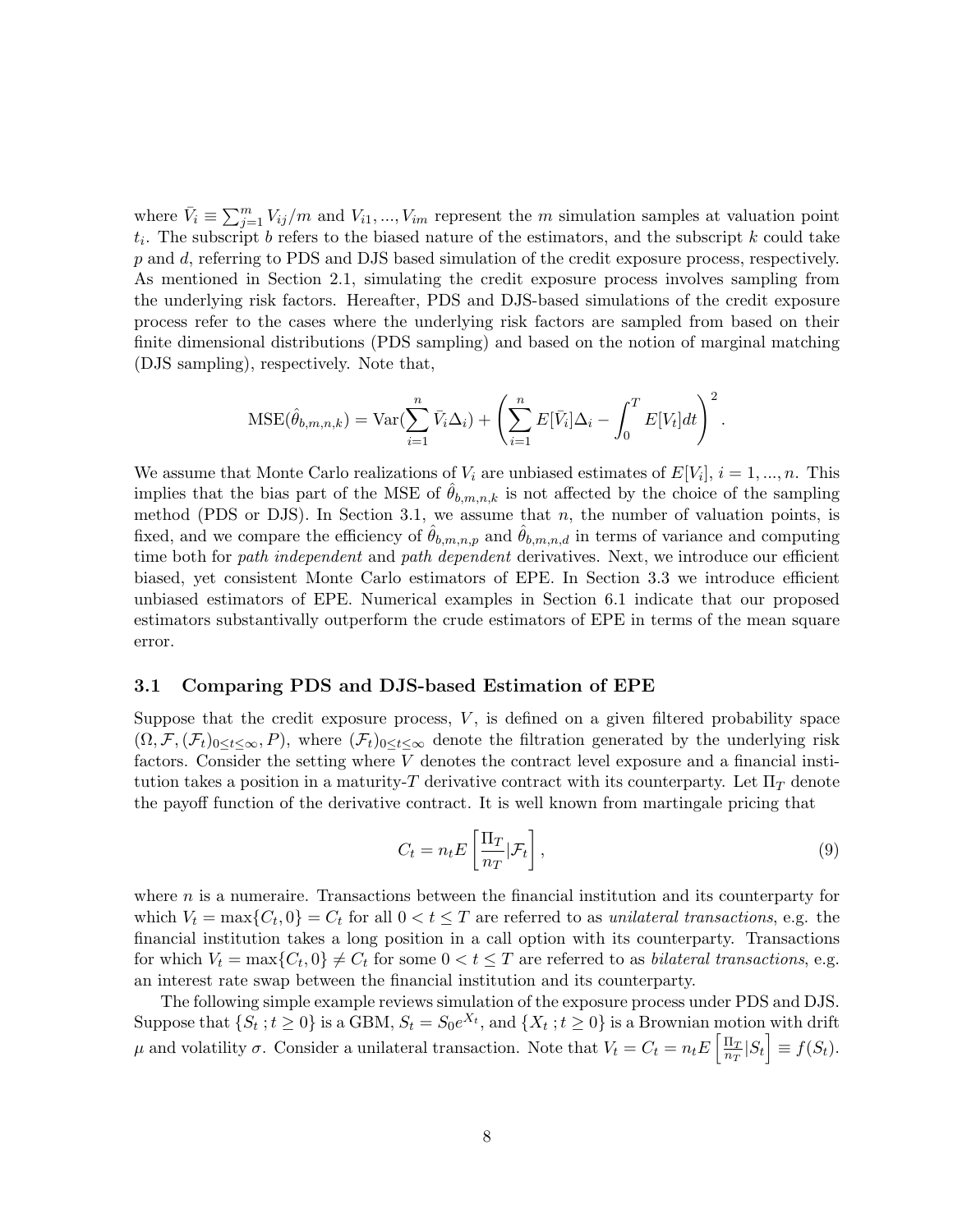That is, credit exposure is considered as a function of the risk factor.<sup>5</sup> Consider the time grid,  $0 \equiv t_0 < t_1 < \ldots < t_n \equiv T$  and let  $V_i \equiv V_{t_i}$ . Set

$$
\theta \equiv \sum_{i=1}^{n} E[V_i] \Delta_i.
$$

Recall that,

$$
\hat{\theta}_{b,m,n,k} = \sum_{i=1}^n \bar{V}_i \Delta_i,
$$

where  $\bar{V}_i$  is the *m*-simulation-run average of  $V_{i1},...,V_{im}$ . With  $V_i = f(S_i)$  and  $S_i = S_0e^{X_i}$ , Monte Carlo estimation of  $\theta$  requires sampling from the multivariate normal random vector,  $X = (X_1, ..., X_n)$ . This is the so-called PDS sampling method. An alternative sampling method, using the notion of marginal matching, is to sample from the multivariate normal random vector,  $Y = (Y_1, \ldots, Y_n)$ , whose components are uncorrelated but marginal distributions match those of X. This is the so-called DJS method. To be more specific, in DJS sampling,  $S_i$  is generated from time zero. That is, generate  $Y_i$ , a normal random variable with mean  $\mu t_i$  and variance  $\sigma^2 t_i$ , and set  $S_i = S_0 e^{Y_i}$ . In PDS sampling,  $V_i$ 's are sampled based on generating the sample path of the GBM sequentially at  $i = 1, ..., n$ . That is, to generate a realization of  $V_i$ ,  $S_i$  is generated given the previously generated value of  $S_{i-1}$ . More specifically, to sample from  $S_i$  generate  $\tilde{X}_i$ and set  $S_i = S_{i-1}e^{\tilde{X}_i}$ , where  $\tilde{X}_i$  is a normal random variable with mean  $\mu\Delta_i$  and variance  $\sigma^2\Delta_i$ . Note that since for any given  $t > 0$ ,  $V_t$  is a function of  $S_t = S_0 e^{X_t}$ , DJS-based simulation of the exposure process implies that  $cov(V_i, V_j) = 0$  for any  $i \neq j, i, j = 1, ..., n$ .

In what follows we compare the efficiency of  $\hat{\theta}_{b,m,n,p}$  and  $\hat{\theta}_{b,m,n,d}$  in terms of variance and computing time for path independent and path dependent derivatives. We consider unilateral and bilateral transactions in both single risk-factor and multi-risk factor settings. That is, we consider two cases: a stylized setting where  $(\mathcal{F}_t)_{0\leq t\leq\infty}$  is the filtration generated by a single risk factor; we also consider the more general multi-risk factor settings.

#### 3.1.1 Path Independent Case

The above mentioned example shows that under DJS,  $cov(V_u, V_t) = 0$  for any  $0 < u < t < T$ . Proposition 1 and Proposition 2, whose proofs are given in the Appendix, consider this covariance function of the contract level credit exposure process under the PDS method for unilateral and bilateral transactions, respectively, and identify conditions under which  $cov(V_u, V_t) > 0$  for any  $0 < u < t < T$ . Condition 2 of Proposition 1 below uses the well known changes of numeraire

<sup>&</sup>lt;sup>5</sup>Consider, for instance, the payoff function  $\Pi_T = (S_T - K)^+$  of a maturity-T GBM-driven vanilla call option with strike K. Assuming zero short rate,  $C_t = E[(S_T - K)^+ | S_t] = E[(S_t S_{T-t} - K)^+ | S_t]$ . Note that the function f in  $f(S_t) \equiv E[(S_t S_{T-t} - K)^+]S_t$ , which is well-defined for all values of  $t \geq 0$  given the payoff function  $\Pi_T$ with a fix maturity T, is in fact a function of t and  $S_t$ . In Section 3, for notational simplicity, we suppress the dependence of f on t in the definition  $C_t = n_t E\left[\frac{\Pi_T}{n_T} | S_t\right] \equiv f(S_t)$ .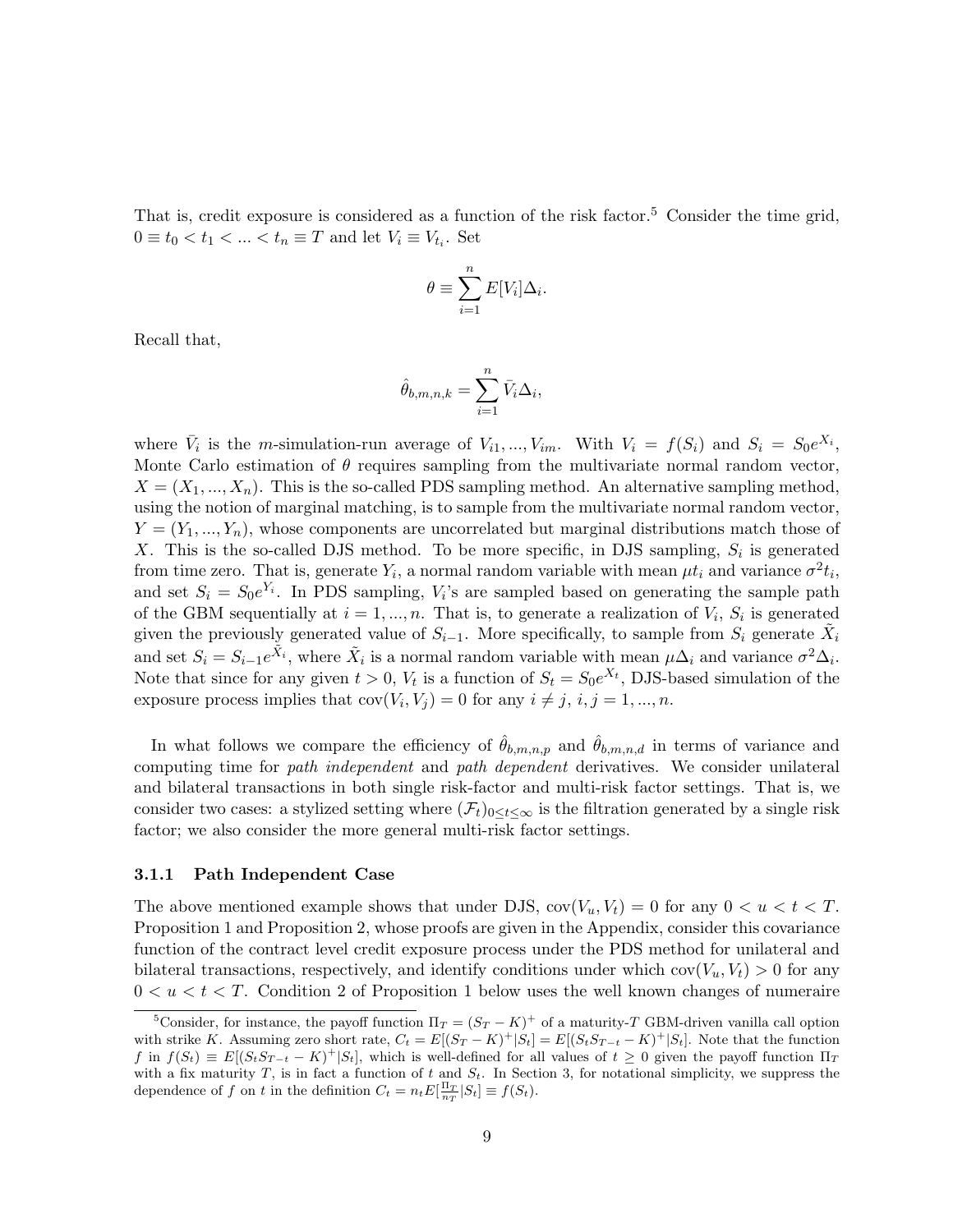techniques of Geman-El Karoui-Rochet [10] for option type contracts with at most three distinct sources of randomness: stochastic short rate and a maximum of two risky assets. Well known examples of these contracts are options written on stocks or bonds, e.g. European options and exchange options.

**Proposition 1.** Consider the credit exposure process,  $\{V_t : t \geq 0\}$ , defined on a given filtered probability space  $(\Omega, \mathcal{F}, (\mathcal{F}_t)_{0 \leq t \leq \infty}, P)$ , and a T-maturity transaction between the financial institution and its counterparty that is unilateral, i.e. the credit exposure process is the price process,  $V_t = C_t > 0$  for all  $0 \le t \le T$ , where  $C_t$  denotes the time-t value of the derivative contract with payoff  $\Pi_T$ . Then,

$$
cov(V_u, V_t) > 0,
$$

for any  $0 < u < t < T$  under any of the following conditions:

Condition 1: Numeraire is the money market account,  $B$ , with deterministic short rate,  $r$ , and  $\Pi_T$  is a function of  $N \geq 1$  exogenously given risky assets.

Condition 2: Short rate is stochastic and the T-payoff function is a function of at most two risky assets as follows  $\Pi_T = (\alpha_1 S_1(T) + \alpha_2 S_2(T))^+$ , where  $\alpha_1$  and  $\alpha_2$  are any real numbers, and  $S_1$  and/or  $S_2$  are risky assets.

In the case of bilateral transactions, e.g. interest rate swaps, for which the exposure process satisfies  $V_t = \max\{C_t, 0\} \neq C_t$  for some  $0 < t \leq T$ , where  $C_t$  denotes the time-t value of the derivative contract with payoff function  $\Pi_T$ , stronger assumptions are required to analytically show that  $cov(V_u, V_t) > 0$  for any  $0 < u < t < T$ . This is shown in Proposition 2 below.

**Proposition 2.** Consider the credit exposure process,  $\{V_t : t \ge 0\}$ , defined on a given filtered probability space  $(\Omega, \mathcal{F}, (\mathcal{F}_t)_{0 \leq t \leq \infty}, P)$ , and a T-maturity transaction between the financial institution and its counterparty that is bilateral, i.e. the credit exposure process is the price process,  $V_t = \max\{C_t, 0\} \neq C_t$  for some  $0 < t \leq T$ , where  $C_t$  denotes the time-t value of the derivative contract with payoff function  $\Pi_T$ . Then,

$$
cov(V_u, V_t) > 0
$$

for any  $0 < u < t < T$  under the following condition:

Numeraire is the money market account, B, with deterministic short rate, r, and  $\Pi_T$  is a monotone function of a single risky asset whose dynamics is modeled by a GBM, a Gauss-Markov process or a square-root diffusion.

The monotonicity assumption of the payoff function is satisfied for most of the actively traded OTC derivative contracts; well-known exceptions are Barrier<sup>6</sup> and Lookback options, (see, for instance, [22]).

<sup>&</sup>lt;sup>6</sup>More specifically, the payoff function of up-and-in and down-and-out European barrier call options are monotone functions of the underlying security prices. This monotonicity assumption does not hold for up-and-out and down-and-in European barrier call options, (see Chapter 6 of [22] and the references there).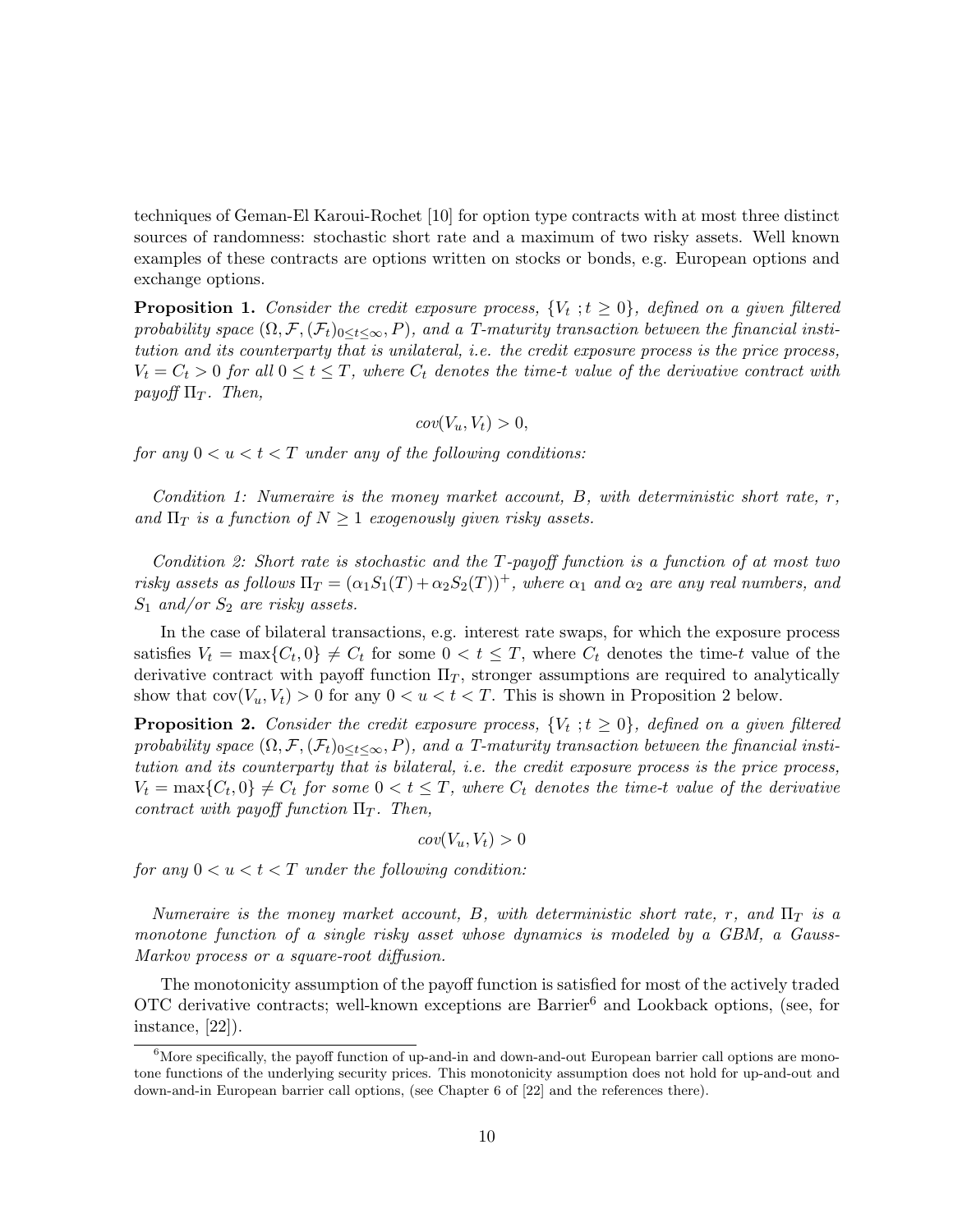Propositions 1 and 2 identify conditions for unilateral and bilateral transactions under which the credit exposure process satisfies  $cov(V_u, V_t) > 0$  for any  $0 < u < t < T$ . This, then, implies that

$$
Var(\hat{\theta}_{b,m,n,d}) \le Var(\hat{\theta}_{b,m,n,p}).
$$
\n(10)

Note that the above inequality holds since

$$
\text{Var}(\hat{\theta}_{b,m,n,d}) = \sum_{i=1}^{n} \frac{\text{Var}(V_i)\Delta_i^2}{m} \le \sum_{i=1}^{n} \frac{\text{Var}(V_i)\Delta_i^2}{m} + \frac{2}{m} \sum_{i < j} \sum \text{cov}(V_i, V_j)\Delta_i\Delta_j = \text{Var}(\hat{\theta}_{b,m,n,p}). (11)
$$

#### 3.1.2 Path Dependent Case

Suppose that  $V_t$  is time t value of a maturity-T contract, where the payoff at the time T is a function of  $S_1, \ldots, S_n$ , (for instance, an arithmetic Asian option). That is,  $V_i = g(S_1, \ldots, S_i)$ , where g is a function from  $\mathcal{R}^i$  to  $\mathcal{R}$ . The DJS sampling method is to make  $V_i = g(S_1, ..., S_i)$ and  $V_i = g(S_1, ..., S_i)$ ,  $i < j$ , uncorrelated random variables. That is, sample from  $S_1, ..., S_i$ to generate a single realization of  $V_i$ . To generate  $V_j$ , start again from time zero, and sample from  $S_1, ..., S_i, ...S_j$ . Under this DJS-type sampling method,  $V_i$  and  $V_j$  become uncorrelated,  $cov(V_i, V_j) = 0$ . In the PDS-type sampling, given the Monte Carlo realization of  $V_i$ , to generate  $V_j$ , one uses the previously generated  $S_1, ..., S_i$  and only samples from  $S_{i+1}, ..., S_j$ . In this case  $V_i$  and  $V_j$  are dependent.

Using conditional covariance formula and arguments similar to the ones used in the path independent case, it can be shown that  $cov(V_i, V_j) > 0$ ,  $i \neq j$ . More specifically, it can be shown that  $cov(V_i, V_j) > 0$  for unilateral and bilateral transactions under the first condition of Proposition 1 and Proposition 2's condition, respectively. That is, for the above mentioned covariance function to be positive, we need the numeraire money market account with deterministic short rate in the unilateral case. The bilateral case, additionally, requires monotonicity of the payoff function and its dependence on a single risk factor.

To compare the efficiency of the DJS and PDS-based estimators of  $\theta$  in the path dependent case, computing time is also to be considered in parallel with variance of the estimators.<sup>7</sup> More specifically, the estimator with the lower

#### variance per replication  $\times$  expected computing time,

should be selected (see [15] for the formal formulation of this useful criterion in comparing alternative Monte Carlo estimators). Consider, for instance, arithmetic Asian options. Suppose

<sup>&</sup>lt;sup>7</sup>In the path independent case computing time of DJS and PDS-based estimators of  $\theta$  are roughly equal.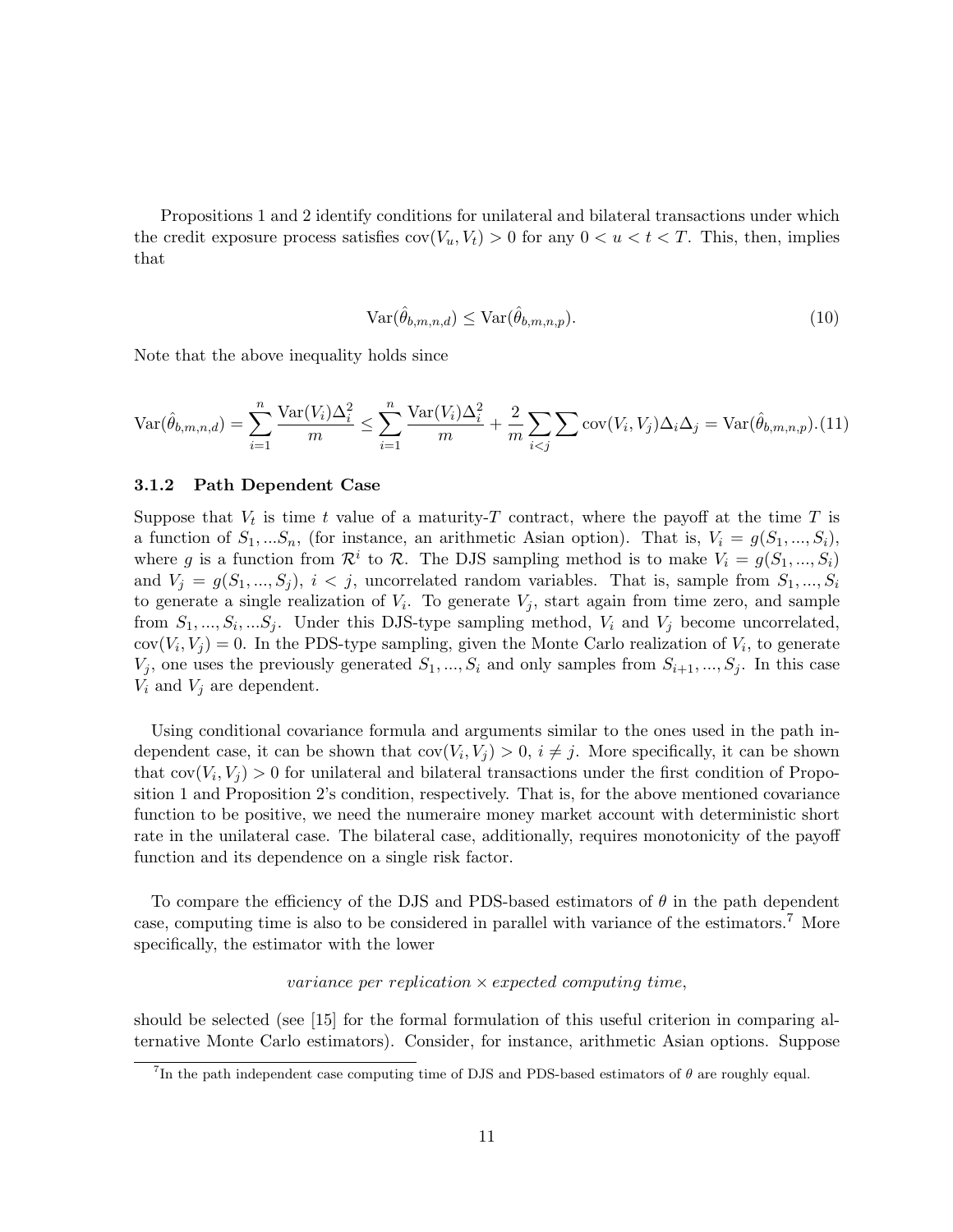that the computational time to calculate  $\hat{\theta}_{b,m,n,k}$  is proportional to the number of random variables that are to be generated. Let  $ct(\hat{\theta}_{b,m,n,k})$  denote the computational effort associated with  $\theta_{b,m,n,k}$ . Note that,

$$
\frac{\text{ct}(\hat{\theta}_{b,1,n,d})}{\text{ct}(\hat{\theta}_{b,1,n,p})} \approx n \quad \text{and} \quad \frac{\text{Var}(\hat{\theta}_{b,1,n,p})}{\text{Var}(\hat{\theta}_{b,1,n,d})} \approx n. \tag{12}
$$

To see why (12) holds note that to calculate  $\hat{\theta}_{b,1,n,d}$ ,  $\frac{n(n+1)}{2}$  $\frac{1}{2}$  random variables are to be generated while  $\hat{\theta}_{b,1,n,p}$  requires generating n random variables, (assuming that the calculation of  $E[\Pi^A|F_i]$ ) does not require generating additional random variables). Also, note that as can be seen from (11), variance of the PDS-based estimator is of order  $n^2$  because of the covariance terms while the DJS-based estimator has a variance of order n. So,  $\hat{\theta}_{b,m,n,d}$  and  $\hat{\theta}_{b,m,n,p}$  have a similar performance for fixed and sufficiently large n. PDS and DJS-based estimators of other derivatives whose payoff depends on the path in a different form can be compared similarly.

We emphasize that what we have referred to as the "DJS method" for the path dependent case can be considered as a generalized version of what the conventional CCR literature often refers to as "DJS". While clarifying this point, Appendix G provides a further explanatory discussion of the DJS method. Appendix H, which discusses settings that have not been formulated in our study, illustrates the potential applicability of the DJS method for these more general cases.

#### 3.1.3 Summary of Section 3.1

We summarize the result of Section 3.1 as it is used in the sequel and is directly applied to the efficient CVA<sub>I</sub> estimation.<sup>8</sup> To compare the DJS and PDS-based estimators of EPE and CVA<sub>I</sub> (both being viewed as weighted sums of expected exposures) variance and computing time of the Monte Carlo estimators are considered. The DJS method induces zero covariance between any two distinct time points of the simulated credit exposure process. So, it remains to look at this covariance function for the credit exposure process under the PDS method. When the dynamics of the risk factors are modeled by the class of continuous time stochastic processes considered in this paper, the covariance function of the credit exposure process under the PDS method becomes positive under conditions of Propositions 1 and 2 for unilateral and bilateral path independent derivatives transactions, respectively. Similar results hold for path dependent derivatives. That is, under conditions of Propositions 1 and 2, DJS-based estimators of EPE and CVA outperform the PDS-based estimators in terms of variance. For path independent derivatives PDS and DJS-based computing times are roughly equal. So, we recommend that

<sup>&</sup>lt;sup>8</sup>Section 9.3.2 of Gregory [18] gives an overview of the PDS, referred to as pathwise method, and DJS, referred to as direct simulation, and broadly concludes that the pathwise method is more suitable for path-dependent derivatives. Section 12.4.4 of [18] discusses the PDS and DJS methods in Monte Carlo estimation of CVA where the counterparty's default is modeled by a structural-copula approach. In this context, [18] gives numerical results, Figure 12.10 and 12.11 of [18], illustrating superior statistical efficiency of DJS over PDS for Monte Carlo estimation of CVA when the counterparty's default is modeled by a structural-copula method.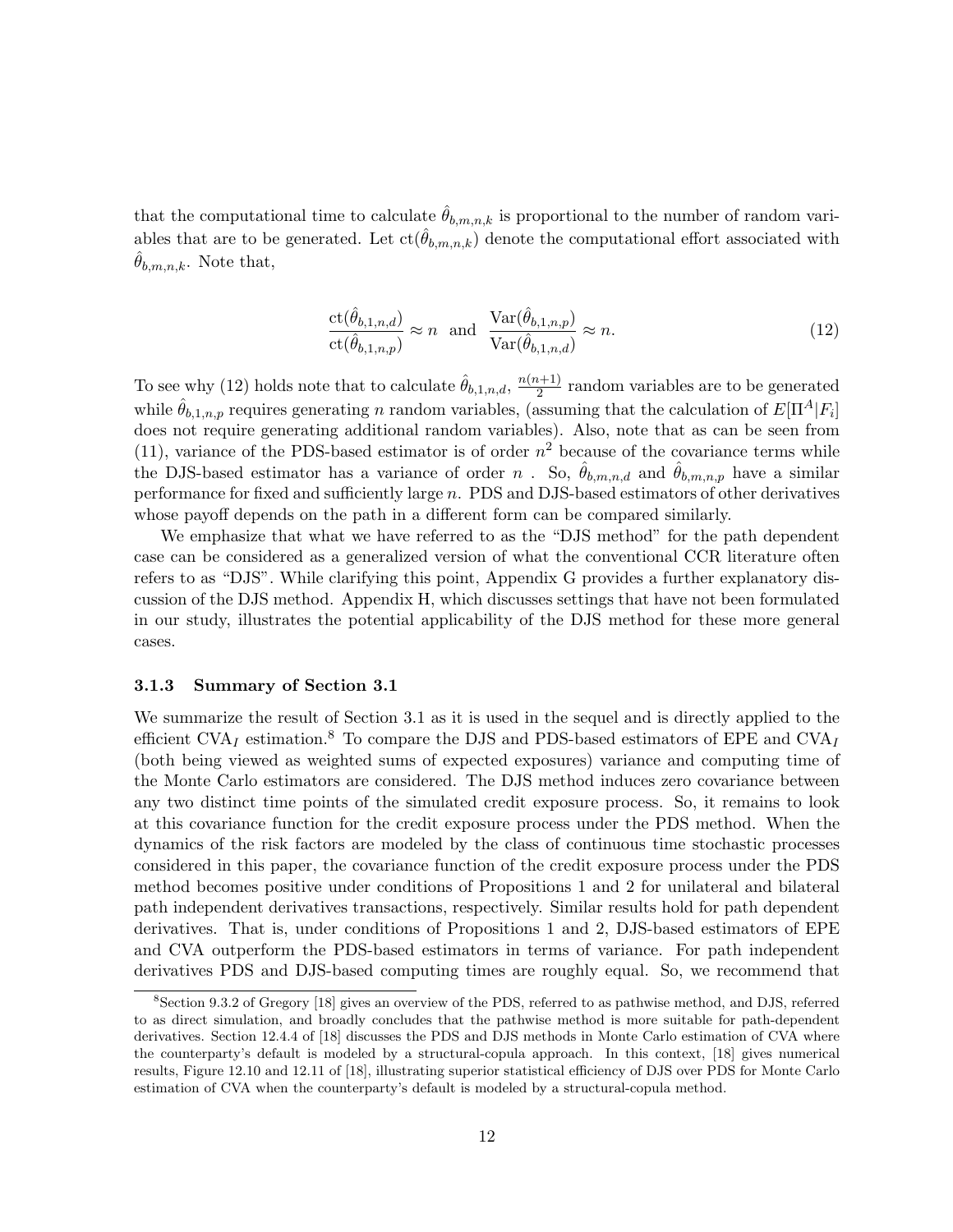the counterparty credit risk modeler uses DJS for path independent derivatives. DJS-based estimators usually have larger computing times for path dependent derivatives, and so the computing time should be considered in parallel with the variance. The useful criterion that does this is 'variance per replication  $\times$  expected computing time' as introduced in the previous section. There are widely traded path dependent derivatives for which PDS and DJS-based estimators of EPE and CVA perform approximately equally. For instance, for arithmetic Asian options the DJS and PDS-based estimators of EPE and CVA perform similarly.

There are contracts whose payoff function does not exactly match the mathematical conditions of Proposition 1 and 2. For those contracts, a small simulation study could compare the variance of the DJS and PDS-based estimators of EPE and CVA. The Appendix contains numerical examples for EPE estimation of a single interest rate swap, where we conclude that DJS outperforms PDS by at least an order of 10 in terms of variance while the computing times of both Monte Carlo estimators are roughly equal.

Hereafter, we assume that the credit exposure process V satisfies  $cov(V_u, V_s) = 0$  and  $cov(V_u, V_s) > 0$  when simulated under the DJS and PDS methods, respectively, for any  $0 < u < t$ .

#### 3.2 Efficient Monte Carlo EPE Estimation: Biased Estimators

In this subsection, we suppress the subscript b in  $\hat{\theta}_{b,m,n,k}$  and instead write  $\hat{\theta}_{m,n,k}$  for notational simplicity. We would like to find the number of valuation points,  $n$ , and the number of simulation runs at each valuation point, m, to minimize  $MSE(\theta_{m,n,k}),$ 

$$
\text{MSE}(\hat{\theta}_{m,n,k}) = \text{Var}(\hat{\theta}_{m,n,k}) + (E[\hat{\theta}_{m,n,k}] - \text{EPE})^2.
$$

given a fixed computational budget, denoted by s, that is proportional to, mn. Also,  $k = p$ and d refer to PDS and DJS-based simulation of the credit exposure process on a time grid  $0 \equiv t_0 < t_1 < ... < t_n \equiv T$ . That is, as shown in the previous section, under PDS sampling and DJS sampling,  $cov(V_i, V_j) > 0$  and  $cov(V_i, V_j) = 0$ , respectively, for any  $i \neq j$ ,  $i, j = 1, ..., n$ .

To formulate and solve this optimization problem, we specify the order of the variance and bias of the Monte Carlo estimator of EPE,  $\theta_{m,n,k}$ . Note that from basic results on endpoint Reimann sum approximation of integrals, time-discretization bias is of order  $1/n$ . We are not concerned with deriving sharp estimates of the orders of variance. In fact, our numerical examples indicate that choosing approximately optimal  $m$  and  $n$  using even very rough approximates for the orders of variance and bias leads to substantial MSE reduction compared to industry practice.

Suppose that the time grid is equidistant, i.e.,  $\Delta_i \equiv \Delta = \frac{T}{n}$ . We assume that  $E[V_t^2] < \infty$ for all  $t \in [0, T]$ . First, we note that

$$
Var(\hat{\theta}_{m,n,d}) = O(\frac{1}{mn}).
$$
\n(13)

To see this,<sup>9</sup> consider  $M > 0$  such that  $E[V_t^2] \leq M$  for  $t \in (0, T]$ . Note that,

<sup>&</sup>lt;sup>9</sup>The Landau symbol, O, in  $f(x,y) = O(g(x, y))$  means that  $f(x, y)/g(x, y)$  stays bounded in some limit, say  $x, y \to 0$  or  $x, y \to \infty$ .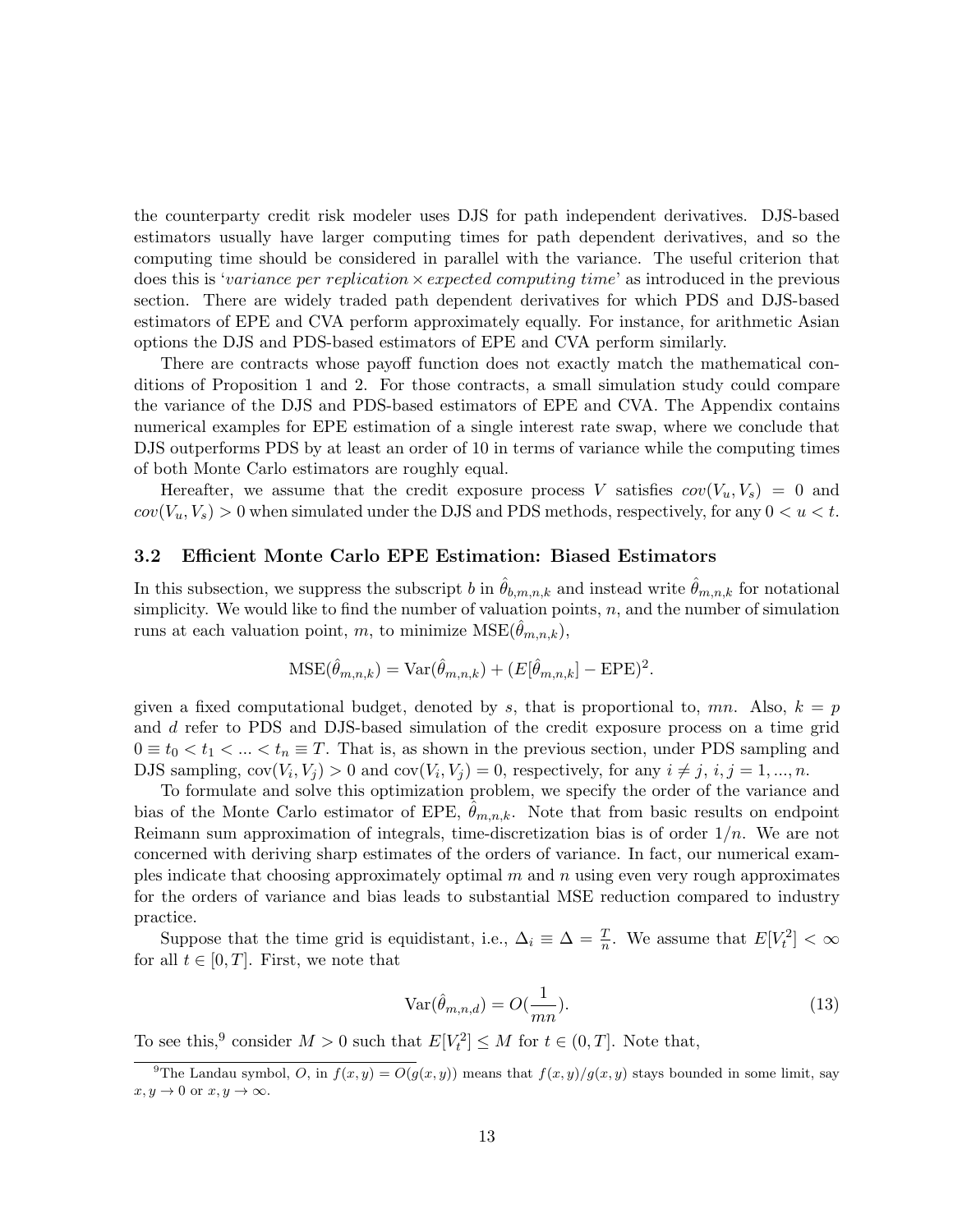$$
\text{Var}(\hat{\theta}_{m,n,d}) = \Delta^2 \sum_{i=1}^n \frac{\text{Var}(V_i)}{m} \le (\frac{T}{n})^2 \sum_{i=1}^n \frac{E(V_i^2)}{m} \le \frac{MT^2}{mn}.
$$

Now, consider the variance of the PDS-based estimator,  $\theta_{m,n,p}$ ,

$$
\text{Var}(\hat{\theta}_{m,n,p}) = \Delta^2 \sum_{i=1}^n \frac{\text{Var}(V_i)}{m} + \Delta^2 \frac{2}{m} \sum_{i < j} \sum \text{cov}(V_i, V_j).
$$

As shown before, the first term above is  $O(\frac{1}{m})$  $\frac{1}{mn}$ ). Also, under PDS sampling, the credit exposure process is simulated according to its finite dimensional distributions for which the covariance terms are positive. So, the second term is  $O(\frac{1}{n})$  $\frac{1}{m}$ ). This gives,

$$
\text{Var}(\hat{\theta}_{m,n,p}) = O(\frac{1}{mn} + \frac{1}{m}).\tag{14}
$$

PDS-Based Biased Efficient Estimator of EPE We choose the number of valuation points,  $n$ , and number of simulation runs at each valuation point,  $m$ , to minimize the mean square error of the PDS-based estimator,  $\hat{\theta}_{m,n,p}$ , under a fixed computational budget proportional to mn. Approximating the variance of  $\hat{\theta}_{m,n,p}$  using (14) leads to the following optimization problems,

$$
\min_{m,n} \left( \frac{c_{p,1}}{mn} + \frac{c_{p,2}}{m} + \frac{c_2}{n^2} \right) \quad \text{subject to} \quad s = c_3 mn,
$$
\n
$$
(15)
$$

for some constants,  $c_{p,1}, c_{p,2}, c_2$ , and  $c_3$ . MSE of  $\hat{\theta}_{m,n,p}$  is minimized at,

$$
m = cs^{\frac{2}{3}} \quad \text{and} \quad n = \tilde{c}s^{\frac{1}{3}},\tag{16}
$$

for constants c and  $\tilde{c}$ .

**DJS-Based Biased Efficient Estimator of EPE** Let  $c_d$  denote a constant. Given (13), we approximate  $\text{Var}(\hat{\theta}_{m,n,d})$  with  $\frac{c_d}{mn}$  in the MSE minimization problem for the DJS-based estimator,

$$
\min_{m,n} \left( \frac{c_d}{mn} + \frac{c_2}{n^2} \right) \quad \text{subject to} \quad s = c_3 mn,
$$

to which the trivial optimal solution is  $m = 1$  and  $n = \hat{c}s$  fo some constant  $\hat{c}$ . We note that estimating the various constant parameters appearing in all the above mentioned MSE minimization problems is not possible in practice. In our numerical examples we simply set all these constant parameters equal to 1.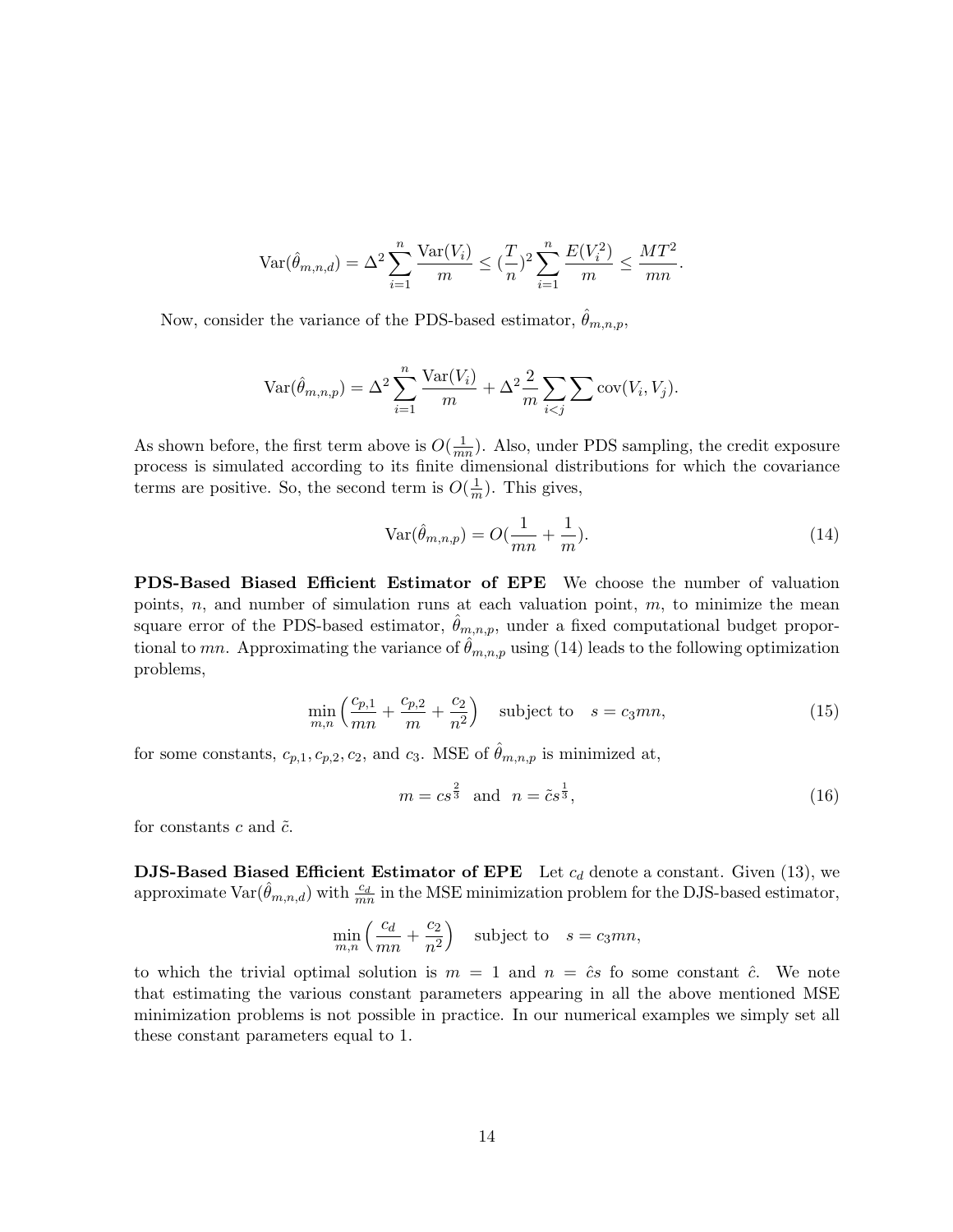Remark We do not claim originality in setting up an MSE minimization problem to derive an optimum balance between variance and bias squared; this can be seen in Chapter 6 of Glasserman [13] and the references there, particularly the paper by Duffie and Glynn [7]. Our contribution is that in our proposed efficient Monte Carlo CCR framework, choosing approximately optimal  $m$  and  $n$  via solving MSE minimization problems achieve substantial MSE reduction in Monte Carlo estimation of EPE, CVA, (and as will be seen in Section 5), and EEPE. This has neither appeared in the CCR literature nor been applied by practitioners. Moreover, our result that the efficient DJS-based estimator requires all its computational budget allocated to the number of valuation points is surprising. Consider a well defined continuous time stochastic process S whose finite dimensional distributions satisfy  $cov(S_u, S_t) > 0$  for any  $0 < u < t$ . Suppose that Monte Carlo is to be used to estimate  $\theta = E[\int_0^T S_t dt]$  for a given  $T > 0$ . The porposed efficient Monte Carlo estimator of  $\theta$  employs the notion of marginal matching (as opposed to simulating the process based on the finite dimensional distribution of  $S$ ) and uses 1 simulation run at each time point in a discrete time grid given a fixed computational budget all allocated to making the grid as fine as possible.

#### 3.3 Efficient Monte Carlo EPE Estimation: Unbiased Estimators

In this section we derive unbiased estimators of EPE. Specifically, we eliminate the time discritization bias at the expense of introducing additional randomness. To control the variance that would be increased as the result of this new source of randomness, we use stratified sampling. Let  $\tau$  denote a [0, T] Uniform random variable that is independent of the credit exposure, V. We have,

$$
EPE = TE[V\tau],\tag{17}
$$

which simply follows from conditioning on  $\tau$ , i.e., using  $E[V_{\tau}] = E[E[V_{\tau}|\tau]]$ , independence of V and  $\tau$ , and noting that  $f(t) = \frac{1}{T}$ ,  $t \in [0, T]$ , is the probability density function of  $\tau$ . Now, consider the following identity,

EPE = 
$$
TE[V_{\tau}] = T \sum_{i=1}^{n} E[V_{\tau} | \tau \in A_i] p_i = \sum_{i=1}^{n} E[V_{\tau} | \tau \in A_i] \Delta_i,
$$
 (18)

where  $A_i = [0, t_i)$ ,  $p_i \equiv P(\tau \in A_i) = \frac{\Delta_i}{T}$ , on the time grid,  $0 \equiv t_0 < t_1 < ... < t_n \equiv T$ , and  $\Delta_i = t_i - t_{i-1}$ . Assuming  $t_i = iT/n$  for all  $i = 1, ..., n$ , our proposed unbiased estimators of EPE use the identity (18) by estimating the conditional expectations,  $E[V_{\tau} | \tau \in A_i]$ , i.e.,

$$
\hat{\theta}_{u,m,n,k} = \sum_{i=1}^{n} \bar{V}_{\tau_i} \Delta_i,\tag{19}
$$

where  $\tau_i \equiv \tau | \tau \in A_i$ ,  $\bar{V}_{\tau_i} = \sum_{j=1}^m V_{\tau_{ij}}/m$ , and  $\tau_{i1}, ..., \tau_{im}$  are i.i.d. copies of  $\tau_i$ . That is, to draw a single realization of  $V_{\tau_i}$ , we first sample from  $\tau$  conditional on  $\tau \in A_i$ . Note that  $\tau_i$  is a  $[t_{i-1}, t_i]$  Uniform random variable. Next, given this realization of  $\tau_i$ , we generate  $V_{\tau_i}$ .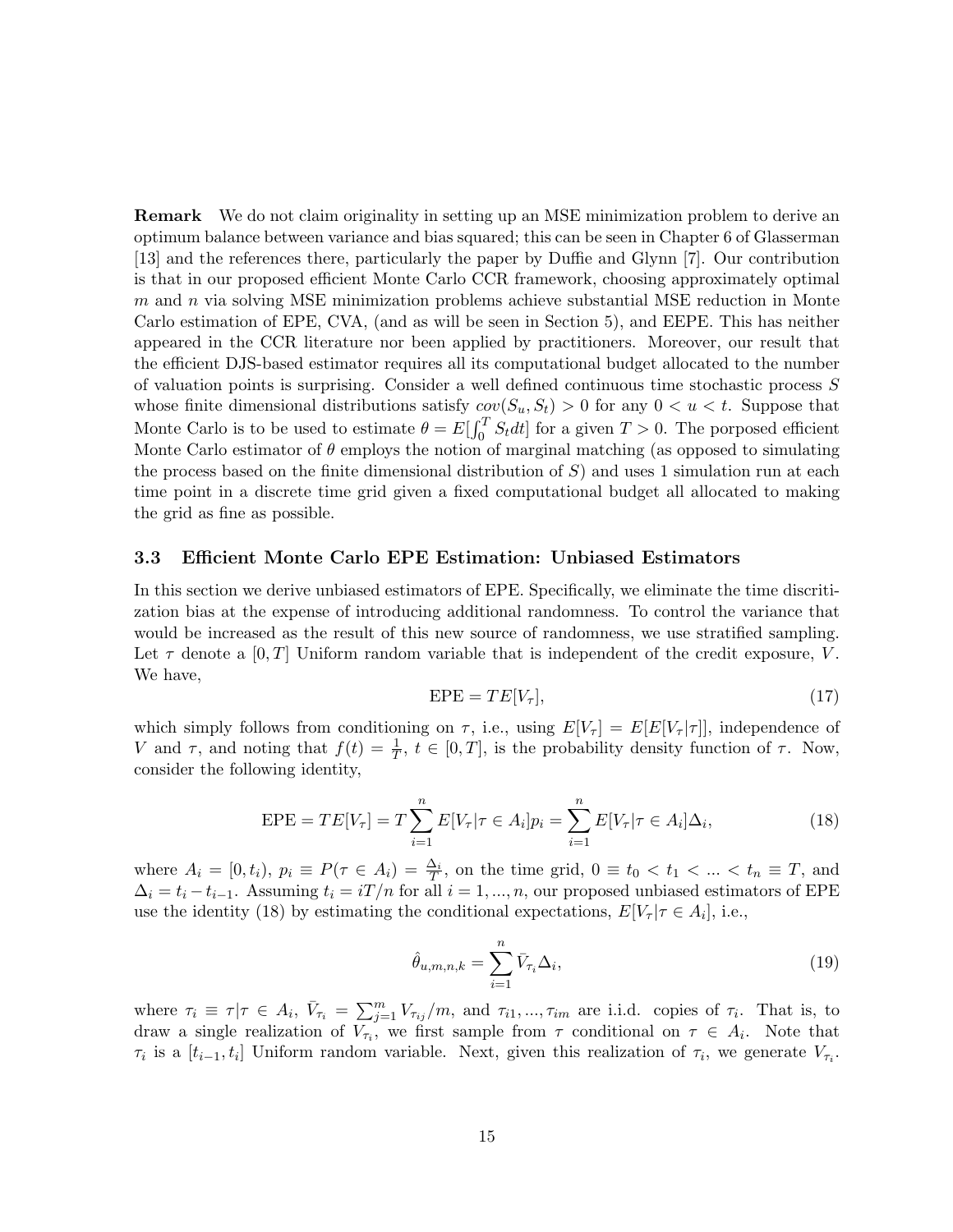The subscript  $k = p$  and d refer to PDS and DJS sampling, respectively.<sup>10</sup>That is, PDS-based simulation in calculating  $\hat{\theta}_{u,m,n,p}$  implies that  $cov(V_{\tau_i}, V_{\tau_j}) > 0$  for  $i \neq j, i, j = 1, ..., n$ , and DJS-based simulation in calculating  $\hat{\theta}_{u,m,n,d}$  implies that  $cov(V_{\tau_i}, V_{\tau_j}) = 0$  for  $i \neq j$ . This immediately implies  $\text{Var}(\hat{\theta}_{u,m,n,d}) \leq \text{Var}(\hat{\theta}_{u,m,n,p})$ . Consider a more general setting that allows different numbers of simulation runs for each stratum. That is, let  $m_i$  denote the number of runs used to estimate  $E[V_\tau | \tau \in A_i]$  and  $N = m_1 + ... + m_n$  denote the total number simulation runs. Note that our setting with equidistant strata and  $m_i \equiv m$ , for  $i = 1, ..., n$  coincides with proportional stratified sampling which uses  $m_i = N p_i$ , (see [26] for results on proportional stratification). This is because  $\tau$  is a [0, T] Uniform random variable. In this paper we do not address further possible improvements of our unbiased stratified sampling-based estimators of EPE by attempting to find optimal  $m_1, ..., m_n$  and n under fixed computational budgets. Our numerical examples indicate that using our unbiased stratified sampling-based estimators by setting  $m_i \equiv m$  and choosing m and n as specified in subsection 3.2 leads to substantial MSE reduction when compared to crude biased Monte Carlo estimators of EPE.

Comparing DJS-based Biased and Unbiased estimators Proposition 3 below shows that  $\theta_{u,m,n,d}$  and the biased DJS-based estimator of EPE,  $\theta_{b,m,n,d}$ , are asymptotically equivalent in terms of MSE. This equivalence is further confirmed by our numerical experiments (see the next subsection) in practical settings with fixed and finite computational budgets proportional to mn.

**Proposition 3.** Consider the credit exposure process,  $\{V_t : t \ge 0\}$ , defined on a given filtered probability space  $(\Omega, \mathcal{F}, (\mathcal{F}_t)_{0\leq t\leq \infty}, P)$ . Suppose that biased and unbiased Monte Carlo estimators of EPE calculated under DJS-sampling,

$$
\hat{\theta}_{b,m,n,d} = \sum_{i=1}^{n} \bar{V}_i \Delta_i, \quad and \quad \hat{\theta}_{u,m,n,d} = \sum_{i=1}^{n} \bar{V}_{\tau_i} \Delta_i.
$$
\n(20)

are defined on an equi-distant time grid,  $0 \equiv t_0 < t_1 < ... < t_n \equiv T$ , where  $\Delta_i \equiv t_i - t_{i-1} =$  $T/n \equiv \Delta$ ,  $\tau_i \equiv \tau | \tau \in A_i$  and  $A_i = [t_{i-1}, t_i)$ . Let  $\bar{V}_i$  and  $\bar{V}_{\tau_i}$  denote the averages of m Monte Carlo realizations of  $V_i$ , and  $V_{\tau_i}$ , respectively. That is, the total number of simulation runs is  $N = mn$ . We assume that  $E[V_i^2] < \infty$ , for all  $i = 1, ..., n$ . Asymptotic performance of  $\hat{\theta}_{b,m,n,d}$ and  $\hat{\theta}_{u,m,n,d}$  is equivalent in the following sense,

$$
\lim_{n \to \infty} nMSE(\hat{\theta}_{b,m,n,d}) = n \operatorname{Var}(\hat{\theta}_{u,m,n,d}) = c \int_0^T \operatorname{Var}(V_t) dt,\tag{21}
$$

where c is a constant.

<sup>&</sup>lt;sup>10</sup>Recall that the biased estimators of EPE,  $\hat{\theta}_{m,n,k}$ ,  $k = p, d$ , are based on Right Reiman sum approximation of the integral of the expected exposures in the EPE formula. Our proposed unbiased estimators  $\hat{\theta}_{u,m,n,k}$ ,  $k = p, d$ , can simply be viewed as a Reiman sum approximation of the EPE where each expected exposure is evaluated at a randomly selected point within each subinterval.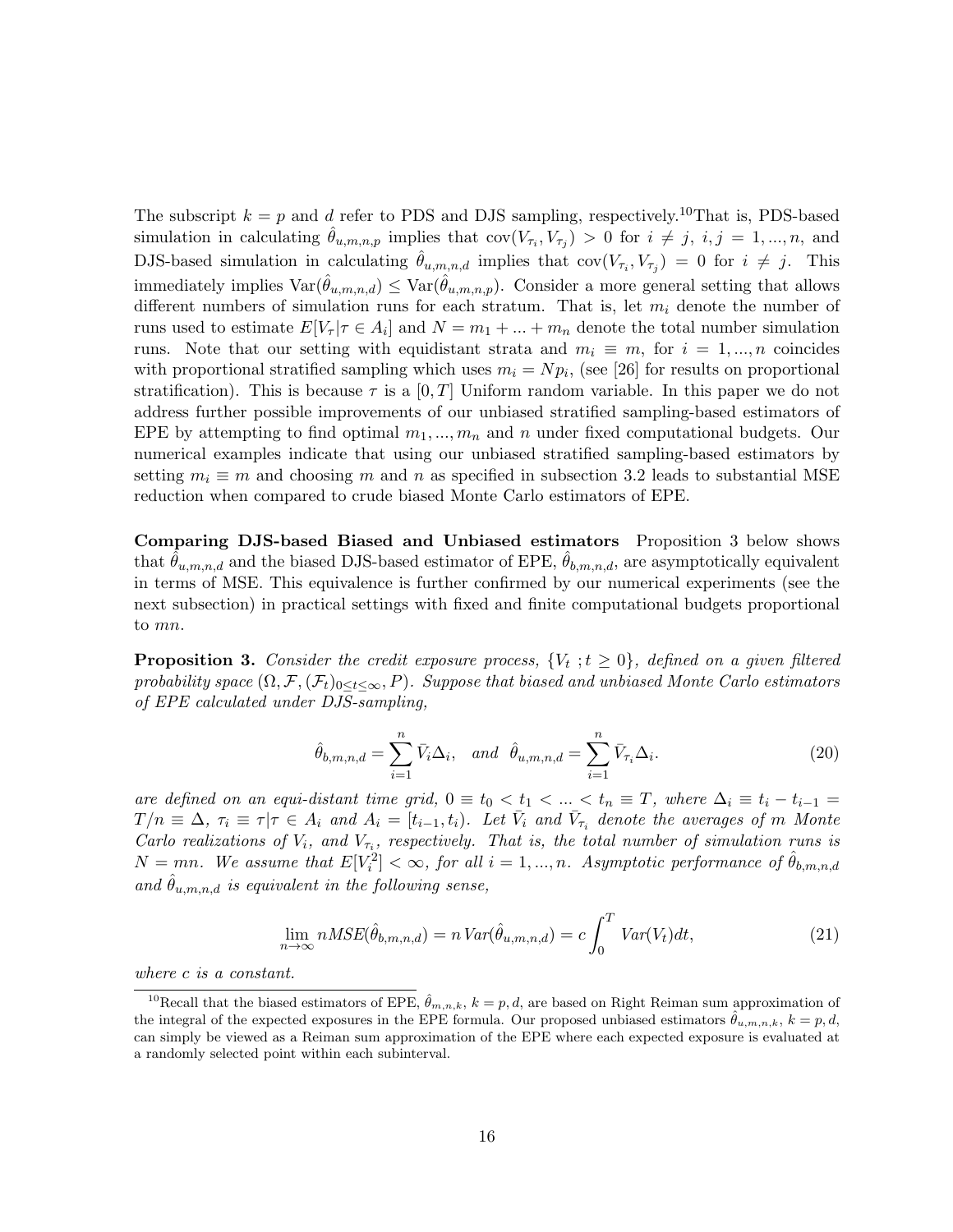Comparing PDS-based Biased and Unbiased estimators Analytically comparing the  $MSE(\theta_{b,m,n,p})$  and  $Var(\theta_{u,m,n,p})$  is quite difficult due to the presence of the covariance terms. Our numerical examples presented in the next subsection show that the unbiased PDS-based estimator of EPE,  $\hat{\theta}_{u,m,n,p}$ , outperforms the efficient biased PDS-estimator,  $\hat{\theta}_{b,m,n,p}$ , introduced in the previous section.

### 4 Efficient Monte Carlo Estimation of Independent CVA

Independent CVA can be viewed as the weighted sum of expected exposures with the weights being default probabilities. Therefore, our results from Section 3 on efficient estimation of EPE immediately apply here (note that for EPE, the weights are subinterval lengths). To summarize our results on efficient Monte Carlo  $CVA<sub>I</sub>$  estimation, we suppress the dependence of CVA on the stochastic discount factor by assuming zero short rate,

$$
\text{CVA}_I = E\left[E[V_\tau \mathbf{1}\{\tau \le T\}|\tau]\right] = \int_0^T E[V_t]dF_t,\tag{22}
$$

where F denotes the cumulative distribution function of  $\tau$ , which is assumed to be known (market observable) from, for instance, credit default swap spreads of the counterparty, (see, e.g., [19]). The Remark at the end of this section discusses Monte Carlo CVA estimation with stochastic discounting. Appendix I discusses PDS and DJS-based estimation of CVA sensitivities with respect to the initial values of underlying risk factors using finite-difference approximations.

**Efficient Biased Estimators of CVA**<sub>I</sub> We can employ our MSE minimization formulation to first specify the approximately optimal  $n$  and  $m$  under a fixed computational budget, and then estimate  $CVA<sub>I</sub>$  with

$$
\xi_{b,k} = \sum_{i=1}^{n} \bar{V}_i \Delta F_i,
$$
\n(23)

where  $k = p, d$  denotes PDS and DJS sampling, respectively,  $\bar{V}_i = \sum_{j=1}^m V_{ij}/m$  as defined in Section 3, and  $\Delta F_i \equiv F(t_i) - F(t_{i-1})$ . (We have suppressed the dependence of  $\xi_{b,k}$  on m and n, i.e.,  $\xi_{b,k} \equiv \xi_{b,m,n,k}$ .)

Efficient Unbiased Estimators of  $CVA$ <sub>I</sub> Note that

$$
E[V_{\tau}\mathbf{1}\{\tau \le T\}] = \sum_{i=1}^{n} E[V_{\tau}|\tau \in A_i]P(\tau \in A_i), \tag{24}
$$

where stratum *i* is  $A_i = [t_{i-1}, t_i]$ . Let  $m_i$ ,  $i = 1, 2, ..., n$  denote the number of simulation runs used to estimate  $E[V_i]$ , where  $V_i \equiv V_{t_i}$ ,  $t_0 \equiv 0$ , and  $t_n = T$ . Also,  $N = \sum_{i=1}^n m_i$  denotes the total number of simulation runs used in estimating  $CVA<sub>I</sub>$ . Using  $\tau$  as the stratification variable and the identity (24), the stratified sampling estimator of  $CVA<sub>I</sub>$  is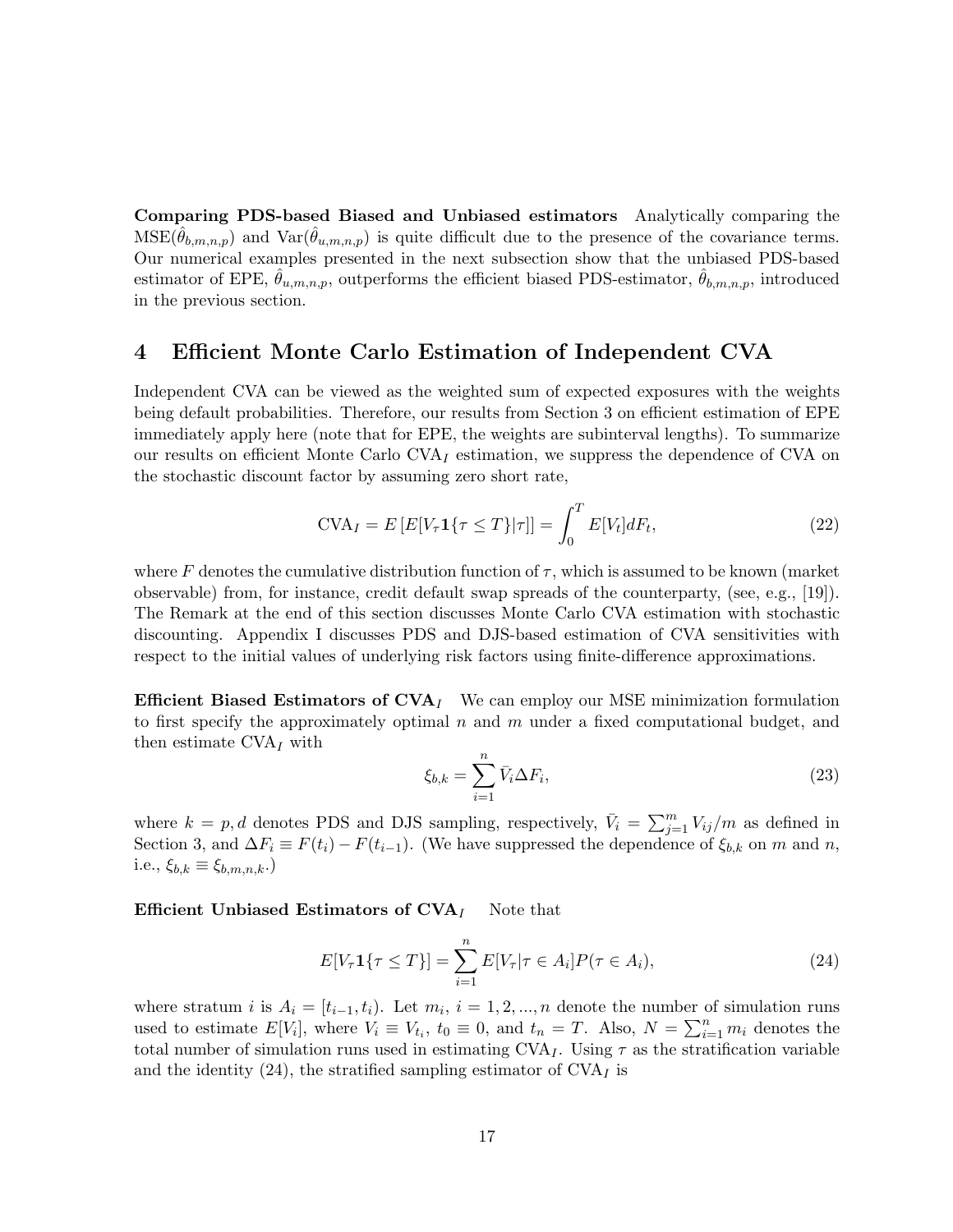$$
\xi_{u,k} = \sum_{i=1}^{n} \bar{V}_{\tau_i} p_i,
$$
\n(25)

where  $k = p, d$  denotes PDS and DJS sampling, respectively. Also,  $p_i \equiv P(\tau \in A_i) = \Delta F_i$ ,  $\tau_i \equiv \tau | \tau \in A_i$ , and  $\bar{V}_{\tau_i} = \sum_{j=1}^{m_i} V_{\tau_{ij}}/m_i$ . That is, to draw a single realization of  $V_{\tau_i}$ , we first sample from  $\tau$  conditional on  $\tau \in A_i$ ; next, given this realization of  $\tau_i$ , we generate  $V_{\tau_i}$ . In terms of computing time,  $\xi_{b,k}$  requires generating N realizations of  $V_i$  and  $\xi_{u,k}$  requires N additional samples from the truncated  $\tau$  based on the strata defined above. Note that since generating  $V_i$  is computationally much more intensive than the truncated  $\tau$ ,  $\xi_{b,k}$  outperforms  $\xi_{u,k}$  merely marginally in terms of the computational time.

As mentioned before, proportional stratified sampling sets  $m_i = NP(\tau \in A_i)$ . For CVA<sub>I</sub> estimation, even if we assume  $A_i$ 's to be equidistant strata,  $P(\tau \in A_i)$ 's are not equal in general. Therefore, proportional stratified sampling does not lead to an equal number of simulation runs at all the valuation points, as is the case for EPE estimation (see Section 3.3).

We have empirically observed that  $\xi_{u,p}$  outperforms  $\xi_{b,p}$  in terms of mean square error.<sup>11</sup> Proposition 4 below shows an asymptotic equivalence between  $\xi_{b,d}$  and  $\xi_{u,d}$ . The proof of Proposition 4 is similar to Proposition 3, and so it is omitted. Also, similar to our numerical examples to be shown in Section 6.1, we have observed that DJS-based biased and unbiased estimators of CVA<sub>I</sub> are equivalent in terms of MSE for large n, which confirms the result of Proposition 4 below.

**Proposition 4.** Consider the proposed estimators of CVA<sub>I</sub>,  $\xi_{b,d}$  and  $\xi_{u,d}$  as defined in (23) and (25), respectively. Suppose that proportional sampling is used for both estimators, i.e.,  $m_i = Np_i$ , and  $\sum_{i=1}^n m_i = N$ ,  $i = 1, ..., n$ . We assume that  $E[V_i^2] < \infty$ ,  $i = 1, ..., n$ . Note that DJS sampling gives  $cov(V_i, V_j) = 0$  for all  $i \neq j$  and  $i, j = 1, ..., n$ . Then the following holds,

$$
\lim_{n \to \infty} n \operatorname{Var}(\xi_{u,d}) = n \operatorname{MSE}(\xi_{b,d}) = c \int_0^T \operatorname{Var}(V_t) dF(t) \tag{26}
$$

where c is a constant and F is the cumulative distribution function of  $\tau$ . That is,  $\xi_{b,d}$  and  $\xi_{u,d}$ perform similarly in terms of asymptotic MSE.

Similar to our proposed efficient EPE estimation framework, when the DJS method is chosen for sampling from the credit exposure process, we recommend using efficient biased CVA estimation where the approximately optimal  $m$  and  $n$  are derived via solving the MSE minimization problem discussed in Section 3.2. Note that the surprising approximately optimal solution sets  $m = 1$  and allocates the total computational budget to the number of valuation points. When the PDS method simulates the credit exposure process, we suggest our unbiased stratified sampling based estimator of  $CVA<sub>I</sub>$ , where the number of strata and simulation runs at each stratum are specified based on the solution to the MSE minimization problem as in Section 3.2.

<sup>&</sup>lt;sup>11</sup>Assuming that  $\tau$  is an exponential random variable, the results of our numerical examples for  $\xi_{u,p}$  and  $\xi_{b,p}$ are similar to those to be shown in Section 6.1, and so are omitted.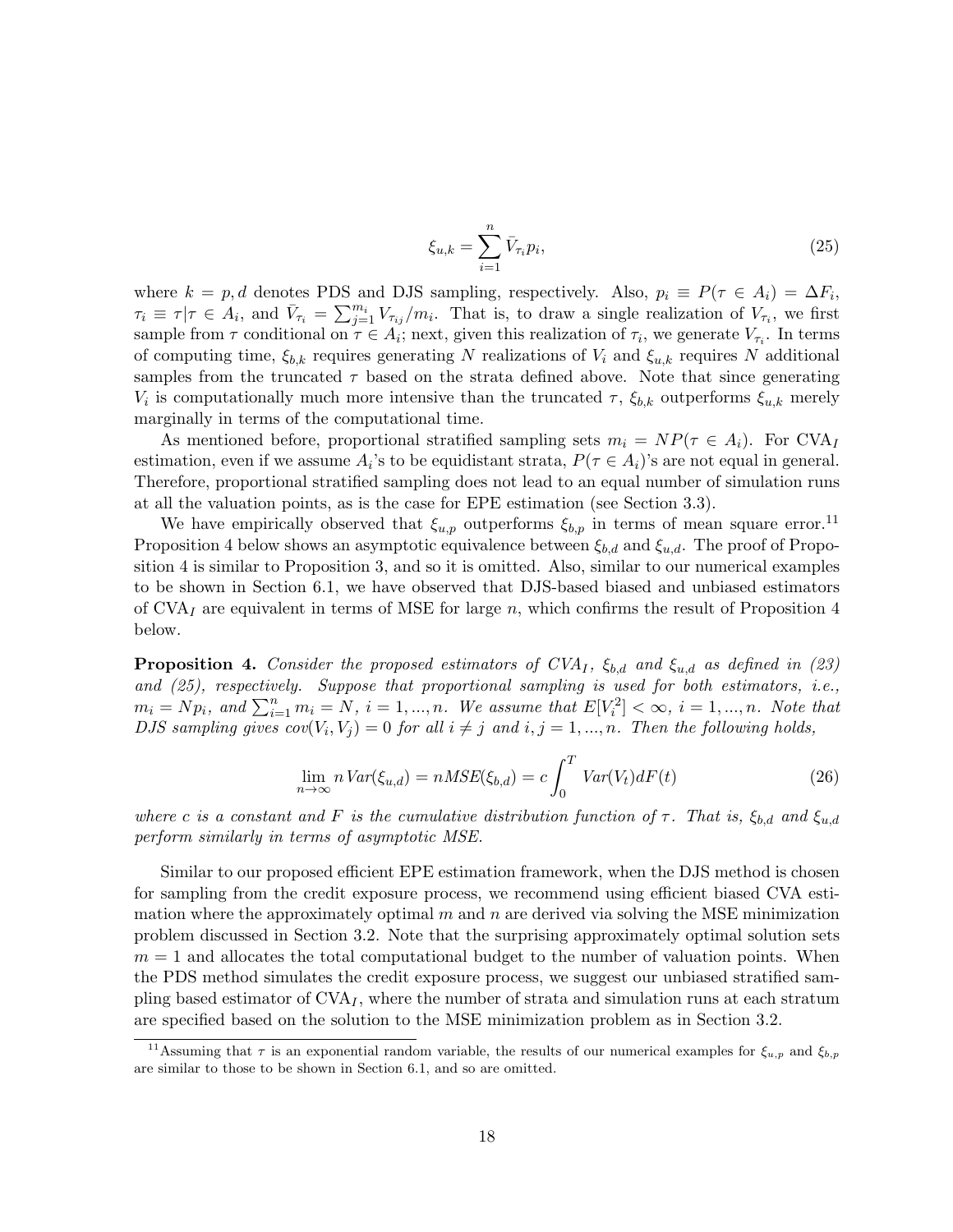Remark This remark clarifies and discusses the potential application of the DJS method in Monte Carlo estimation of

$$
CVA_I = \int_0^T E[D_tV_t]dF_t,
$$

in the presence of stochastic discounting.<sup>12</sup> Let  $D_t = e^{-\int_0^t r_u du}$ ,  $0 < t \leq T$ , and assume the risk neutral dynamics of the short rate is specified by a widely used short rate model, (see, e.g., Chapter 21 of [2]). Also, suppose that the valuation points of the Monte Carlo CCR "engine" are specified by the equidistant time grid  $0 \equiv t_0 < t_1 < ... < t_n \equiv T$ ;  $t_i - t_{i-1} = \Delta$  and that the time integral of the short rate in D is time-discretized on a finer grid  $0 \equiv t_0 < t_1 < ... < t_{\tilde{n}} \equiv T$ ;  $\tilde{t}_j - \tilde{t}_{j-1} = \Delta < \Delta$ . Assume that  $\Delta = c\Delta$ ; c being a positive integer. The DJS-based estimator of CVA<sub>I</sub> seeks to make  $D_i V_i$ 's independent at any two distinct time points on the gird. Suppose that the  $V_i \equiv V_{t_i}$  is a function of  $S_1, ..., S_i$ , which are dependent random variables,  $i = 1, ..., n$ . Note that  $\{r_i \equiv r_{\tilde{t}_j}; j = 1, ..., \tilde{n}\}$  represents the finite dimensional distribution of r on the finer grid. In the DJS-based single-simulation-run estimator of  $CVA<sub>I</sub>$ , we are to have  $cov(D_i V_i, D_j V_j) = 0$  for any  $i \neq j$ ,  $i, j = 1, ..., n$ . Achieving this zero correlation requires additional computational time due to the generation of additional random variables. To see this, consider two distinct valuation points on the grid,  $t_k < t_l$ . A single Monte Carlo realization of  $D_k V_k$  requires generating  $(r_1, r_2, ..., r_{ck})$  and  $(S_1, ..., S_k)$ . To sample from  $D_l V_l$ , the DJS method, instead of using the Monte Carlo realizations of the risk factor in the simulation of  $D_k V_k$ , starts anew and generates  $(r_1, r_2, ..., r_{ck}, ..., r_{cl})$  and  $(S_1, ..., S_k, ..., S_l)$ , and so,  $cov(D_k V_k, D_l V_l) = 0$ . One should contrast this with the PDS method. In sampling from  $D_l V_l$ , the PDS method generates only  $(r_{ck+1},...,r_{cl})$  and  $(S_{k+1},...,S_l)$  along with the random variables generated previously in the simulation of  $D_kV_k$ . So, the DJS method is applicable in the context of Monte Carlo CVA estimation with stochastic discounting at an additional computational cost. Suppose the CCR modeler analytically, using Proposition 1 and 2 or their equivalents, or numerically, via a small simulation study, concludes that the PDS-based estimator has a higher variance, due to some positive covariance terms,  $cov(D_i V_i, D_j V_j) > 0$  for  $i \neq j$ ,  $i, j = 1, ..., n$ , compared to that of the DJS-based estimator. Then, the DJS-based method is chosen only when the computing time has also been taken in to account. That is, the modeler chooses the DJS-based estimator of  $\text{CVA}_I$  only if it outperforms the PDS-based estimator in term of the following useful criterion,

variance per replication  $\times$  expected computing time,

as we discussed in Section 3.1.2.

### 5 Efficient Monte Carlo Estimation of EEPE

In this section we discuss efficient Monte Carlo estimation of effective expected positive exposure, EEPE,

$$
\text{EEPE} = \int_0^T \max_{0 \le u \le t} E[V_u] dt,
$$

 $12$ We continue to assume that the recovery rate is constant, and to simplify the notation, we suppress the dependence of CVA to it.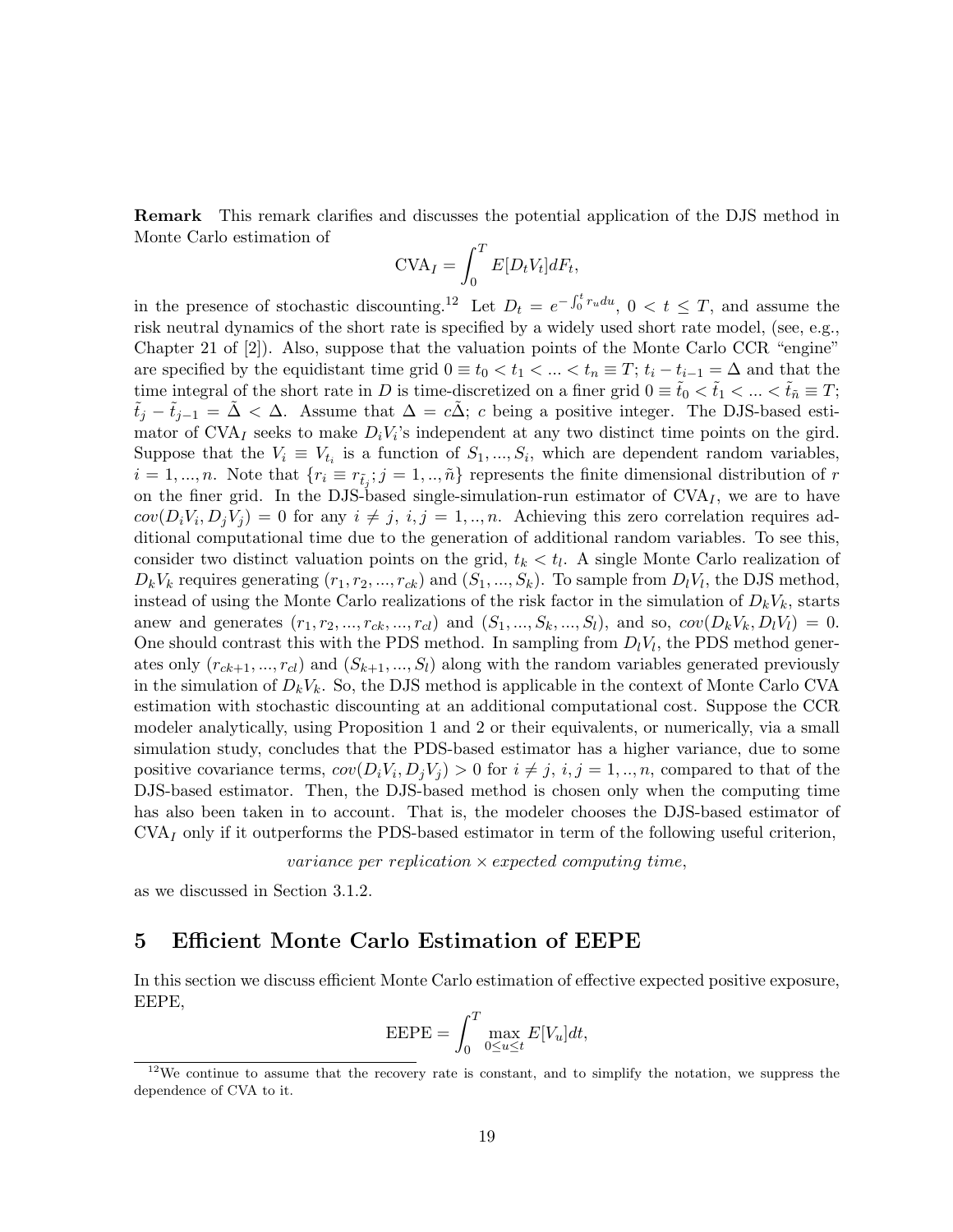where  $\{V_t : t \geq 0\}$  denotes the credit exposure process, and T denotes the expiration time of the transaction with the longest maturity in a portfolio of OTC derivatives held by a financial institution with its counterparty. Consider the time grid,  $0 \equiv t_0 < t_1 < ... < t_n \equiv T$ . Set  $\Delta_i \equiv t_i - t_{i-1}, i = 1, ..., n$ . Monte Carlo estimators of EEPE are,

$$
\hat{\theta}_{m,n,k} = \sum_{i=1}^{n} \max_{1 \le j \le i} {\{\bar{V}_j\}\Delta_i},\tag{27}
$$

where  $\bar{V}_j$  denotes the *m*-simulation run average of the i.i.d. random variables,  $V_{j1}, ..., V_{jm}$ . The subscript  $k = p$  and d denote PDS and DJS sampling, respectively. That is, under  $k = p$  ( $k = d$ ),  $V_j$ 's are positively correlated (uncorrelated). Consider the mean square error of  $\hat{\theta}_{m,n,k}$ ,

$$
\text{MSE}(\hat{\theta}_{m,n,k}) = \text{Var}\left(\sum_{i=1}^{n} \max_{1 \leq j \leq i} \{\bar{V}_j\} \Delta_i\right) + \left(\sum_{i=1}^{n} E[\max_{1 \leq j \leq i} \{\bar{V}_j\}] \Delta_i - \text{EEPE}\right)^2. \tag{28}
$$

Bias Decomposition It is useful to differentiate the following two sources of bias,

$$
\left(\sum_{i=1}^{n} E[\max_{1\leq j\leq i} \{\bar{V}_j\}]\Delta_i - \sum_{i=1}^{n} \max_{1\leq j\leq i} E[\bar{V}_j]\Delta_i\right) - \left( \text{EEPE} - \sum_{i=1}^{n} \max_{1\leq j\leq i} E[\bar{V}_j]\Delta_i\right). \tag{29}
$$

That is, the first part of the bias is due to the presence of the maximum operator and the second part is time-discretization bias. Note that for a fixed n, variance of  $\hat{\theta}_{m,n,k}$  converges to zero as  $m \to \infty$ . Now, consider Proposition 5 below whose proof is in the Appendix.

**Proposition 5.** Let  $\{V_t; t \geq 0\}$  denote the credit exposure process. Let,

$$
M_{n,m,k} \equiv \max{\{\bar{V}_1,...,\bar{V}_n\}},
$$

where  $V_i \equiv V_{t_i}$  on the time grid  $0 \equiv t_0 < t_1 < \ldots < t_n \equiv T$ , and  $\bar{V}_i = \sum_{j=1}^m V_{ij}/m$ ,  $V_{i1}, ..., V_{im}$  are i.i.d random variables. Also,  $k = d$  and  $k = p$  refer to the cases where  $V_i$  are uncorrelated and positively correlated, respectively, resulting from DJS and PDS-based simulation of V. Assume that  $E[V_i^2] < \infty$  for all  $i = 1, ..., n$ . Let  $M_n \equiv \max\{E[V_1], ..., E[V_n]\}$ . Then, as  $m \to \infty$ ,

$$
M_{n,m,k} \to M_n \quad a.s.,\tag{30}
$$

where a.s. stands for almost surely.

Note that dominated convergence theorem and Proposition 5 give  $E[M_{n,m,k}] \to M_n$  as  $m \to \infty$ .<sup>13</sup> So, the first part of the bias

$$
\sum_{i=1}^{n} E[\max_{1 \leq j \leq i} {\{\bar{V}_j\}}] \Delta_i - \sum_{i=1}^{n} \max_{1 \leq j \leq i} E[\bar{V}_j] \Delta_i
$$

<sup>13</sup>Note that  $M_{n,m,k} \leq \sum_{i=1}^n \bar{V}_i$  and Proposition 5 assumes  $E[\bar{V}_i] = E[V_i] < \infty$ .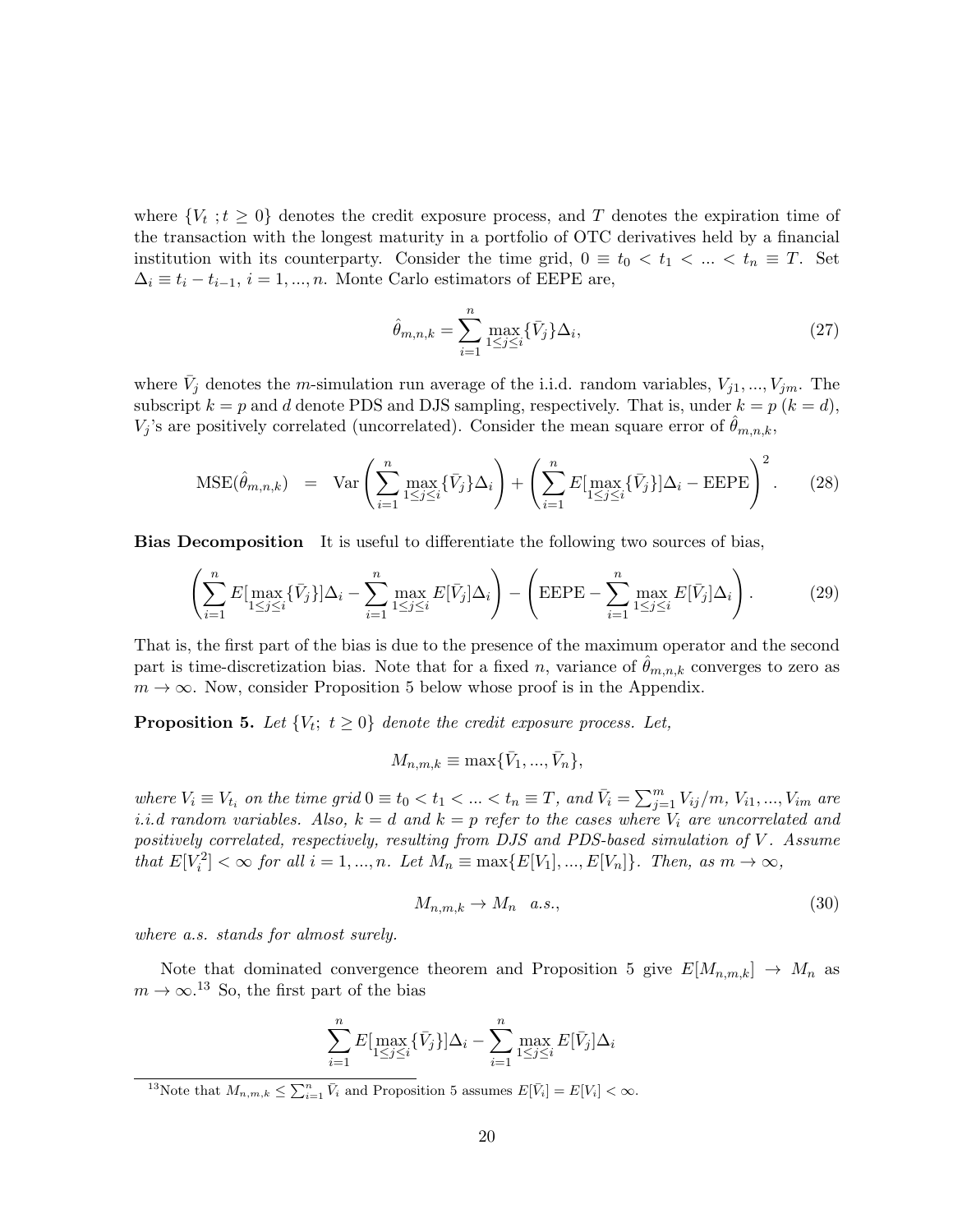converges to zero as  $m \to \infty$ . That is,  $\hat{\theta}_{m,n,d}$  and  $\hat{\theta}_{m,n,p}$  are consistent estimators of EEPE<sub>dst</sub> for a fixed n.

In what follows we first show that for a fixed n and sufficiently large  $m$ ,  $\hat{\theta}_{m,n,d}$  outperforms  $\hat{\theta}_{m,n,p}$  in terms of variance. Next, after specifying approximates for the order of variance and bias of  $\hat{\theta}_{m,n,k}$ , we formulate an MSE minimization problem over m and n given a fixed computational budget. Our numerical results indicate that our proposed estimators of EEPE, which use approximately optimal  $m$  and  $n$ , lead to substantial MSE reduction when compared to the crude estimators.

#### 5.1 Comparing PDS and DJS-based Monte Carlo Estimators of EEPE

We are to compare the variance of  $\hat{\theta}_{m,n,p}$  and  $\hat{\theta}_{m,n,d}$  for a fixed n and sufficiently large m. Set

$$
\theta \equiv \sum_{i=1}^n \max_{1 \leq j \leq i} E[V_j] \Delta_i , \quad \hat{\theta}_{m,n,k} \equiv \sum_{i=1}^n \max_{1 \leq j \leq i} {\{\bar{V}_j\}} \Delta_i,
$$

where  $k = p$  ( $k = d$ ) refer to the cases where  $V_i$  and  $V_j$  for any  $i \neq j$ , are positively correlated (uncorrelated). In what follows we find it useful to append a second subscript m to  $\bar{V}_i$  to emphasize that the average is based on m i.i.d random variables and a third subscript  $k = d$  or p to indicate DJS or PDS.

Denote by  $\delta_{i,j} \equiv E[V_i] - E[V_j]$  and  $\delta \equiv \min\{|\delta_{i,j}| : i \neq j, i, j = 1, ..., n\}$ . Without loss of generality, assume  $\delta > 0$ . Let  $\sigma_{i,j,k}$  denote the standard deviation of  $V_i - V_j$  under estimation method type k and  $\sigma_{\text{max}} \equiv \max\{\sigma_{i,j,k} : i,j = 1,...,n, k = d, p\}$ . For  $i = 1,...,n$ , let  $\tau_i$ denote the index for which  $\max\{E[V_1],...,E[V_i]\}$  is attained and  $\tau_{i,m,k}$  be the index for which  $\max\{\bar{V}_{1,m,k},...,\bar{V}_{i,m,k}\}\$  is achieved. It then follows from these definitions that

$$
\theta = \sum_{i=1}^{n} E[V_{\tau_i}] \Delta_i \quad \text{and} \quad \hat{\theta}_{m,n,k} = \sum_{i=1}^{n} \bar{V}_{\tau_{i,m,k},m,k} \Delta_i.
$$
 (31)

For  $k = d$  or p and  $i = 2, ..., n$ , the probability that simulations do not yield the right  $\tau_i$  can be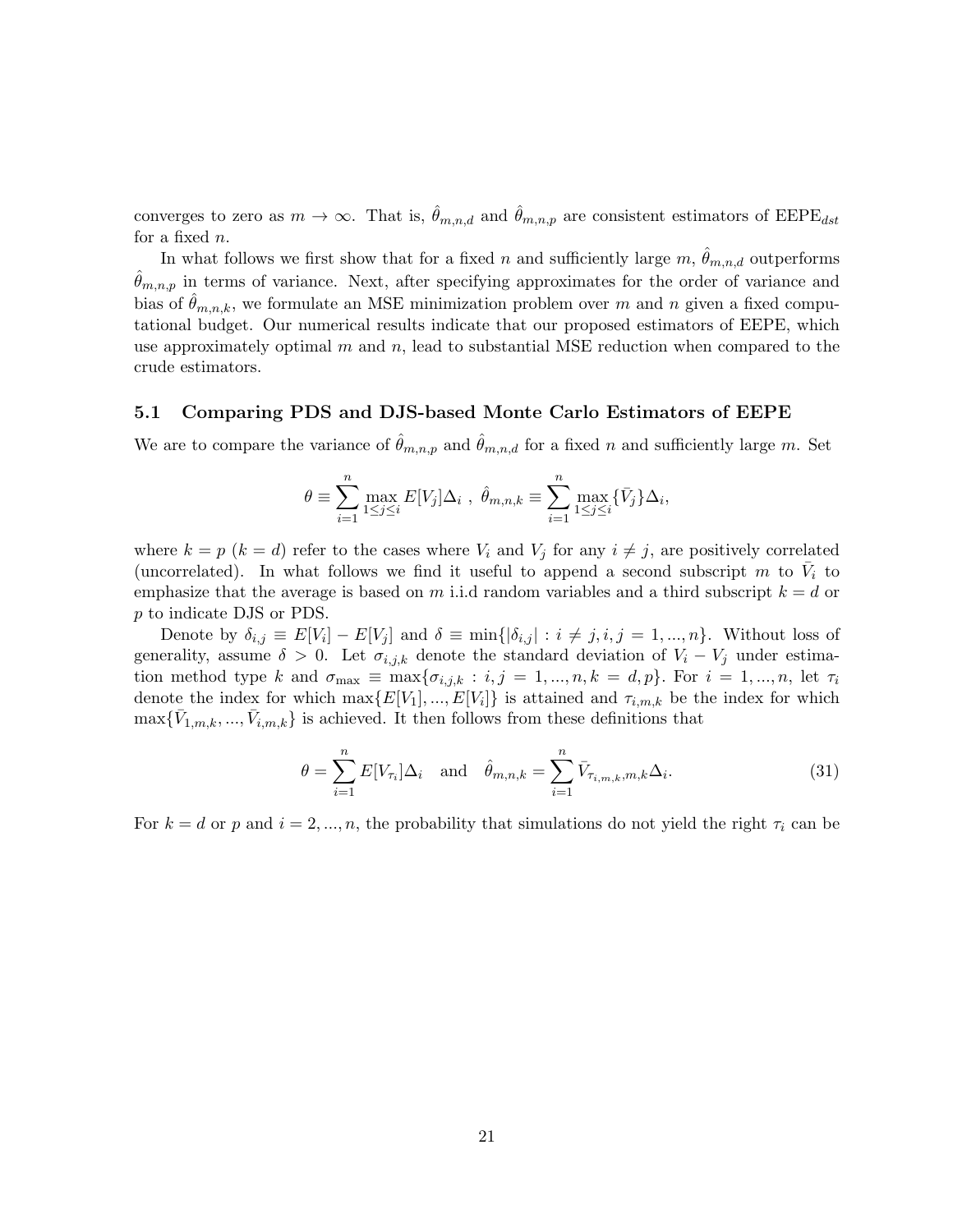bounded from above as follows

$$
P(\tau_{i,m,k} \neq \tau_i) \leq \sum_{j \neq \tau_i, j=1,\dots,i} P(\bar{V}_{\tau_i,m,k} - \bar{V}_{j,m,k} < 0)
$$
\n
$$
= \sum_{j \neq \tau_i, j=1,\dots,i} P(\bar{V}_{\tau_i,m,k} - \bar{V}_{j,m,k} - \delta_{\tau_i,j} < -\delta_{\tau_i,j})
$$
\n
$$
< \sum_{j \neq \tau_i, j=1,\dots,i} P(\bar{V}_{\tau_i,m,k} - \bar{V}_{j,m,k} - \delta_{\tau_i,j} < -\delta)
$$
\n
$$
< \sum_{j \neq \tau_i, j=1,\dots,i} P(|\bar{V}_{\tau_i,m,k} - \bar{V}_{j,m,k} - \delta_{\tau_i,j}| > \delta)
$$
\n
$$
\leq \sum_{j \neq \tau_i, j=1,\dots,i} \frac{\sigma_{\tau_i,j,k}^2}{m\delta^2}
$$
\n
$$
\leq \frac{(i-1) \cdot \sigma_{\text{max}}^2}{m\delta^2}, \tag{32}
$$

where (32) follows from the Chebyshev's inequality.

Consider the event  $B_m = \{\tau_i = \tau_{i,m,d} = \tau_{i,m,p}$ , for all  $i = 1, ..., n\}$ . It makes sense to call  $B_m$ the desirable event and  $B_m^c$  the undesirable event. Let  $\hat{\theta}_{m,n,k,B_m}$  denote  $\hat{\theta}_{m,n,k}$  conditional on the event  $B_m.$  We have that

$$
\text{Var}(\hat{\theta}_{m,n,d,B_m}) < \text{Var}(\hat{\theta}_{m,n,p,B_m}).\tag{33}
$$

This order can be established by first noting that

$$
\hat{\theta}_{m,n,k,B_m} = \sum_{i=1}^n \bar{V}_{\tau_i,m,k} \Delta_i.
$$
\n(34)

Then since  $V_i$  and  $V_j$ , for any  $i \neq j$ , are positively correlated (uncorrelated) under PDS (DJS) sampling, the variance of expression (34) is lower under DJS than under PDS.

Note that:

$$
P(B_m^c) \le \sum_{i=2}^n P(\tau_{i,m,d} \ne \tau_i) + \sum_{i=2}^n P(\tau_{i,m,p} \ne \tau_i)
$$
\n(35)

$$
\langle 2\sum_{i=2}^{n} \frac{(i-1)\cdot \sigma_{\text{max}}^2}{m\delta^2},\tag{36}
$$

The above argument leads to the following result.

**Proposition 6.** Consider the desirable event  $B_m$  as defined above. First, conditional on this event, (33) holds. Secondly, the desirable event occurs asymptotically almost surely as  $m \to \infty$ . That is,  $\lim_{m\to\infty} P(B_m) = 1$ . More specifically,  $P(B_m^c)$  goes to zero at rate  $1/m$  as  $m \to \infty$ .

Proposition 6 suggests that for sufficiently large m,  $\text{Var}(\hat{\theta}_{m,n,d}) \leq \text{Var}(\hat{\theta}_{m,n,p})$ . Our numerical examples in Section 6.2 use  $m > 400$ ; they all indicate that  $\text{Var}(\theta_{m,n,d}) \leq \text{Var}(\theta_{m,n,p})$ .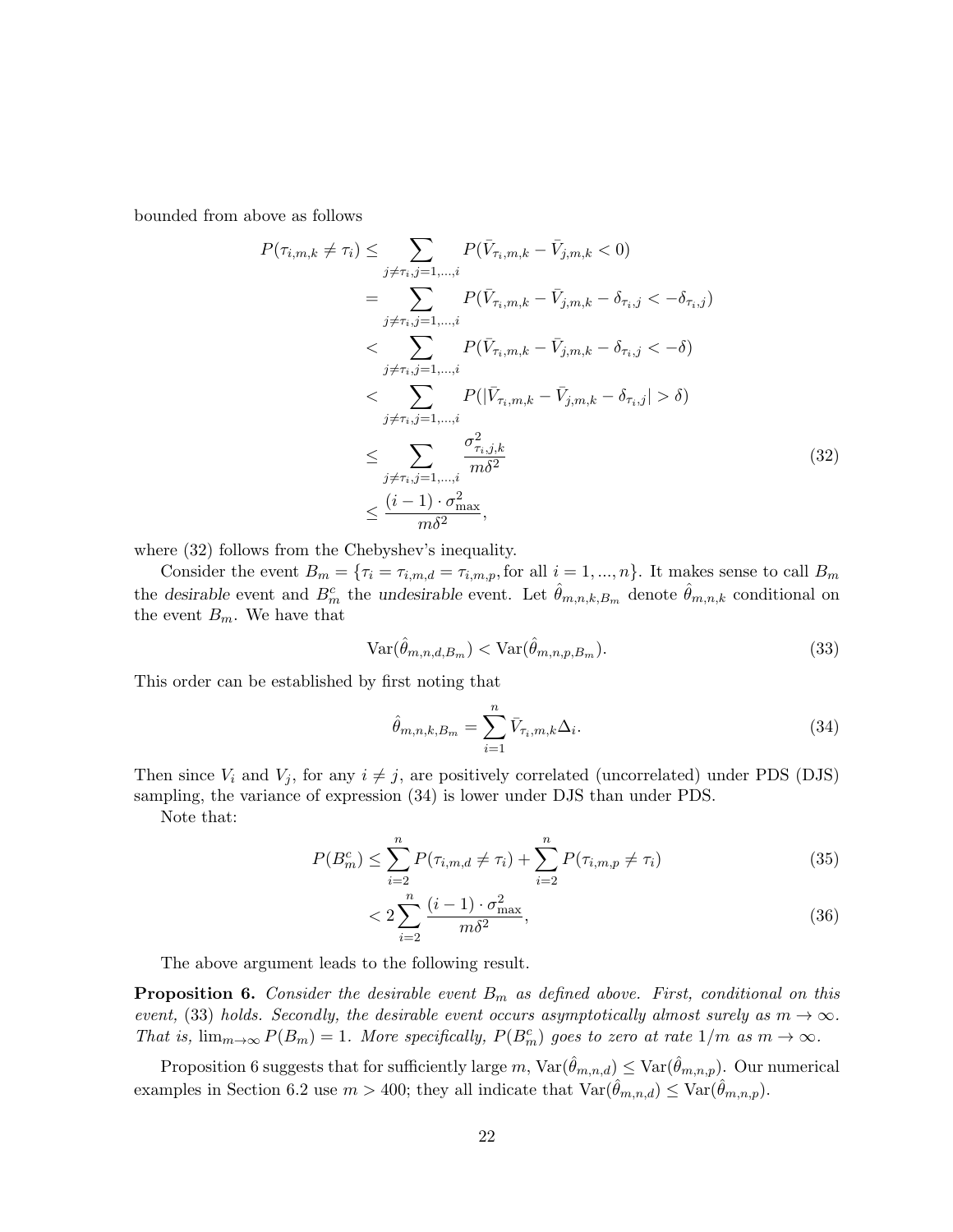#### 5.2 Efficient Monte Carlo Estimation of EEPE

Similar to our approach in subsection 3.2, we would like to find the number of valuation points, n, and the number of simulation runs at each valuation point, m, to minimize  $MSE(\theta_{m,n,k})$ given a fixed computational budget,  $s$ , that is proportional to,  $mn$ . To do so, we need to specify the order of the variance and bias of the Monte Carlo estimator of EEPE,  $\theta_{m,n,k}$ . We are not concerned with deriving sharp estimates of the orders of variance and bias. In fact, our numerical examples indicate that choosing approximately optimal  $m$  and  $n$  using even very rough approximates for the orders of variance and bias lead to substantial MSE reduction. The following is used to formulate our MSE minimization problem: for  $k = p$  or d,

$$
\text{Var}(\hat{\theta}_{m,n,k}) \approx \frac{c_{1,k}}{mn} + \frac{c_{2,k}}{m} \quad \text{and} \quad \text{Bias}(\hat{\theta}_{m,n,k}) \approx \frac{c_{3,k}}{m} + \frac{c_3}{n},\tag{37}
$$

for some constants  $c_{1,k}, c_{2,k}, c_3$ . The above approximation of the order of bias uses (29) and Proposition 5. Note that our rough approximate of the order of variance, applicable to both  $\theta_{m,n,d}$  and  $\theta_{m,n,p}$ , is similar to (14). This is because of the presence of the maximum operators that leads to positive covariance terms. To see this, let  $\bar{V}_i$  denote the *m*-simulation-run average of the i.i.d random variables,  $V_{i1}, ..., V_{im}$ ,  $i = 1, ..., n$ , and consider an equidistant time grid with *n* time points,  $\Delta = T/n$ . Note that,

$$
Var(\hat{\theta}_{m,n,k}) = \Delta^2 Var\left(\bar{V}_1 + \max{\{\bar{V}_1, \bar{V}_2\}} + ... + \max{\{\bar{V}_1, ..., \bar{V}_n\}}\right),
$$

is equal to  $\Delta^2 = \frac{T^2}{n^2}$  times the sum of n non-zero variance terms and  $n(n-1)/2$  positive covariance terms both for  $k = d$  and  $k = p$ . This leads to a result similar to (14).

Given (37), we recommend solving the following MSE minimization problem to specify the approximately optimal  $m$  and  $n$ ,

$$
\min_{m,n} \left( \frac{c_1}{mn} + \frac{c_2}{m} + \left( \frac{c_3}{m} + \frac{c_4}{n} \right)^2 \right) \quad \text{subject to} \quad s = cmn,
$$
\n
$$
(38)
$$

for some constants  $c_1, c_2, c_3, c_4$ , and c.

### 6 Numerical Examples

#### 6.1 EPE estimation

In this section we use simple numerical examples to illustrate the efficiency of our proposed Monte Carlo estimators of EPE. We consider contract level exposure in a simple setting where  $V_t \equiv S_t$  denotes the value of a geometric Brownian motion at time  $t > 0$ . That is,  $S_t = S_0 e^{X_t}$ with  $\{X_t; t \geq 0\}$  being a Brownian motion with drift  $\mu$ , and volatility  $\sigma$ . This stylized example enables us to calculate the MSE exactly. We consider six different Monte Carlo estimators of EPE in our numerical examples.

Let  $\theta_{c,p}$  and  $\theta_{c,d}$  denote the "crude" and biased Monte Carlo estimators of EPE under PDS and DJS sampling, respectively. That is,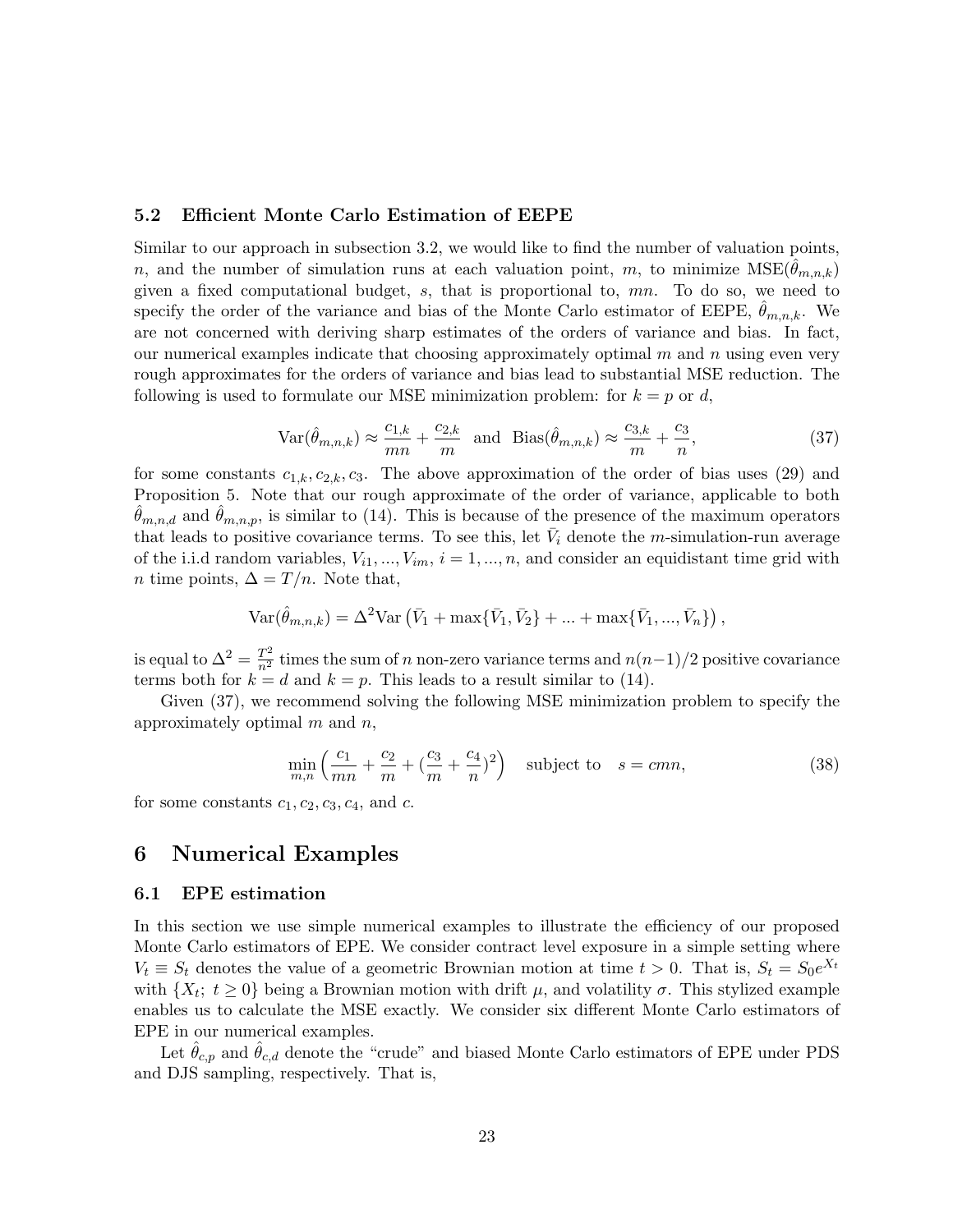$$
\hat{\theta}_{c,k} = \sum_{i=1}^{n} \bar{V}_i \Delta_i, \tag{39}
$$

where  $\Delta_i = t_i - t_{i-1}, 0 \equiv t_0 < t_1 < ... < t_n \equiv T, k = p, d$ , and  $\overline{V}_i$  is the *m*-simulation-run average of  $V_i$ . We shall shortly specify the choice of the valuation points.

Let  $\theta_{e,b,p}$  and  $\theta_{e,b,d}$  denote the efficient and biased Monte Carlo estimators of EPE under PDS and DJS sampling, respectively. In particular, their statistical efficiency is a result of solving the MSE minimization problems in Section 3.2 to derive the (approximately) optimal number of points on the time grid, n, and simulation runs at each of these time points,  $m$ , given a fixed computational budget proportional to mn.

Let  $\theta_{u,p}$  and  $\theta_{u,d}$  denote the unbiased stratified sampling-based Monte Carlo estimators of EPE under PDS and DJS sampling, respectively. That is,

$$
\hat{\theta}_{u,k} = \sum_{i=1}^{n} \bar{V}_{\tau_i} \Delta_i,\tag{40}
$$

where  $\bar{V}_{\tau_i} = \sum_{j=1}^{m_i} V_{\tau_{ij}}/m_i$  with  $\tau_i \equiv \tau | \tau \in A_i$ ,  $A_i = [t_{i-1}, t_i]$ , and  $k = p, d$ .

We set  $T = 1$ . The crude estimators of EPE are calculated based on 12 valuation points,  $n = 12$ , at 1, 2, 3, 4, 8, 12, 18, 21, 24, 36, 49 weeks and 1 year. We note that one year,  $T = 1$ , with the number of valuation points fixed at 12, is a setting widely used by financial institutions. There is no mathematical basis for this arrangement of valuation points. It is believed that since some trades have "short" expiration times, having more valuation points earlier would increase the accuracy of the estimators of CCR measures. The time grid used to calculate our efficient estimators of EPE is equidistant, i.e.,  $\Delta_i \equiv \Delta = T/n$ . Computational budget, s, is fixed at 12, 000 and 120, 000, respectively. Therefore, the number of simulation runs at each valuation point  $m$  is 1,000 and 10,000, respectively, for the crude estimator subject to these two budget values.

To calculate  $\hat{\theta}_{e,b,p}$  under these fixed computational budgets, the solution, (16) with both c and  $\tilde{c}$  set to 1, to the MSE minimization problem of Section 3.2 is used. This gives,  $n = 23$  and  $m = 524$  for  $s = 12,000$ , and  $n = 50$ , and  $m = 2433$  for  $s = 120,000$ . Similarly, to calculate  $\theta_{e,b,d}$ , we use the solution to the MSE minimization problem, (3.2). That is, we set  $n = 12,000$ and  $m = 1$  for  $s = 12,000$ , and  $n = 120,000$  and  $m = 1$  for  $s = 120,000$ . In calculating the stratified sampling estimators of EPE,  $\theta_{u,p}$  and  $\theta_{u,d}$ , we do not address the problem of deriving the optimal values of n, and  $m_1, ..., m_n$ . Instead, we simply use the setting of  $\hat{\theta}_{e,b,p}$  and  $\hat{\theta}_{e,b,d}$ , respectively. That is, to calculate  $\theta_{u,p}$ , we set  $n = 23$ ,  $m = 524$ , and  $n = 50$ ,  $m = 2433$ , under  $s_1 = 12,000$  and  $s_2 = 120,000$ , respectively. And to calculate  $\theta_{u,d}$ , we set  $n = 12,000$ ,  $m = 1$ , and  $n = 120,000$ ,  $m = 1$ , under  $s_1 = 12,000$  and  $s_2 = 120,000$ , respectively.

Table 1 on page 26 illustrates that our proposed estimators of EPE lead to substantial MSE reduction when compared to the "crude" Monte Carlo estimators for a variety of parameter settings. Comparing the MSE of the PDS-based estimators,  $\hat{\theta}_{c,p}$ ,  $\hat{\theta}_{e,b,p}$ , and  $\hat{\theta}_{u,p}$ , we find that our proposed stratified sampling-based estimator of EPE leads to an MSE reduction by a factor of up to 100; this unbiased estimator also dominates the efficient biased estimator of EPE,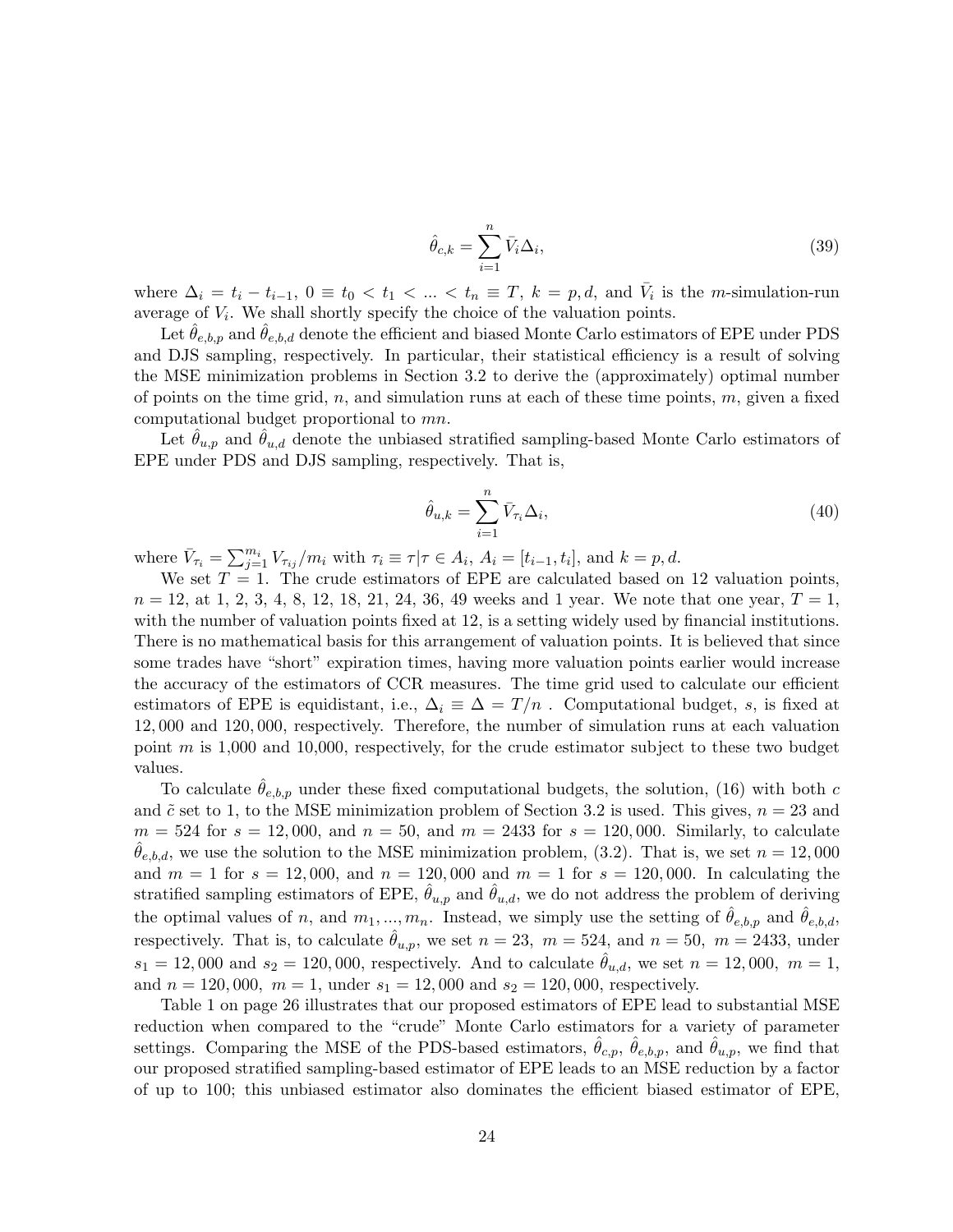in some cases quite substantially (see the third and fourth sections of Table 1). Comparing MSE of the DJS-based Monte Carlo estimators of EPE,  $\hat{\theta}_{c,d}$ ,  $\hat{\theta}_{e,b,d}$ , and  $\hat{\theta}_{u,d}$ , we observe that the stratified sampling-based estimator of EPE and our efficient biased EPE estimator perform similarly, which suggests that the asymptotic equivalence result in Proposition 3 can hold for even a moderate number of valuation points. Both efficient DJS estimators lead to substantial MSE reduction when compared to the corresponding crude estimator of EPE. Finally, we note that the variance and MSE for the crude estimators do not change much as the computational budget increases from 12,000 to 120,000, whereas those of efficient estimators reduce by up to an order of ten. This contrast yields the simple, yet useful insight that the number of valuation points should vary as the computational budget varies.

#### 6.2 EEPE estimation

Our numerical examples presented below illustrate the efficiency of our proposed estimators of  $E EPE<sup>14</sup>$  As in Section 6.1, we consider the geometric-Brownian-motion stylized example, where  $V_t \equiv S_t = S_0 e^{X_t}$  with X being a Brownian motion with drift  $\mu$  and volatility  $\sigma$ . Let  $\hat{\theta}_{c,p}$  and  $\hat{\theta}_{c,d}$ denote the "crude" Monte Carlo estimators of EEPE under PDS and DJS sampling, respectively. That is,

$$
\hat{\theta}_{c,k} = \sum_{i=1}^{n} \max_{1 \le j \le i} \bar{V}_j \Delta_i,
$$
\n(41)

where  $k = p, d$  and  $\Delta_i = t_i - t_{i-1}$ , and the  $t_i$ 's are 1, 2, 3, 4, 8, 12, 18, 21, 24, 36, 49 weeks and 1 year, with  $t_{12} = T = 1$  year. Also, the number of simulation runs  $n = 1,000$  and 10,000 respectively, for  $s = 12,000$  and  $120,000$ .

Let  $\theta_{e,p}$  and  $\theta_{e,d}$  denote the efficient Monte Carlo estimators of EEPE under PDS and DJS sampling, respectively, based on an equidistant time grid, i.e., expression (41) with  $\Delta_i \equiv \Delta =$  $T/n$ ) and resulting from solving the MSE minimization problem (38) (with constants  $c_i$ ,  $i =$ 1, 2, 3, and c therein set to 1) in Section 5.2. In particular, under  $s = 12,000$ , the optimal  $n = 29$  and  $m = 414$ , and under  $s = 120,000$ , the optimal  $n = 62$  and  $m = 1935$ . Our various numerical examples result in findings similar to those for the EPE estimation. For example, Table 2 on page 27, all based on  $10^4$  replications, show that the variance of the DJS-based estimators are much lower than that of the corresponding PDS-based estimators. Also, our proposed estimators of EEPE substantially outperform the crude Monte Carlo estimators in terms of MSE; for instance, MSE is reduced by a factor of 100 in the fourth section of Table 2.

### 7 Conclusion

It has become increasingly crucial for financial institutions to actively manage their counterparty credit risk. Proper counterparty credit risk management is challenging and computationally intensive. Monte Carlo simulation is often used for CCR pricing and measurement. Poor Monte

<sup>&</sup>lt;sup>14</sup>We refer the reader to Section (F) of the Appendix for a discussion on  $\text{EEPE}_{dst}$  and numerical illustrations of Propositions 5 and 6.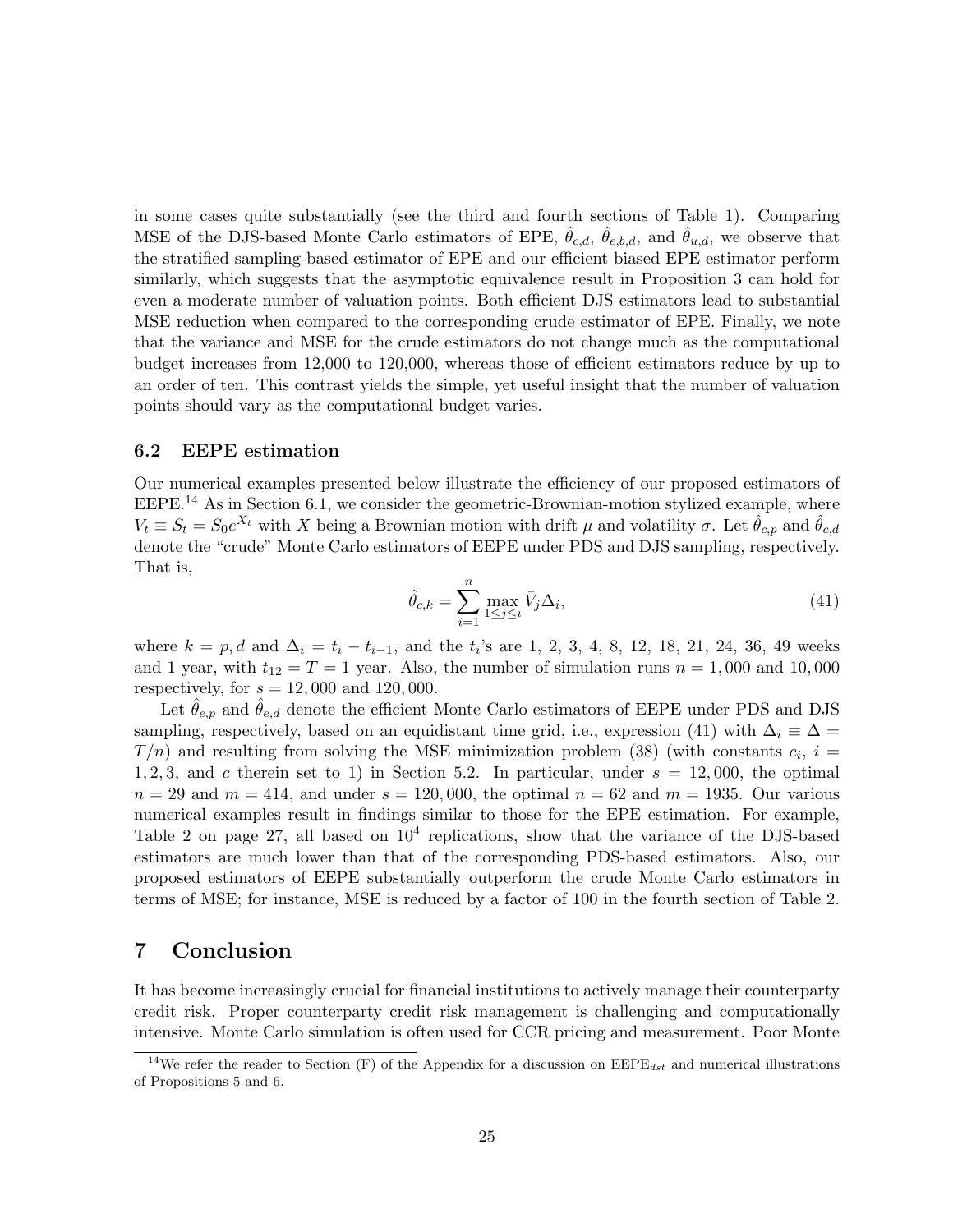|                                                            | <b>EPE</b>                     | Variance MSE                                           |                                 | CPU Time |  |
|------------------------------------------------------------|--------------------------------|--------------------------------------------------------|---------------------------------|----------|--|
| Parameters: $S_0 = 30, \mu = .2, \sigma = .3, s = 12,000$  |                                |                                                        |                                 |          |  |
| $\hat{\theta}_{c,p}$                                       |                                | 34.6559  0.047219  0.48478                             |                                 | 0.00380  |  |
| $\hat{\theta}_{c,d}$                                       | 34.6522                        |                                                        | $0.005028$ $0.43768$ $0.00162$  |          |  |
|                                                            | $\hat{\theta}_{e,b,p}$ 34.1802 | 0.077212                                               | 0.1117                          | 0.00253  |  |
|                                                            |                                | $\hat{\theta}_{e,b,d}$ 33.9955 0.004785                | 0.004786 0.00174                |          |  |
|                                                            |                                | $\hat{\theta}_{u,p}$ 33.9964 0.072068 0.072064 0.00518 |                                 |          |  |
| $\hat{\theta}_{u,d}$                                       |                                | 33.9956  0.004865  0.004866  0.00335                   |                                 |          |  |
| Parameters: $S_0 = 30, \mu = .2, \sigma = .3, s = 120,000$ |                                |                                                        |                                 |          |  |
| $\hat{\theta}_{c,p}$                                       |                                | 34.652  0.004791  0.4372                               |                                 | 0.03887  |  |
| $\hat{\theta}_{c,d}$                                       |                                | $34.6521$ $0.000501$ $0.43303$ $0.01564$               |                                 |          |  |
|                                                            | $\hat{\theta}_{e,b,p}$ 34.0798 | 0.016741                                               | 0.024026 0.02299                |          |  |
|                                                            | $\hat{\theta}_{e,b,d}$ 33.9948 | 0.000483                                               | 0.000483 0.02409                |          |  |
|                                                            |                                | $\hat{\theta}_{u,p}$ 33.9957 0.015533 0.015533 0.04420 |                                 |          |  |
| $\hat{\theta}_{u,d}$                                       |                                | 33.9945  0.000486  0.000486  0.03426                   |                                 |          |  |
| Parameters: $S_0 = 30, \mu = 1, \sigma = .3, s = 12,000$   |                                |                                                        |                                 |          |  |
| $\hat{\theta}_{c,p}$                                       |                                | 57.7556  0.16106  23.5389                              |                                 | 0.00389  |  |
| $\hat{\theta}_{c,d}$                                       | 57.7598                        |                                                        | $0.01628$ $23.4351$ $0.00189$   |          |  |
|                                                            | $\hat{\theta}_{e,b,p}$ 54.1296 | $0.23369$ $1.6954$                                     |                                 | 0.00270  |  |
|                                                            | $\hat{\theta}_{e,b,d}$ 52.9238 |                                                        | $0.015853$ $0.015862$ $0.00189$ |          |  |
| $\hat{\theta}_{u,p}$                                       | 52.9226                        | 0.217                                                  | $0.21698$ $0.00516$             |          |  |
| $\hat{\theta}_{u,d}$                                       |                                | 52.9198  0.015796  0.015796  0.00390                   |                                 |          |  |
| Parameters: $S_0 = 30, \mu = 1, \sigma = .3, s = 120,000$  |                                |                                                        |                                 |          |  |
| $\ddot{\theta}_{c,p}$                                      |                                | 57.7579  0.016112  23.4159  0.03891                    |                                 |          |  |
| $\hat{\theta}_{c,d}$                                       | 57.7591                        |                                                        | 0.001616 23.4136 0.01661        |          |  |
|                                                            | $\hat{\theta}_{e,b,p}$ 53.4783 |                                                        | $0.047841$ $0.35899$ $0.02412$  |          |  |
|                                                            | $\hat{\theta}_{e,b,d}$ 52.9212 | 0.001563                                               | 0.001564                        | 0.02627  |  |
| $\hat{\theta}_{u,p}$                                       | 52.9189                        | 0.045783                                               | 0.045781 0.04657                |          |  |
| $\hat{\theta}_{u,d}$                                       | 52.9203                        | 0.001565                                               | 0.001565                        | 0.03598  |  |

Table 1: Monte Carlo EPE estimates for different parameter settings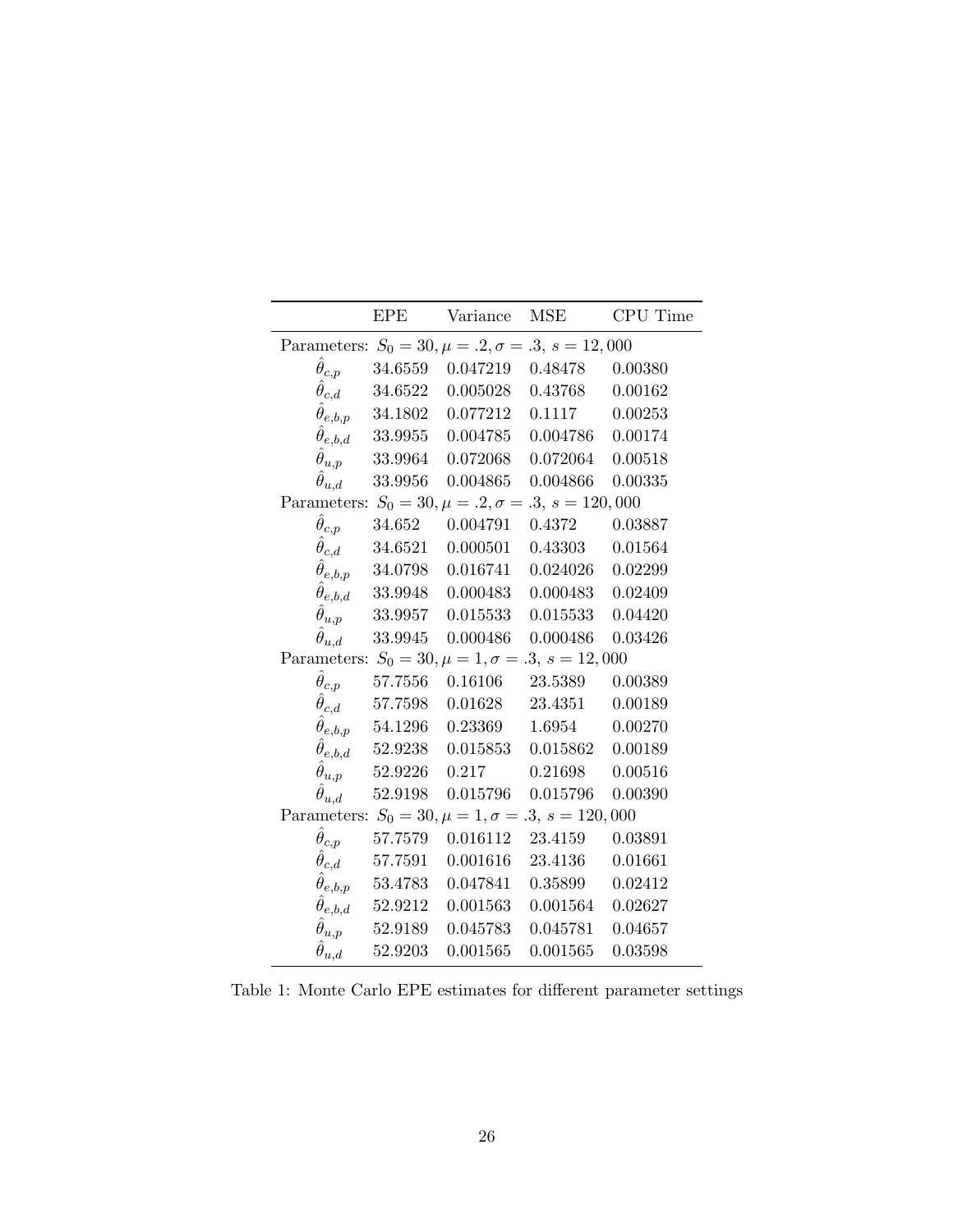|                                                              | <b>EEPE</b> | Variance                                              | <b>MSE</b> | CPU Time |  |
|--------------------------------------------------------------|-------------|-------------------------------------------------------|------------|----------|--|
| Parameters: $S_0 = 30, \mu = 1, \sigma = .25, s = 12,000$    |             |                                                       |            |          |  |
| $\theta_{c,p}$                                               |             | $57.2278 \quad 0.10931 \qquad 22.4936 \qquad 0.00259$ |            |          |  |
|                                                              |             | $\hat{\theta}_{c,d}$ 57.2233 0.034659 22.3768         |            | 0.00168  |  |
|                                                              |             | $\hat{\theta}_{e,p}$ 53.4344 0.19358 1.0731 0.00191   |            |          |  |
|                                                              |             | $\hat{\theta}_{e,d}$ 53.4379 0.011188 0.89722 0.00211 |            |          |  |
| Parameters: $S_0 = 30, \mu = 1, \sigma = .25, s = 120,000$   |             |                                                       |            |          |  |
| $\hat{\theta}_{c,p}$                                         |             | 57.2277   0.010824   22.3945                          |            | 0.02866  |  |
|                                                              |             | $\hat{\theta}_{c,d}$ 57.2262 0.003591 22.3734         |            | 0.01427  |  |
|                                                              |             | $\hat{\theta}_{e,p}$ 52.9363 0.03962 0.23301          |            | 0.01817  |  |
|                                                              |             | $\theta_{e,d}$ 52.9354 0.001083 0.19367 0.01545       |            |          |  |
| Parameters: $S_0 = 30, \mu = 1.5, \sigma = .25, s = 12,000$  |             |                                                       |            |          |  |
|                                                              |             | $\ddot{\theta}_{c,p}$ 81.0388 .24286 101.0233 0.00279 |            |          |  |
|                                                              |             | $\hat{\theta}_{c,d}$ 81.0309 0.0843                   | 100.7055   | 0.00173  |  |
|                                                              |             | $\hat{\theta}_{e,p}$ 72.8899 0.3986                   | 3.9705     | 0.00221  |  |
| $\theta_{e,d}$                                               |             | 72.8885  0.024652  3.5914  0.00226                    |            |          |  |
| Parameters: $S_0 = 30, \mu = 1.5, \sigma = .25, s = 120,000$ |             |                                                       |            |          |  |
| $\theta_{c,p}$                                               |             | 81.0332  0.024156  100.692                            |            | 0.02929  |  |
|                                                              |             | $\hat{\theta}_{c,d}$ 81.0302 0.008395                 | 100.6154   | 0.0144   |  |
|                                                              |             | $\hat{\theta}_{e,p}$ 71.8779 0.083579                 | 0.85454    | 0.01935  |  |
| $\theta_{e,d}$                                               |             | 71.8807  0.002425                                     | 0.77819    | 0.01630  |  |

Table 2: Monte Carlo EEPE estimates for different parameter settings

Carlo CCR estimation can lead to overestimation or underestimation of CCR risk. We improve the existing widely used Monte Carlo CCR frameworks by substantially increasing the efficiency of Monte Carlo estimators of the key CCR measures: EPE, CVA, and EEPE.

Our proposed efficient framework can be summarized in two steps. The counterparty credit risk modeler first needs to choose between the two credit exposure sampling methods: PDS or DJS. Introducing and using the notion of marginal matching, we identify conditions under which the so-called path dependent simulation (PDS) method, which simulates the credit exposure process based on the finite dimensional distributions of the underlying risk factors, leads to CCR estimators whose variance is substantially larger than the variance of the CCR estimators calculated based on the so-called direct jump to simulation date (DJS) method. Taking into account the computational time in parallel with the mean square error, we demonstrate that DJS sampling is preferable to PDS sampling for path independent derivatives. For path dependent derivatives since the computational time of the DJS-based estimator usually exceeds that of the PDS-based estimator, the two sampling methods could become approximately equivalent in some cases.

Next, in the second step, the CCR modeler needs to choose the number of valuation points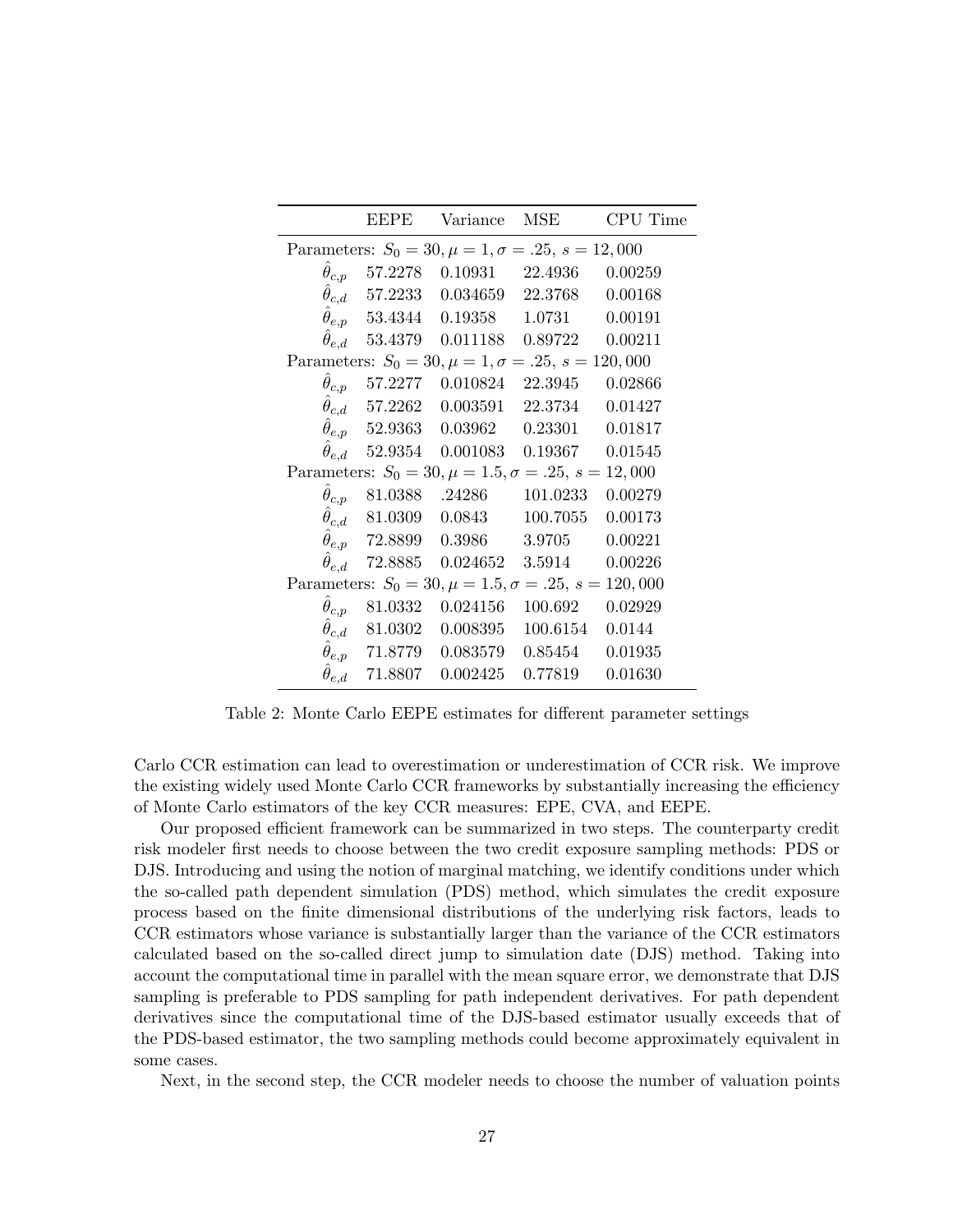and simulation runs at each valuation point for efficient EPE,  $CVA<sub>I</sub>$ , and EEPE estimations. We show that the mean square error (MSE) of the crude Monte Carlo estimators of EPE, CVA, and EEPE can be substantially reduced by solving approximate MSE minimization problems that specify how to achieve an approximately optimal balance between bias squared and variance. These MSE minimization problems can be easily solved after approximate orders of variance and bias for each of the above mentioned CCR measures under the PDS and DJS methods are derived.

For efficient EPE and  $CVA<sub>I</sub>$  estimation, if the PDS method has been chosen in the first step above, we recommend employing our unbiased stratified sampling-based estimators of EPE and  $\text{CVA}_I$ . These unbiased estimators of EPE and  $\text{CVA}_I$  use stratified sampling with the number of strata and simulation runs (allocated to each stratum) being chosen based on the solution to the above mentioned MSE minimization problems.

Our numerical examples indicate that unbiased PDS-based estimators of EPE and CVA are preferable to the efficient biased PDS-based estimators of EPE and CVA. Our analytical results suggest that unbiased and biased DJS-based estimators of EPE and CVA are asymptotically equivalent. Our numerical examples confirm this approximate asymptotic equivalence.

Finally, an interesting case arises when the CCR modeler chooses the DJS method for estimating EPE and  $CVA<sub>I</sub>$ . In this case, our proposed efficient EPE and  $CVA<sub>I</sub>$  estimators use 1 simulation run at each valuation point and the total computational budget is allocated to making the discrete time grid (the set of valuation points) as fine as possible. Our various numerical examples illustrate that employing this two-step Monte Carlo CCR framework will substantially increase the efficiency of the existing Monte Carlo CCR "engines".

### Appendix

### A Proof of Proposition 1

We first show that  $cov(V_u, V_t) > 0$  holds under condition 1. That is,  $V_t = C_t = B_t E[B_T^{-1} \Pi_T | \mathcal{F}_t].$ For any  $0 < u < t$  we have

$$
cov(V_u, V_t) = E[cov(V_u, V_t | \mathcal{F}_u)] + cov(V_u, E[V_t | \mathcal{F}_u]),
$$

where the last equality follows from the conditional covariance formula (see Chapter 3 of [25]). It is easy to check that the first term on the right hand side above is zero. Consider the second term and note that

$$
E[V_t|\mathcal{F}_u] = E\left[B_t E\left[\frac{\Pi_T}{B_T}|\mathcal{F}_t|\right|\mathcal{F}_u\right] = E\left[B_t \frac{\Pi_T}{B_T}|\mathcal{F}_u\right],
$$

and so we conclude that for any  $0 < u < t$ ,

$$
cov(V_u, V_t) = B_u B_t B_T^{-2} Var(E[\Pi_T|\mathcal{F}_u]) > 0.
$$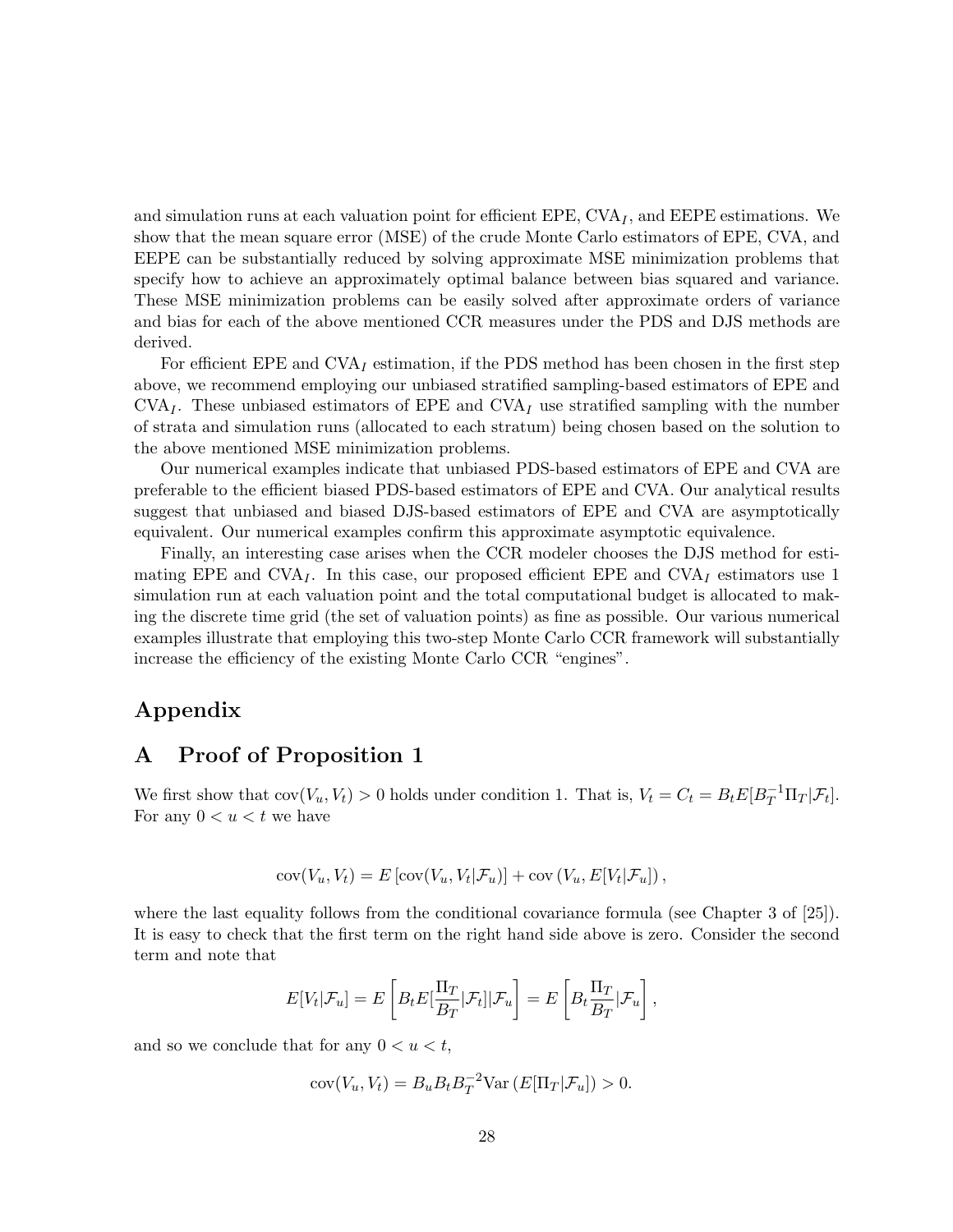The second part of the proof, which is based on condition 2, uses standard results on changes of numeraire techniques and Chebyshev's algebraic inequality (see, for instance, Proposition 2.1 in [9]).

Let  $C_t$  denote the time-t value of a derivative contract specified in Assumption 2. Recall Theorem 1 and Theorem 2 of [10], and note that

$$
V_t = C_t = S_1(t)E_{Q^1}[(\alpha_1 + \alpha_2 Z(T))^+ | \mathcal{F}_t]
$$

where  $Z = S_2/S_1$  and the subscript  $Q^1$  refers to expectation under  $Q^{S_1}$ , i.e.  $S_1$  is the numeraire. Note that

$$
cov(V_u, V_t) = cov(V_u, E[V_t | \mathcal{F}_u])
$$
  
= cov(S<sub>1</sub>(u)E<sub>Q</sub><sup>1</sup>[(\alpha<sub>1</sub> + \alpha<sub>2</sub>Z(T))<sup>+</sup>| $\mathcal{F}_u$ ], E<sub>Q</sub><sup>1</sup> [S<sub>1</sub>(t)(\alpha<sub>1</sub> + \alpha<sub>2</sub>Z(T))<sup>+</sup>| $\mathcal{F}_u$ ]),

Consider the second term on the right hand side above, and suppose that the transition law of  $S_1$  accepts the following specification

$$
S_1(t) =^d \beta S_1(u) S_1(\tau), \tag{42}
$$

where  $\beta > 0$  is a constant and  $t - u \equiv \tau$  (see the last part of the proof on transition law of the numeraire). We, then, have

$$
E_{Q^1} [S_1(t)(\alpha_1 + \alpha_2 Z(T))^+ | \mathcal{F}_u] = \beta S_1(u) E_{Q^1} [S_1(\tau)(\alpha_1 + \alpha_2 Z(T))^+ | \mathcal{F}_u].
$$

This gives

$$
cov(V_u, V_t) = \beta S_1^2(u) cov\left(E_{Q^T}[(\alpha_1 + \alpha_2 Z(T))^+ | \mathcal{F}_u\right], E_{Q^T}[S_1(\tau)(\alpha_1 + \alpha_2 Z(T))^+ | \mathcal{F}_u]\right).
$$

Note that both expectations above are monotone functions of  $Z(u)$  and so using Chebyshev's algebraic inequality (see, for instance, Proposition 2.1 in [9]) gives  $cov(V_u, V_t) > 0$ .

We now show that (42) holds for the class of stochastic processes considered in this paper for modeling the dynamics of risk factors. The dynamics of risky asset  $S_1 > 0$  selected as the numeraire in the proof above is assumed to be modeled by a GBM or a square-root diffusion. In cases where the numeraire is a maturity- $T$  zero-coupon bond, the second part of the proof above is modified as follows. We assume that the zero-coupon bond is modeled such that it possesses an affine term structure, i.e. it has the form  $S_1(t) \equiv p(t,T) = e^{A-Br_t}$ , where  $A \equiv A(t,T)$  and  $B \equiv B(t,T)$  are deterministic functions and the short rate r is modeled by a Gauss-Markov process or a square-root diffusion as specified before. It is, then, not difficult to see that  $p(t,T) = e^{A-Br_t} = e^{\beta_1 r_u} e^{\beta_2 r_\tau}$ , where  $\beta_1$  and  $\beta_2$  are constants and  $0 < u < t < T$ ,  $t - u \equiv \tau$ . Using a similar approach shown in the second part of the proof above, we arrive at  $cov(V_u, V_t) > 0.$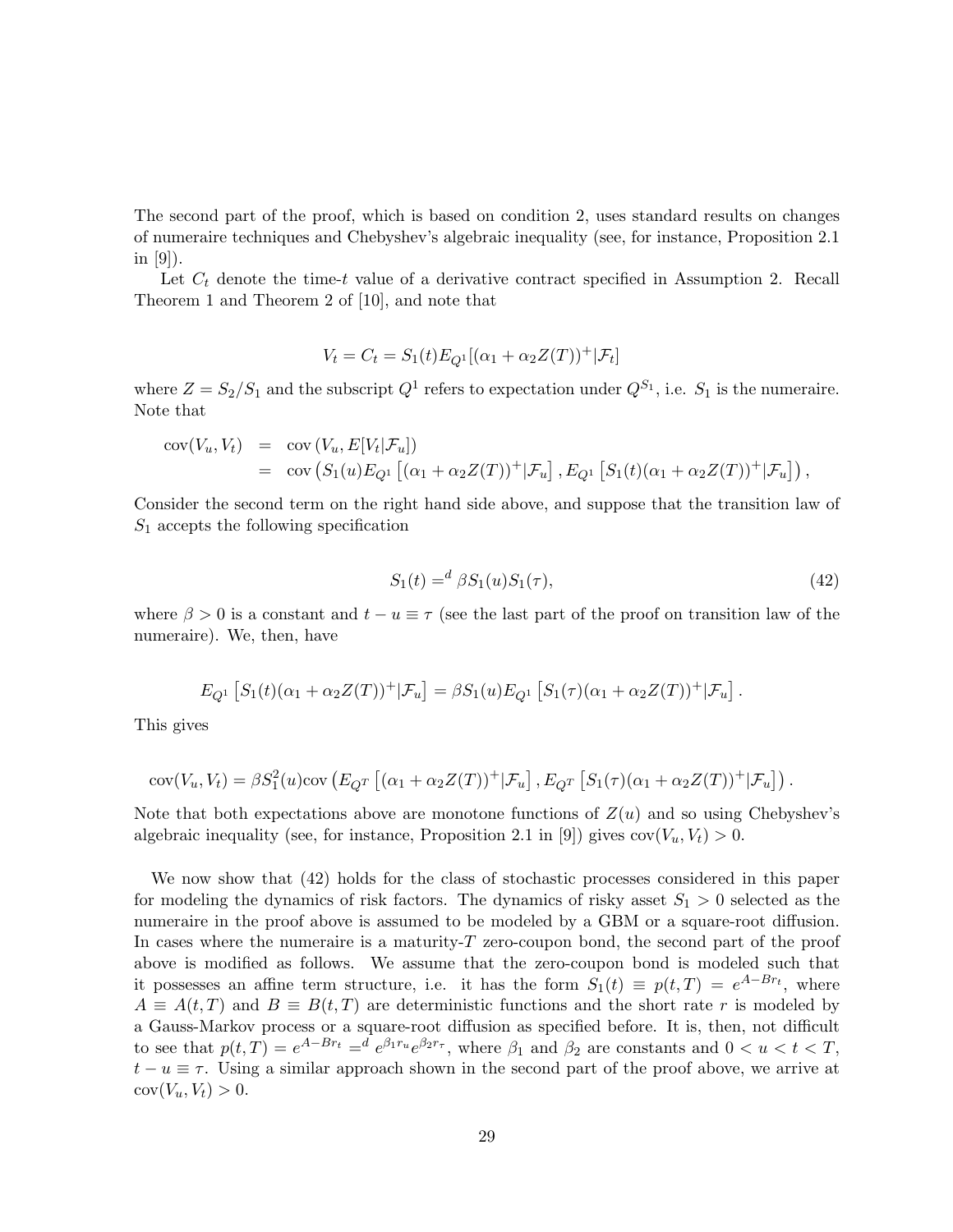### B Proof of Proposition 2

Conditioning on  $\mathcal{F}_{u}^{S} \equiv \mathcal{F}_{u}$  and using conditional covariance formula gives

 $cov(V_u, V_t) = cov(V_u, E[V_t | \mathcal{F}_u]) = cov(\max\{f(S_u), 0\}, E[\max\{f(S_t), 0\} | \mathcal{F}_u])$ ,

for a well-defined function f. First consider the first term  $\max\{f(S_u), 0\}$  inside the covariance function on the right hand side above. Note that since f is a monotone function,  $\max\{f(S_u), 0\} \equiv$  $f(S_u)$  is also a monotone function of  $S_u$ . Next, consider the second term  $E[\max\{f(S_t), 0\}|\mathcal{F}_u]$ .

Note that when  $S$  is a Gauss-Markov process, the transition law of  $S$  implies that for any  $0 < u < t$ ,  $S_t = d \beta_1 S_u + \beta_2 S_{t-u}$ , where  $S_u$  and  $S_{t-u}$  are independent random variables. Also, when S is a GBM, for any  $0 < u < t$  we have  $\log(S_t) = d \log(S_u) + \log(S_{t-u})$ , where  $S_u$  and  $S_{t-u}$  are independent random variables. This follows from the independent and stationary increments properties of Gauss-Markov processes<sup>15</sup> and that their finite dimensional distributions are multivariate normal. When S is a square-root diffusion,  $dS_t = \alpha (b - S_t) dt + \sigma \sqrt{S_t} dB_t$  with B a standard one-dimensional Brownian motion and positive constants  $\alpha$  and  $b$ , it can be shown that  $S_t$  given  $S_u$  is distributed as a positive constant times times a noncentral chi-square random variable with degrees of freedom that depends on  $\alpha$ ,  $\sigma$ , and b, and noncentrality parameter which is an increasing function of  $S_u$ , (see Chapter 3 of [13]).

This implies that under the class of risk factor models considered in the paper,  $E[\max\{f(S_t), 0\} | \mathcal{F}_u]$  is a monotone function of  $S_u$ . To see this, consider the case where f is an increasing function. Increasing  $S_u$  will increase  $S_t$ ; this increases max $\{f(S_t), 0\}$ . So,  $E[\max\{f(S_t), 0\} | \mathcal{F}_u] \equiv h(S_u)$  also becomes an increasing function of  $S_u$ . A similar argument can be used when f is a decreasing function. Consequently, we can write  $cov(V_u, V_t)$  $cov(\tilde{f}(S_u), \tilde{h}(S_u))$ , where  $\tilde{f}$  and  $\tilde{h}$  are both either increasing or decreasing functions of  $S_u$ . Using Chebyshev's algebraic inequality gives  $cov(V_u, V_t) = cov(f(S_u), h(S_u)) > 0$ .

### C Proof of Proposition 3

In this proof, for notational simplicity, we suppress the dependence of  $\hat{\theta}_{b,m,n,d}$  and  $\hat{\theta}_{u,m,n,d}$  on m and n. Note that,

$$
n\text{MSE}(\hat{\theta}_{b,d}) = \frac{T}{m} \sum_{i=1}^{n} \text{Var}(V_i) \Delta_i + n(\sum_{i=1}^{n} E[V_i] \Delta_i - \int_0^T E[V_t] dt)^2,
$$
\n(43)

where the first term on the right hand side of the above equality uses  $Var(\bar{V}_i) = Var(V_i)/m$ . So,  $n\text{MSE}(\hat{\theta}_{b,d})$  converges to  $c \int_0^T \text{Var}(V_t) dt$  as  $n \to \infty$ .

Now, consider  $\text{Var}(\hat{\theta}_{u,d})$ , and let  $I_n \equiv I_n(\tau) \in \{1,...,n\}$  denote the index of the stratum containing  $\tau$ . Set  $p_i = P(\tau \in A_i) = \frac{\Delta_i}{T}$ . From standard results on stratified sampling we have,

<sup>&</sup>lt;sup>15</sup>Note that when S is a GBM, logarithm of S is a Brownian motion, which is a Gauss-Markov process.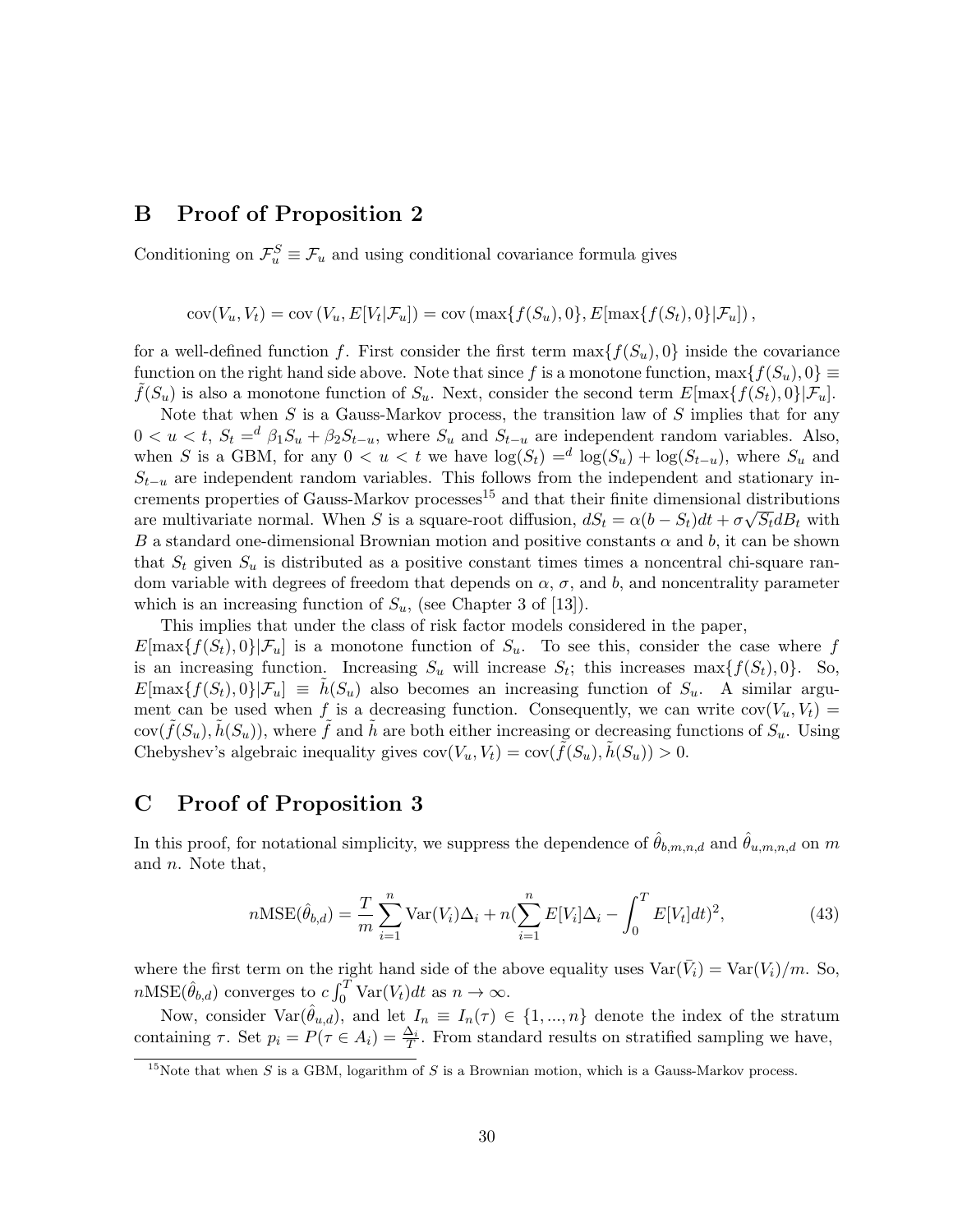$$
Var(\hat{\theta}_{u,d}) = \frac{T^2}{mn} \sum_{i=1}^{n} Var(V_{\tau} | \tau \in A_i) p_i = \frac{T^2}{mn} E[Var(V_{\tau} | I_n)].
$$
\n(44)

Since  $\int_0^T \text{Var}(V_t) dt = TE[\text{Var}(V_\tau | \tau)],$  to complete the proof, it suffice to show that, as  $n \to \infty$ ,

$$
E[\text{Var}(V_{\tau}|I_n)] \longrightarrow E[\text{Var}(V_{\tau}|\tau)]. \tag{45}
$$

From the formula for the conditional variance, to show the convergence in (45), it suffice to show that, as  $n \to \infty$ ,

$$
E\left[ (E[V_{\tau}|I_n])^2 \right] \longrightarrow E\left[ (E[V_{\tau}|\tau])^2 \right]. \tag{46}
$$

Set  $X = E[V_\tau | \tau]$  and  $X_n = E[V_\tau | I_n]$ . Note that  $X_n$  is a martingale because as n increases  $I_n$  generate increasing family of sigma-algebras. We can use martingale convergence theorem (see Chapter 4 of [8]) to conclude that  $X_n$  converges to X almost surely as  $n \to \infty$ . Using continuous mapping theorem and dominated convergence theorem (see Chapter 1 of [8]) we conclude that,  $E[X_n^2]$  converges to  $E[X^2]$  almost surely, and so (46) holds. This completes the proof of Proposition 3. <sup>16</sup>

### D Proof of Proposition 5

We first consider  $M_{2,m,k}$ . Let us assume that  $M_2 = E[V_2]$  without loss of generality. Note that,

$$
\max{\{\bar{V}_1, \bar{V}_2\}} - E[V_2] = \bar{V}_1 \{ \bar{V}_1 > \bar{V}_2 \} + (\bar{V}_2 - E[V_2]) \{ \bar{V}_2 > \bar{V}_1 \} - E[V_2] \{ \bar{V}_1 > \bar{V}_2 \}. \tag{47}
$$

First, consider the indicator random variable,  $1\{\bar{V}_1 > \bar{V}_2\}$ ; the dependence of  $\bar{V}_i$  on m is suppressed for notational simplicity. Set  $W^k \equiv V_1 - V_2$ , where  $k = d$ , p refer to the cases where  $V_1$ and  $V_2$  are uncorrelated and positively correlated, respectively. Note that  $1\{\bar{V}_1 > \bar{V}_2\} \leq 1\{\bar{W}^k>$  $E[W^k]$ ;  $W_1^k, ..., W_m^k$  are i.i.d random variables and  $W^k$  is their average. It is well known that  $1\{\bar{V}_1 > \bar{V}_2\} \rightarrow 0$  a.s. if and only if for all  $\epsilon > 0$ ,

$$
P(1\{\bar{V}_1 > \bar{V}_2\} > \epsilon \text{ i.o.}) = 0,
$$
\n(48)

where i.o. stands for infinitely often. To see that (48) holds, note that,

$$
P(1\{\bar{V}_1 > \bar{V}_2\} > \epsilon) \le P(1\{\bar{W}^k > E[W^k]\} > \epsilon) \le \frac{P(|\bar{W}^k - E[W^k]| > \tilde{\epsilon})}{\epsilon^2},\tag{49}
$$

for all  $\tilde{\epsilon} > 0$ . To derive the last inequality above the Chebyshev's inequality is used. Then, (49), almost sure convergence of  $\overline{W}^k \to E[W^k]$  following from the strong law of large numbers (SLLN), and Kolmogorov's 0-1 law, (see Theorem 8.1 of [8]), give (48).

<sup>&</sup>lt;sup>16</sup>The probabilistic arguments used in second part of the proof are similar to the ones used in the proof of Lemma 4.1 in [14].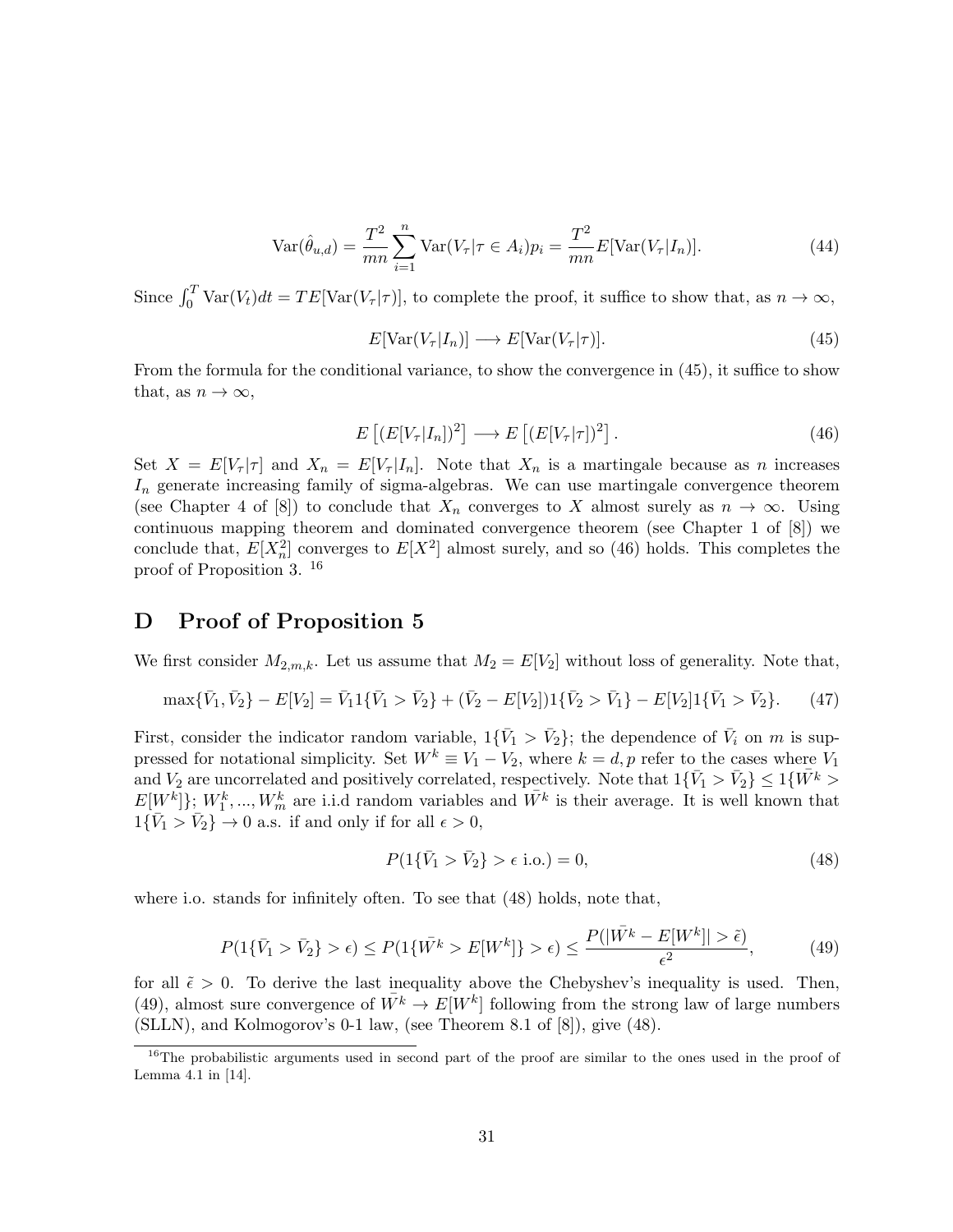| EPE |                                                   | Variance CPU Time                                            |
|-----|---------------------------------------------------|--------------------------------------------------------------|
|     |                                                   | Parameters: $a = 0.01, b = 0.0004, \sigma = 0.3, r_0 = 0.02$ |
|     | $\hat{\theta}_{b,m,n,p}$ 36.0561 0.001335 0.00953 |                                                              |
|     | $\hat{\theta}_{b,m,n,d}$ 36.0553 0.000196 0.01018 |                                                              |
|     |                                                   | Parameters: $a = 0.01, b = 0.0002, \sigma = 0.3, r_0 = 0.04$ |
|     | $\hat{\theta}_{b,m,n,p}$ 35.9658 0.001416 0.01012 |                                                              |
|     | $\hat{\theta}_{b,m,n,d}$ 35.9638 0.000206 0.01146 |                                                              |
|     |                                                   | Parameters: $a = 0.01, b = 0.0003, \sigma = 0.4, r_0 = 0.03$ |
|     | $\hat{\theta}_{b,m,n,p}$ 37.009 0.002546 0.00909  |                                                              |
|     | $\hat{\theta}_{b,m,n,d}$ 37.012 0.000380 0.01025  |                                                              |

Table 3: Monte Carlo EPE estimates for a single interest rate swap with different parameter settings

Now, consider the first term on the right side of (47). Given that  $\bar{V}_1$  and  $1\{\bar{V}_1 > \bar{V}_2\}$ , almost surely converge to  $E[V_1]$  and zero, respectively, it is not difficult to show that

$$
\bar{V}_1 1 {\bar{V}_1 > \bar{V}_2} \to 0
$$
 a.s..

To see this, it suffices to write

$$
\bar{V}_1 1\{\bar{V}_1 > \bar{V}_2\} = (\bar{V}_1 - E[V_1])1\{\bar{V}_1 > \bar{V}_2\} + E[V_1]1\{\bar{V}_1 > \bar{V}_2\},\
$$

and use SLLN for the sequence of indicator random variables and  $\bar{V}_1$ . The last term on the right side of (47) converges to zero a.s. based on (48). Analogous arguments led to (48) show that the second term on the right side of (47) converges to zero a.s. This completes the proof for  $n = 2$ . Induction and analogous arguments are employed for the general case.

Suppose that  $M_{n-1,m,k} \to M_{n-1}$ , a.s. as  $m \to \infty$ . Assume that  $M_n = E[V_n]$ . Then, we need to show that a similar almost sure convergence holds for  $M_{n,m,k}$ . To see this, it suffices to note that, for all  $\epsilon > 0$  and  $\tilde{\epsilon} > 0$ ,

$$
P(1{\{\bar{V}_1 > \max{\{\bar{V}_2, ..., \bar{V}_n\}}} > \epsilon) \leq \frac{P((\bar{V}_1 - E[V_1]) - (\max{\{\bar{V}_2, ..., \bar{V}_n\}} - E[V_n]) > \tilde{\epsilon})}{\epsilon^2}
$$
  
\$\leq\$ 
$$
\frac{P(|\bar{V}_1 - E[V_1]| > \tilde{\epsilon})}{\epsilon^2} + \frac{P(|\max{\{\bar{V}_2, ..., \bar{V}_n\}} - E[V_n]| > \tilde{\epsilon})}{\epsilon^2},
$$

which is then used to show that

$$
1\{\bar{V}_1 > \max\{\bar{V}_2, ..., \bar{V}_n\}\} \longrightarrow 0
$$
 a.s.

This completes the proof.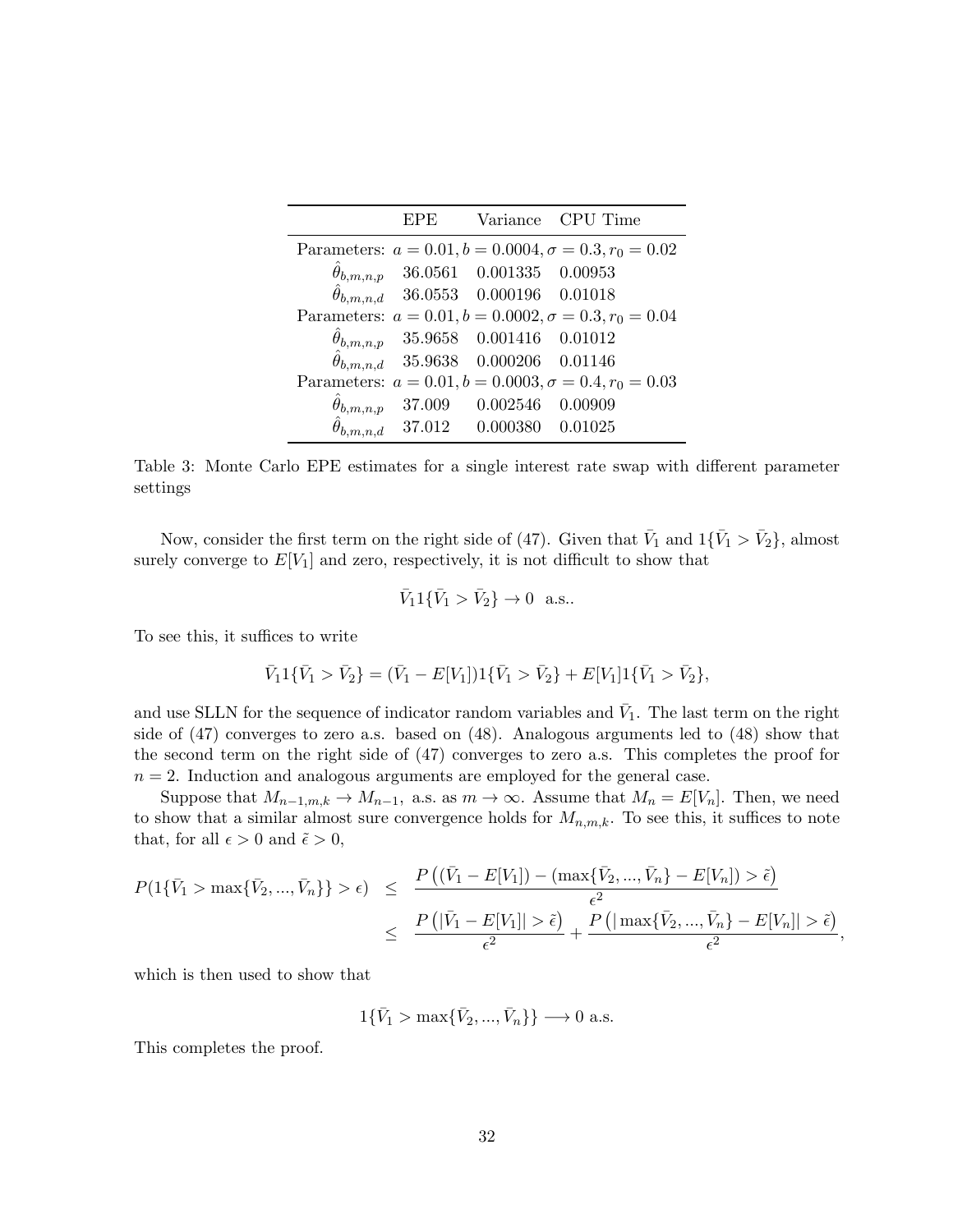### E Numerical Examples for Interest Rate Swaps

Table 3 on the preceding page above compares the variance and computing time of the DJS and PDS-based Monte Carlo estimators of EPE for a single interest rate swap contract in the Vasicek short rate framework (see, for instance, [2]). Specifically, the short rate, denoted by  $r$ , is modeled by  $dr_t = (b - ar_t)dt + \sigma dB_t$ , where B is a standard Brownian motion and  $a > 0$ . Recall that standard results from affine term structure modeling expresses the time- $t$  value of a  $T$ -maturity zero coupon bond as  $p(t,T) = e^{A(t,T)-B(t,T)r_t}$ , where A and B are given deterministic functions of time,  $a, b$ , and  $\sigma$ . The interest rate swap in our examples is a forward swap settled in arrears (see, for instance, [2]) with quarterly payments, a principal value of 100, and maturity 1 year. We let  $m = 10^4$  and  $n = 12$ . In particular, the 12 valuation points are equally spaced, i.e., monthly, within the one-year interval. Variances of the DJS and PDS-based estimators  $\theta_{b,m,n,d}$ and  $\theta_{b,m,n,p}$  (column 2 of Table 3 on the previous page) are estimated based on 1000 simulation runs. Table 3 presents instances of our numerical examples for interest rate swap where the DJS-based estimator of EPE outperforms the PDS-based estimator in terms of variance (by an order of at least 10) while the computing times are approximately equal.

### F Numerical Examples for  $\text{EEPE}_{dst}$  estimation

The numerical results presented in this section demonstrate the consistency of PDS and DJS estimators for  $\text{EEPE}_{dst}$  and the asymptotic efficiency of DJS over PDS. In particular, they support our Propositions 5 and 6.

Similar to our numerical examples of Sections 3 and 5, we set  $V \equiv S$  with S being a geometric Brownian motion with initial value  $S_0 = 30$ , drift  $\mu = 0.01$ , and volatility  $\sigma = 1$  here. We compare the crude PDS and DJS estimators  $\theta_{c,p}$  and  $\theta_{c,d}$  as defined in Section 6.2. Each estimation procedure is replicated 10, 000 times to produce the estimates.

In Table 4 on the following page, in addition to presenting the estimator value, variance, MSE (which, unlike that in Section 6.2, is defined with respect to the estimand of  $EEPE_{dst}$ ), and CPU time, we also include a column named "WrongOrderProb", which gives the estimate for the probability that the indices at which the running maximums are achieved ever go wrong, i.e., using the notation in Section 5.1 of the main paper,  $P(\tau_{i,m,k} \neq \tau_i)$ , for some i,  $k = p$  or d, corresponding to PDS and DJS respectively. The sum of these two probabilities provides an upper bound for  $P(B_m^c)$  in the statement of Proposition 6. As this table shows, this upper bound converges to zero as m increases, which implies  $\lim_{m\to\infty} P(B_m^c) = 0$ . Also, the bias of both estimators vanishes as  $m$  increases; this is consistent with Proposition 5.

### G The DJS Method

This section gives an explanatory discussion of what we have referred to as the "DJS method" throughout our study. The underlying idea of the DJS method is rather simple. Suppose that the two given random variables  $V_i$  and  $V_j$  are dependent; Monte Carlo considers the joint distribution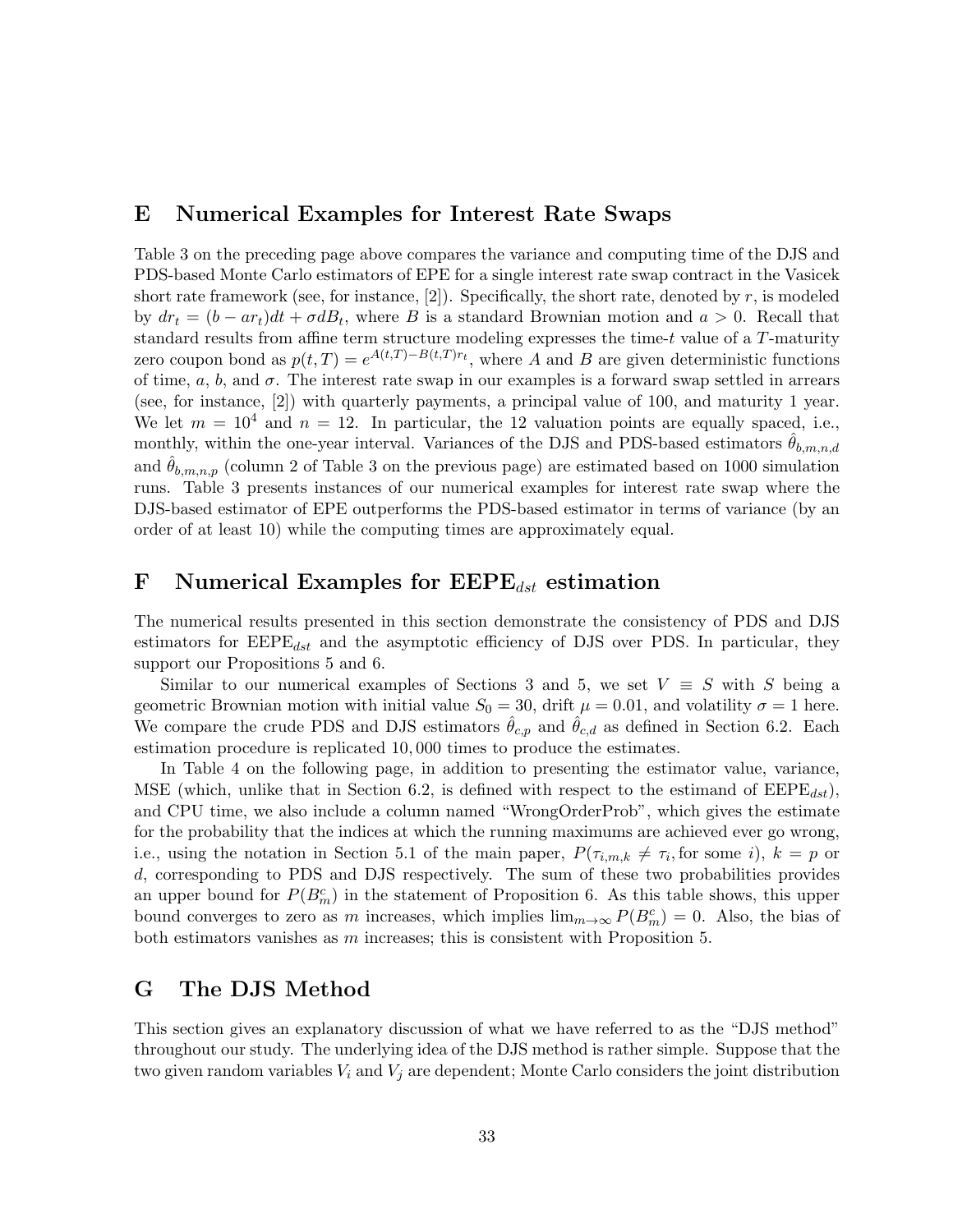|                                       |  | $\text{EEPE}_{dst}$ Variance MSE           |  | CPU Time   | WrongOrderProb |
|---------------------------------------|--|--------------------------------------------|--|------------|----------------|
|                                       |  | Number of simulation runs $m = 50$         |  |            |                |
| $\hat{\theta}_{c,p}$                  |  | 41.0514 20.6228 20.7011                    |  | 0.000329   | 0.9613         |
|                                       |  | $\hat{\theta}_{c,d}$ 42.4019 7.901 10.5697 |  | 0.000431 1 |                |
|                                       |  | Number of simulation runs $m = 500$        |  |            |                |
| $\theta_{c,p}$                        |  | 40.7481 2.1847 2.1849                      |  | 0.00156    | 0.2789         |
| $\hat{\theta}_{c.d}$                  |  | 40.8833  0.77441  0.78761                  |  | 0.00121    | 0.919          |
| Number of simulation runs $m = 5000$  |  |                                            |  |            |                |
| $\ddot{\theta}_{c,p}$                 |  | 40.7756  0.21446  0.2146                   |  | 0.0173     | $\theta$       |
| $\hat{\theta}_{c,d}$                  |  | 40.7708  0.07379  0.07379                  |  | 0.0090     | 0.1987         |
| Number of simulation runs $m = 50000$ |  |                                            |  |            |                |
| $\theta_{c,p}$                        |  | 40.7708  0.02156  0.02156                  |  | 0.1708     | $\theta$       |
|                                       |  | $40.7682 \qquad 0.00711 \qquad 0.00711$    |  | 0.0932     | 0.0001         |

Table 4: Monte Carlo  $\text{EPE}_{dst}$  estimates for based on increasing number of simulation runs

function of these two random variables to generate copies of  $V_i$  and  $V_j$ . This is what the paper refers to as the "PDS method". Since the functional form of the CCR measures considered in our study depends only on the marginal distributions of  $V_i$  and  $V_j$  as characterized by the notion of Marginal Matching, the dependence structure of  $V_i$  and  $V_j$ , specified by their joint distribution function, need not be preserved when Monte Carlo is used to estimate these classes of CCR measures. That is,  $V_i$  and  $V_j$  can be sampled from independently and so  $cov(V_i, V_j) = 0$ . This is what the paper refers to as the "DJS method". In the context of CCR,  $V_i$ , representing the exposure process evaluated that the  $i$ 'th time point on the grid, could be a function of m dependent random variables,  $S_1, ..., S_m$  and  $V_j$  could be a function of n dependent random variables  $S_1, ..., S_m, ..., S_n$ . In generating  $V_j$ , while the PDS method uses the same  $S_1, ..., S_m$  that have been used in simulating  $V_i$ , the DJS method, starting anew, uses new copies of  $S_1, ..., S_m$ that are independent from the previous ones. This is an additional computational burden, and so in cases where the DJS method proves to be statistically more efficient than the PDS method in terms of the variance of the Monte Carlo CCR estimators, (by using the analytical results of Proposition 1 and 2 or by conducting a small simulation study), computing time should also be taken in to account. The useful criterion that does this is,

#### variance per replication  $\times$  expected computing time.

This criterion, when used even as a rule of thumb, would specify whether to choose the DJS or the PDS method.

The DJS method in the CCR literature, to the best of our knowledge, often only refers to cases where the computing time of the DJS-based estimator is equivalent to that of the PDSbased estimator. The Path-Independent Case of Section 3.1.1 is the classical situation:  $V_i$ , in the above stylized example, is a function of a single random variable  $S_i$ , and  $V_j$  is a function of only  $S_j$ , where  $S_i$  and  $S_j$  are dependent with a given joint distribution function. What our study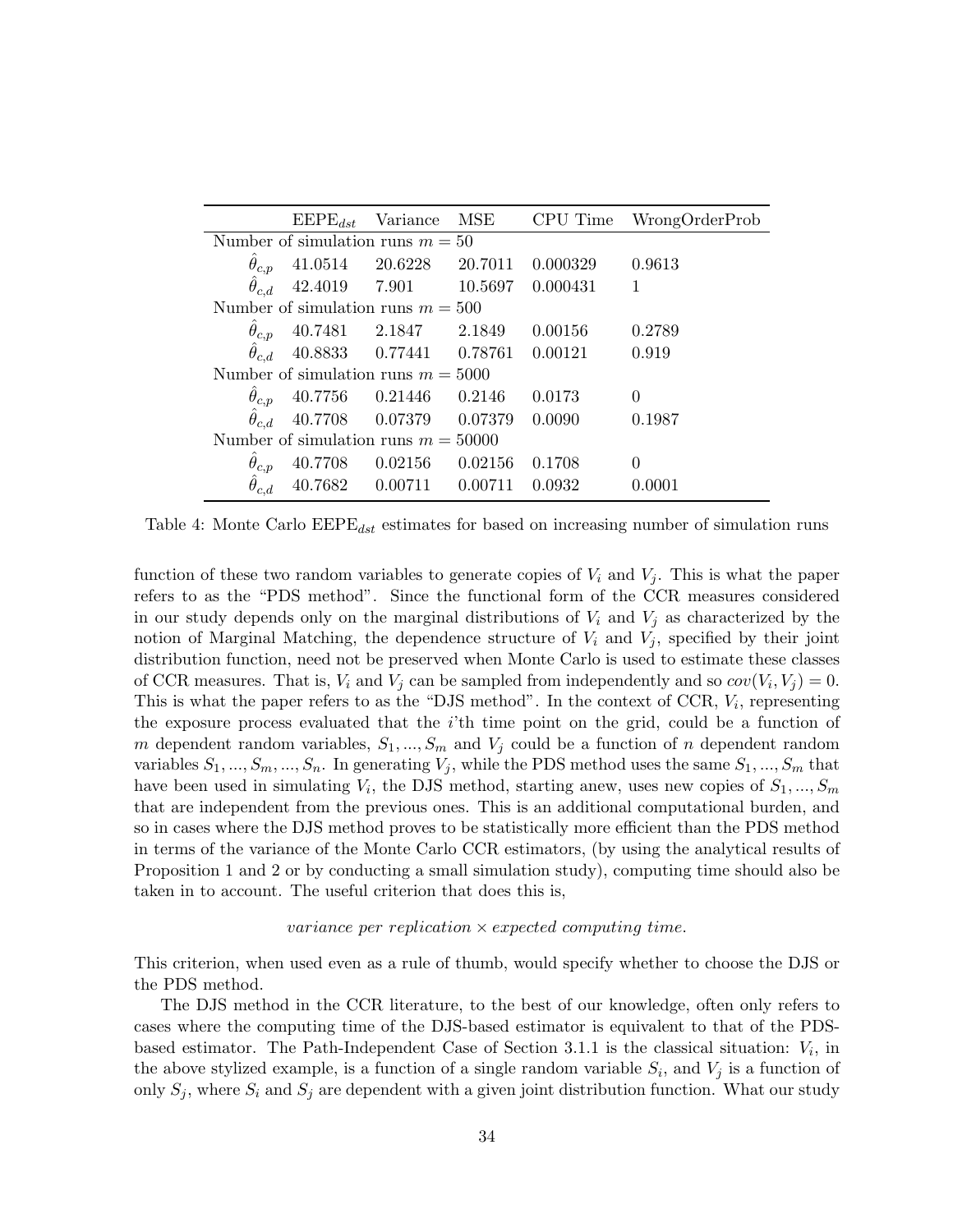refers to as the "DJS method", as illustrated above, would, then, be an extension of the DJS in its conventional sense. While we have not changed the well established CCR terminologies, "DJS and PDS", we invite the reader to be mindful of the distinction between the DJS in its traditional sense and in the more general sense of this paper which could require additional computing time.

### H Time-Discretized SDEs and Monte Carlo-Based Pricing

This section discusses cases that have not been formulated in the main body of the paper. We discuss Monte Carlo CCR measurement when the underlying risk factors are modeled by continuous time stochastic differential equations (SDEs) whose simulation requires time-discretization. We also discuss Monte Carlo CCR when in addition to generating the underlying risk factors up to each valuation point, Monte Carlo is also used for pricing the portfolio constituents. The potential applicability of the so called DJS method in this paper's setting is further clarified for these more general cases. Time-discretized SDEs and Monte Carlo-based pricing create additional sources of bias (for the estimators of the CCR measures) that have not been mathematically formulated in our study. This could be the subject of future research. We are to show and emphasize that the proposed framework does lead to basic Monte Carlo CCR efficiency improvements in these cases; the proposed framework assumes that the factors influencing these additional sources of bias are held constant and then specifies how the remaining factors determining the statistical efficiency and computing time of the CCR estimators should be dealt with. The simple stylized example below is used throughout this section to facilitate our discussion of the above-mentioned topics.

**Example: Arithmetic Asian Options** Let  $\{S_t; t \geq 0\}$  denote a geometric Brownian motion satisfying the following SDE,

$$
dS_t = \mu S_t dt + \sigma S_t dB_t, \tag{50}
$$

where  ${B_t; t \geq 0}$  denotes a one-dimensional standard Brownian motion, and the drift  $\mu$  and volatility  $\sigma$  parameters are given constants. Consider the equi-distant time grid  $0 \equiv t_0 < t_1$ ... <  $t_n \equiv T$ ,  $t_i - t_{i-1} \equiv h$ ,  $i = 1, ..., n$ . Let  $V_t$  denote the time- $t ≥ 0$  value of an arithmetic Asian option with time-T payoff  $(\bar{S} - K)^+$  for a given strike K, where  $\bar{S} = (S_1 + ... + S_n)/n$ amd  $S_i \equiv S_{t_i}$ . For simplicity assume that risk-free rate is zero, and so

$$
V_i = E[(\bar{S} - K)^+|F_i],
$$

where  $F_i = F_{t_i}$  denote the filtration generated by the GBM up to time  $t_i$ . We are to use Monte Carlo to generate  $V_i$ 's and estimate  $\theta = \int_0^T E[V_t] dt$ .

Time-Discretized SDEs Suppose that we cannot analytically solve the SDE in (50). That is, suppose that the GBM could not have been simulated exactly (the joint distribution of the simulated values would not coincide with that of the continuous time model at the simulated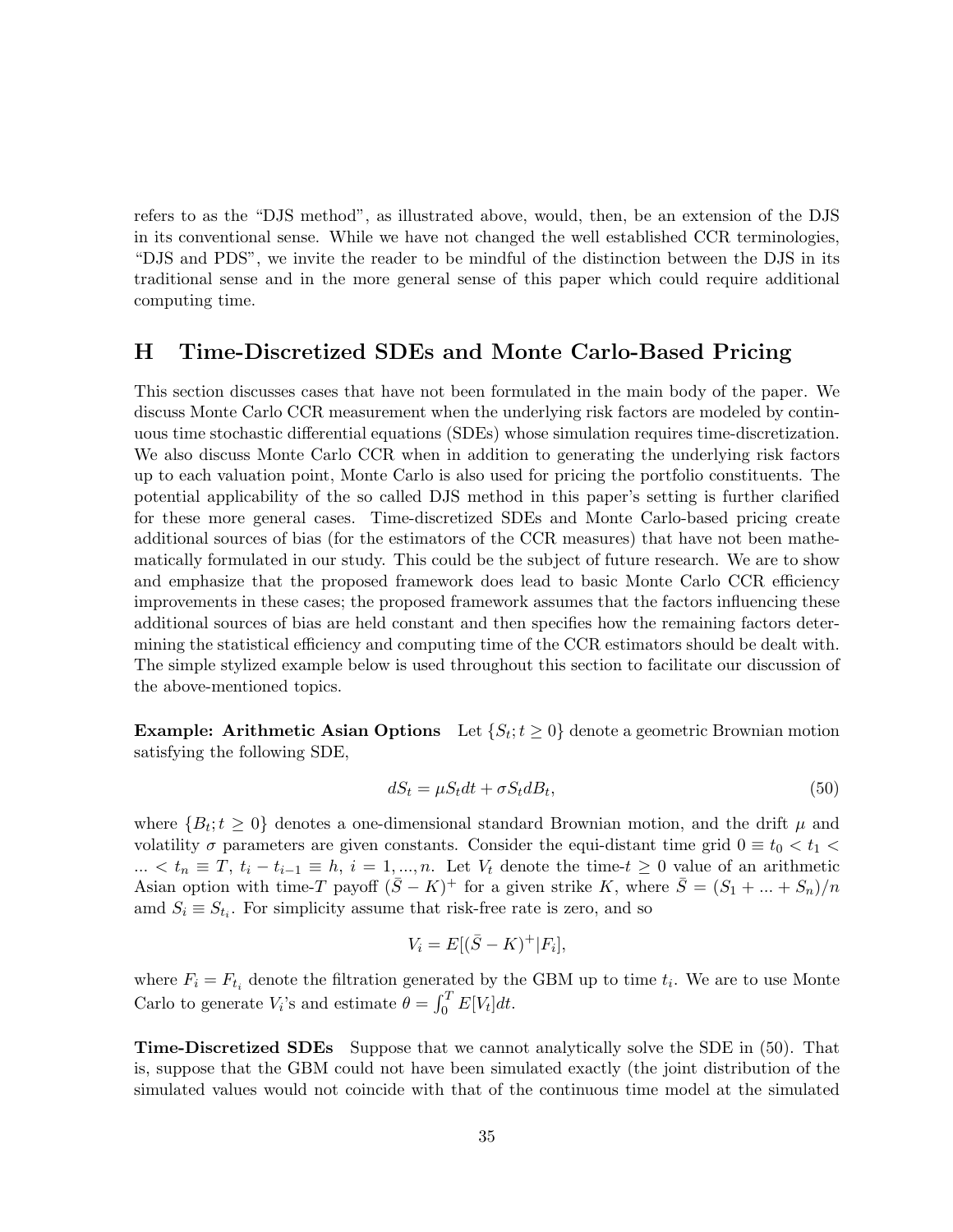dates on the time grid), and an Euler time-discretization scheme would have to be used to sample from the SDE. Let  $\hat{S}$  denote a time-discretized approximation to S on the above mentioned time  $grid<sup>17</sup>$ 

$$
\hat{S}_{i+1} = \hat{S}_i + \mu \hat{S}_i h + \sigma \hat{S}_i \sqrt{h} Z_{i+1},
$$
\n(51)

with  $Z_1, Z_2, \dots$  independent standard normal random variables. Consider  $t_j$  and  $t_l$  on the time grid where  $0 < t_j < t_l < T$ . Generating  $\hat{S}_j$  with the Euler scheme using (51) requires j i.i.d standard normals  $Z_1, ..., Z_j$ . Now, consider the simulation of  $\hat{S}_l$ . Consider two cases. If the set of normals  $Z_1, ..., Z_j$  generated in calculating  $\hat{S}_j$  are used again along with "new" i.i.d. standard normal random variables  $Z_{j+1}, ... Z_l$  to generate  $\hat{S}_l$ , then  $\hat{S}_j$  and  $\hat{S}_l$  become positively correlated according to (51). If, however, l new i.i.d. standard normal random variables  $Z_1, ..., Z_l$  are generated to simulate  $\hat{S}_l$ , then, clearly,  $\hat{S}_j$  and  $\hat{S}_l$  become independent. The price of achieving,  $cov(\hat{S}_j, \hat{S}_l) = 0$ , is the additional computational time to generate j new standard normal random variable instead of using the old ones that have already been generated when simulating  $\hat{S}_j$ .

Time-Discretized SDEs and the DJS Method Continuing to assume the Euler timediscretization is used to sample from the underlying GBM, we now return to the Asian option example. View  $V_i$  as a function of  $(S_1, ..., S_i)$ , i.e.,  $V_i = E[(\bar{S} - K)^+ | F_i] = f(S_1, ..., S_i)$ . Assume that given  $F_i$ , the conditional expectation  $E[(\bar{S}-K)^+|F_i]$  can be calculated analytically, (later in this section, we discuss the implications of relaxing this assumption). Consider two Monte Carlo realizations of  $V_j$  and  $V_l$ . Similar to our analysis of the Path Dependent case of Section 3.1.2,  $V_j = f(S_1, ..., S_j)$  and  $V_l = f(S_1, ..., S_j, ..., S_l)$  become independent if we start anew in generating V<sub>l</sub>. More specifically, assuming the Euler scheme in (51) is in place, if the set of  $Z_1, Z_2, ..., Z_l$ generated in calculating  $\hat{V}_l = \overline{f}(\hat{S}_1, ..., \hat{S}_l)$  are independent from the set of  $Z_1, Z_2, ..., Z_j$  generated in sampling from  $\hat{V}_j = f(\hat{S}_1, ..., \hat{S}_j)$ ,  $\hat{V}_j$  and  $\hat{V}_l$  become independent. We emphasize that it is only in this sense that what we continue to refer to as the DJS method is relevant to our study; that is, in sampling from the underlying risk factors in a way that  $V$ 's evaluated at any two distinct time points on the grid become independent.

Recall the notion of Marginal Matching and note that in sampling from  $V_j = f(S_1, ..., S_j)$ , making  $\hat{S}_1, ..., \hat{S}_j$  independent from each other is neither relevant to our objective - having  $cov(\hat{V}_j, \hat{V}_l) = 0$  - nor possible in the sense that, depending on the functional form of f, the expected value of  $\hat{V}_j$  under independent  $\hat{S}_1, ..., \hat{S}_j$  may not become equal to the expected value of  $\hat{V}_j = f(\hat{S}_1, ..., \hat{S}_j)$  when  $\hat{S}_1, ..., \hat{S}_j$  are sequentially sampled from based on the finite dimensional distribution of the GBM time-discretized in (51). That is, our analysis and results are not affected by the inability to use a DJS type method in sampling from  $V_j = f(S_1, ..., S_j)$  for a given fixed  $j$ . Again, what the DJS method, whose applicability is specified by the notion of Marginal Matching, is concerned with in our study is making Monte Carlo realizations of  $V_j$  and  $V_l$  independent - whether they have been simulated exactly or via an Euler time-discretization

<sup>&</sup>lt;sup>17</sup>To simplify our discussion of time-discretized SDEs, we have assumed that the CCR time grid containing the valuations points and the time grid based on which the SDEs are time-discretized coincide. Relaxing this assumption does not change the results of this discussion section.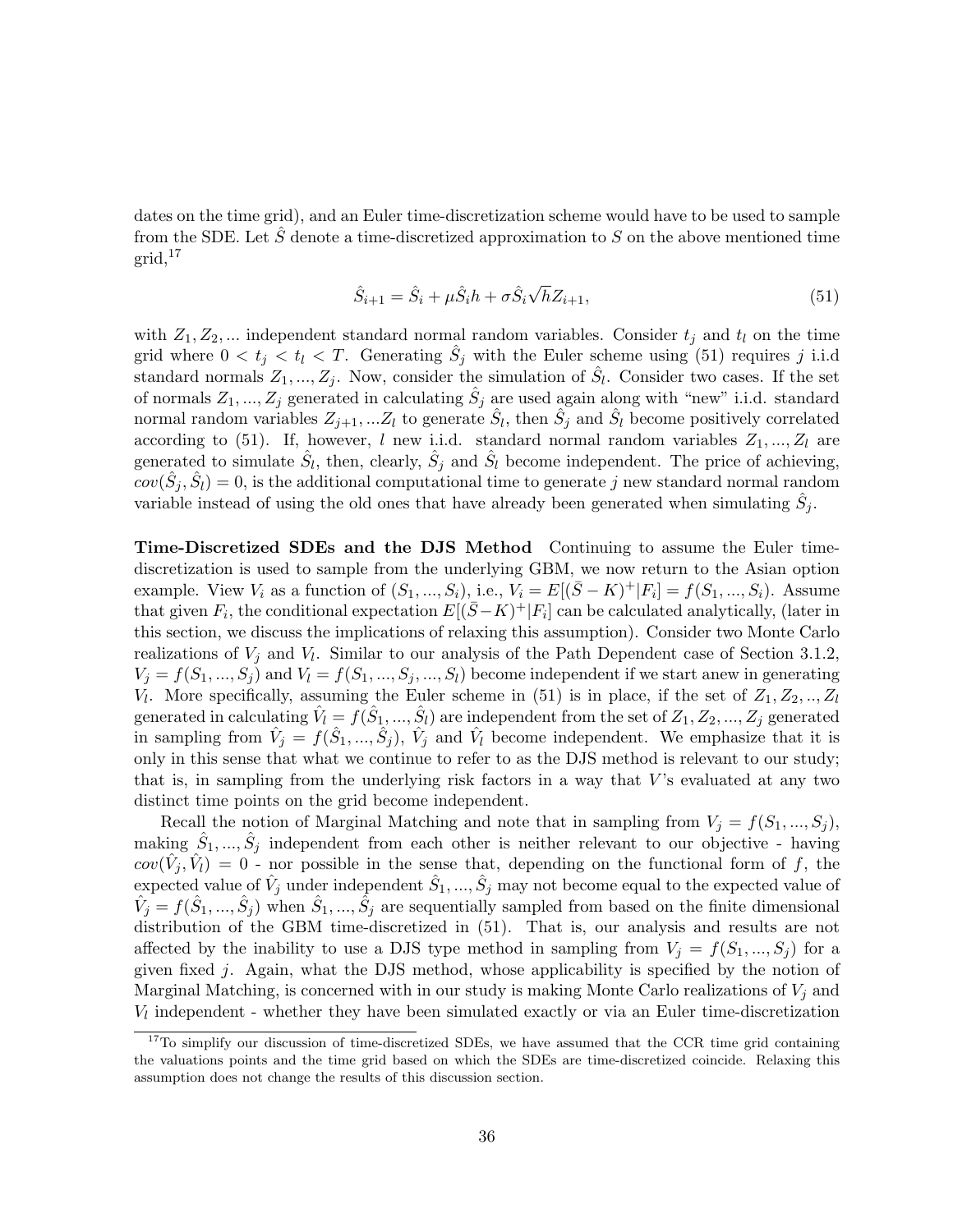scheme.<sup>18</sup>

Time-Discretized SDEs and the Additional Source of Bias Two types of bias have been formulated in the MSE minimization problems of our study: the time-discretization bias associated with the time integral of the exposure process in the definition of EPE, CVA, EEPE and also the bias induced by the maximum operator in the definition of the EEPE. The Eulerscheme-based time-discretized SDE,  $\hat{S}$ , which approximates S, creates an additional source of bias that has not been mathematically formulated in our study. A typical criterion based on which the quality of the SDEs' time discretization methods is measured is the convergence order of the form  $|E[g(\hat{S}_i)] - E[g(S_i)]|$  for a given i with a given function g usually satisfying some smoothness conditions. See Chapter 6 of [13] and the references therein for typical weak and strong error criteria and for methods to improve the convergence order of Euler schemes based on these criteria. The simple Euler scheme (51) converges with respect to the above-mentioned criterion as the time step h decreases to zero. The proposed efficient CCR framework assumes that an Euler scheme (possibly an improved version of it by using the methods introduced in Chapter 6 of  $[13]$  is already in place with a fixed time step h, and it then achieves an approximately optimal balance between the number of simulation runs and valuation points under the chosen Euler scheme.

Monte Carlo-Based Pricing We now discuss the implications of Monte Carlo-based pricing in our setting. Suppose that given  $F_i$ , the conditional expectation  $E[(\bar{S}-K)^+|F_i]$  could not be calculated analytically. Also, suppose that, motivated by the Longstaff and Schwartz American option pricing appraoch [21], American (or Least-Squares) Monte Carlo is to be used to estimate θ. In the m-simulation-run-based commonly-used version of American Monte Carlo for CCR, one often proceeds as follows (see [6]).<sup>19</sup> First generate the m sample paths on the grid  $0 \equiv$  $t_0 < t_1 < \ldots < t_n \equiv T$ , i.e.,  $\{S_{k1}, S_{k2},...S_{kn}\}, k = 1,...,m$ , based on the finite dimensional distribution of the process S. Then, all Monte Carlo estimators of  $E[V_1], ..., E[V_n]$  are estimated based on this single set of sample path data.

To generate Monte Carlo realization of  $V_i = E[(\bar{S} - K)^+|F_i] = f(S_1, ..., S_i)$ , one first uses a regression-based method to approximate f with  $\tilde{f}$  and uses all the simulated data  $\{S_{k1}, S_{k2},...S_{kn}\}, k = 1,...,m$  to estimate the regression coefficients. Then, using a given sampled path of  $S_1, ..., S_i$ , to generate a single approximate realization of  $V_i$ , which we denote by  $\tilde{V}_i$ ,

<sup>19</sup>We assume that the reader is familiar with American Monte Carlo option pricing and its application in counterparty credit risk.

<sup>&</sup>lt;sup>18</sup>Important classes of models whose application requires time-discretization of the underlying SDEs are LIBOR and Swap Market models, (see, e.g., Chapter 25 of [2], Chapter 3 of [13], and the references therein). For instance, consider pricing Caplets in the LIBOR model where the LIBOR forward rates are GBM driven, (see Definition 25.5 of [2]), where the simulation of SDEs characterizing the underlying LIBOR forward rates (see Proposition 25.7 of [2]) require Euler time-discretization schemes, (see Section 25.5 of [2] and Section 3.7 of [13]). As illustrated above, at the cost of additional computing time compared with that of the PDS method, the DJS method can be applied in the LIBOR market models to make the simulated  $V$ 's, representing the value of Caps or Caplets, independent at any two distinct time points on the CCR grid. That is, the so called DJS method is potentially applicable. However, the CCR modeler, considering both the computing time and the variance of the PDS and DJS-based estimators, may conclude that the PDS method should be chosen.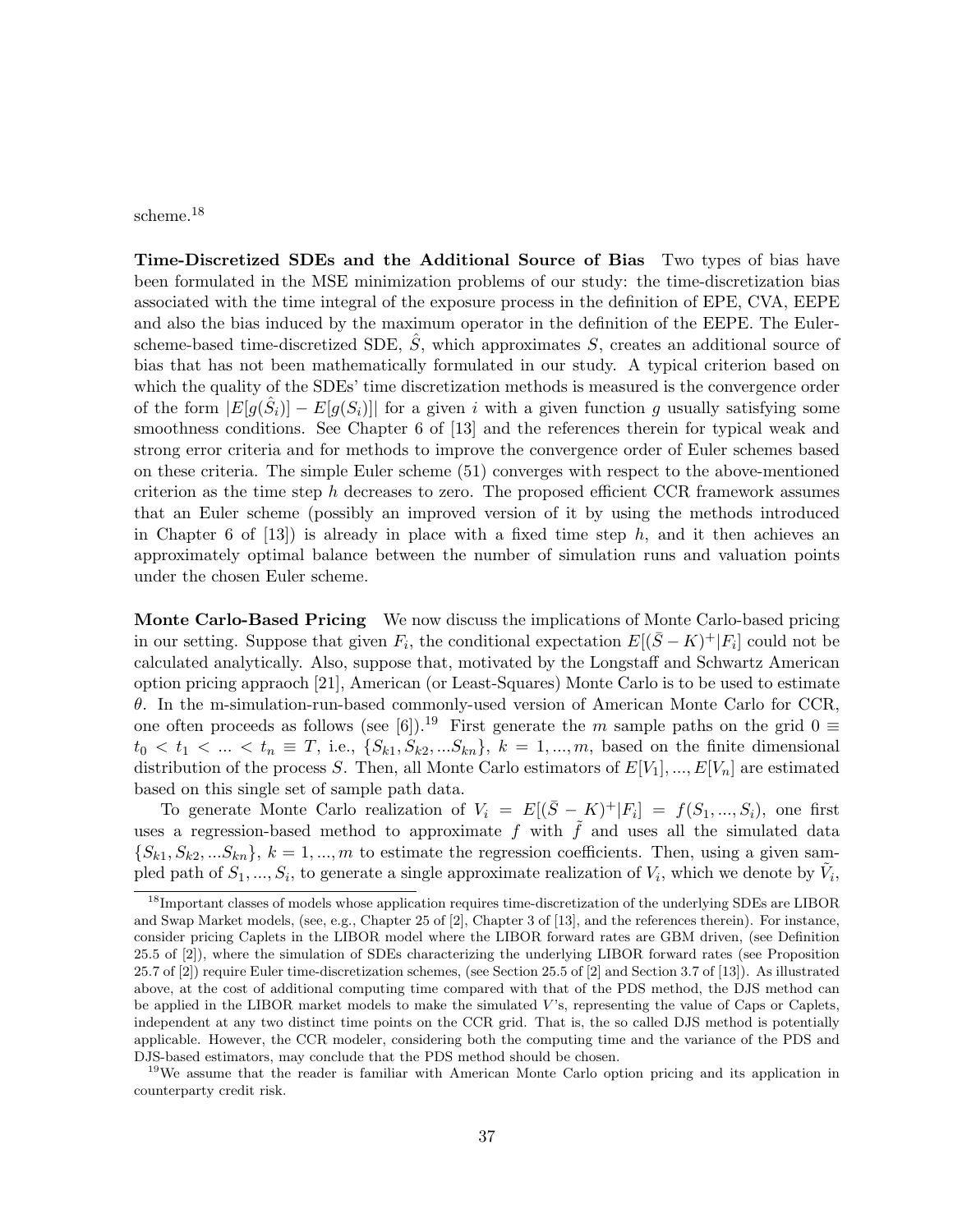one sets  $\tilde{V}_i = \tilde{f}(S_1, ..., S_i)$ . The two random variables  $\tilde{V}_i = \tilde{f}(S_1, ..., S_i)$  and  $V_i = f(S_1, ..., S_i)$  are not equal in distribution; it is in this sense that we refer to  $\tilde{V}_i$  as an approximate realization of  $V_i$ . Note that this regression-based approximation of  $f$  with  $f$  makes American Monte Carlo based estimators of  $\theta$  biased. This bias has not been mathematically formulated in our framework.

As mentioned above, the commonly-used version of American Monte Carlo in CCR uses the same single set of simulated sample paths in estimation of  $E[V_1], ..., E[V_n]$ . To make American Monte Carlo estimators of  $E[V_1],..., E[V_n]$  uncorrelated, using the notion of Marginal Matching, each American Monte Carlo estimator of  $E[V_i]$  should use a 'new' independent set of simulated sample paths. More specifically, fix i, and suppose that  $E[V_i]$  has been estimated based on  $\{S_{k1}, S_{k2},...S_{kn}\}, k = 1,...,m$  as we summarized above. Now, using the notion of Marginal Matching (or what we continue to refer to as the DJS method), to estimate  $E[V_{i+1}]$ , instead of using the same set of sampled paths employed in the estimation of  $E[V_i]$ , a new independent set  $\{S_{k1}, S_{k2},...S_{kn}\}, k = 1,...,m$  is being generated to simulate  $V_{i+1}$ 's. So, under the DJS method, American Monte Carlo realizations of  $V_i$  and  $V_{i+1}$  become independent and  $cov(V_i, V_{i+1}) = 0$ . That is, at the cost of additional computational time, the DJS method can be used to make American Monte Carlo-based realizations of  $V_i$ 's independent.<sup>20</sup>

Convergence Results of American Monte Carlo Algorithms It is well known that formulating and deriving precise convergence results on American option pricing algorithms, e.g., the Least Squares method of Longstaff and Schwartz, is quite difficult, (see Section 2.3 of [21] and Chapter 8 and Section 8.6 of [13]). Similar challenges exist when American Monte Carlo is used to estimate CCR measures since we need to consider limits as the number of valuation points (time points on the grid), the number of regression-based basis functions, and the number of simulation paths go to infinity. We would like to emphasize that when an American CCR "engine" is in place, even in the absence of the formulation and optimization of the MSE of the CCR estimators in the presence of all sources of bias, our framework would lead to basic efficiency improvements. It characterizes and differentiates the DJS and PDS methods by considering computational time in parallel with variance and then achieves an approximate optimal balance between the number of simulation runs (the number of sampled paths) and the number of valuation points assuming that the functional form and the number of basis functions used in the regression have been fixed.

### I Estimating CVA Sensitivities

We consider Monte Carlo estimation of the sensitivity of independent CVA with respect to the initial value of an underlying risk factor, (section 3 of [19] discusses this type of CVA sensitivity estimation with crude Monte Carlo; see Chapter 16 of [18] for a more complete overview of CVA 'Greeks' for hedging counterparty risk). We merely focus on comparing the DJS and PDS methods for CVA sensitivity estimation with respect to an underlying risk factor's initial value.

 $^{20}$ Similar arguments hold for nested Monte Carlo. That is, the second layer of Monte Carlo used for pricing the contract at each valuation point makes the estimator of  $\theta$  biased. And, the DJS method in the above mentioned sense can still be used to make  $V$ 's independent at any two distinct time points on the grid.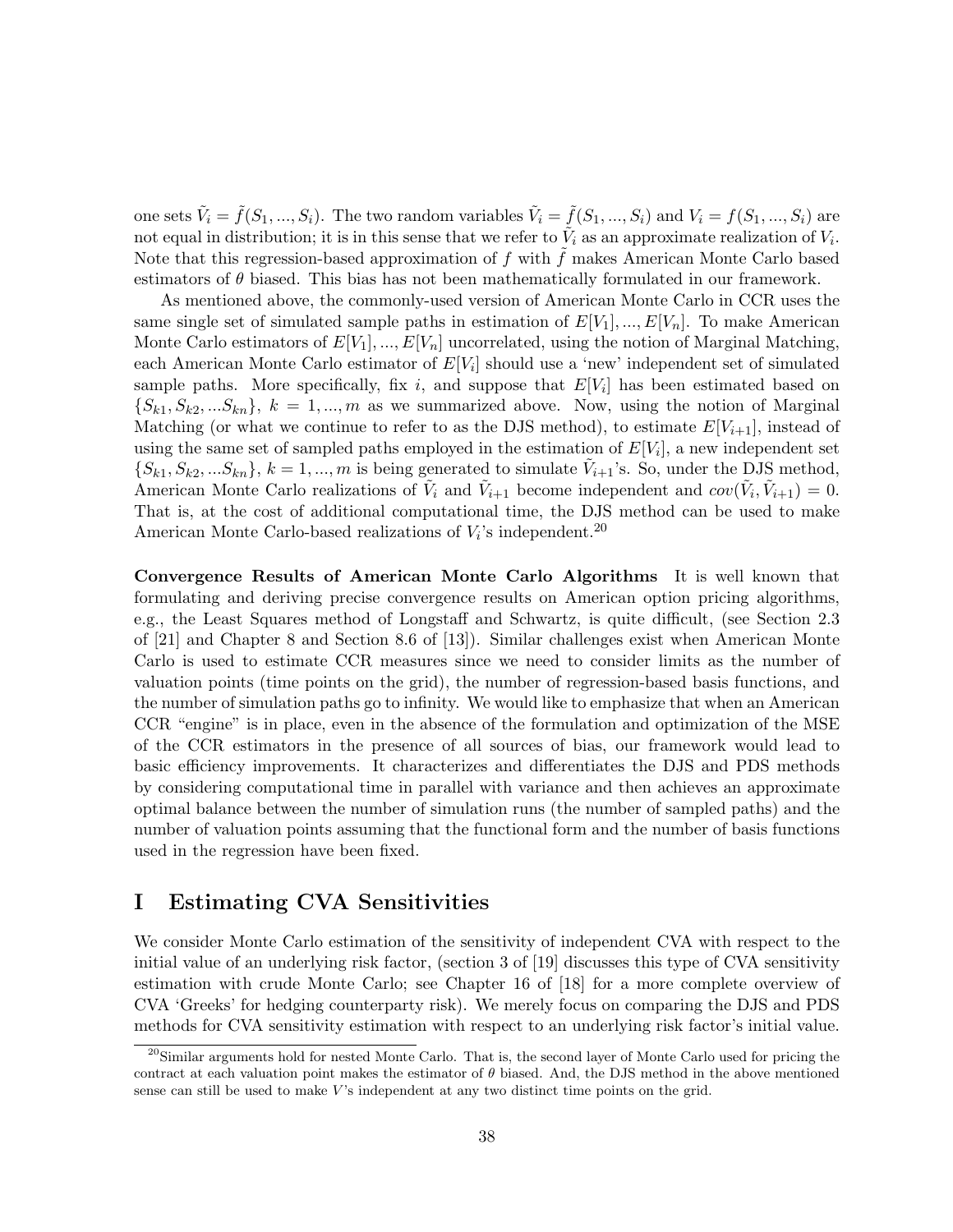Let  $S_0$  denote an underlying risk factor's initial value and consider Monte Carlo estimation of  $\mathrm{dCVA}_{I}$  $\frac{N}{dS_0}$ , where  $\text{CVA}_I = \int_0^T E[V_t] dF_t$ , using a finite-difference approximation method. The Monte Carlo estimator of CVA<sub>I</sub> uses the equidistant discrete time grid,  $0 \equiv t_0 < t_1 < ... < t_n \equiv T$ . The central-difference estimator of  $\frac{d\tilde{C}VA_{I}}{dS_{0}}$  based on m simulation runs at each valuation point is,

$$
\hat{\theta}_k = \sum_{i=1}^n \hat{DV}_{i,m} \Delta F_i,\tag{52}
$$

where

$$
\hat{DV}_{i,m} = \frac{\bar{V}_i(S_0 + h) - \bar{V}_i(S_0 - h)}{2h},\tag{53}
$$

where  $\bar{V}_i(S_0 + h)$  is the m-simulation-run average of  $V_{i1}, ..., V_{im}$  with the underlying initial value at  $S_0 + h$  for some  $h > 0$ . It is well-known that  $\hat{DV}_{i,m}$  is a biased estimator of  $\frac{dE[V_{t_i}]}{dS_0}$  $\frac{dS_0}{dS_0}$ . It is also well-known that using *common random numbers* in estimating  $\bar{V}_i(S_0 + h)$  and  $\bar{V}_i(S_0 - h)$ will reduce the order of variance of the finite difference estimator. We assume that common random numbers are used. That is, suppose that  $V_i$  is a function of  $S_i$ , i.e.,  $V_i \equiv f(S_i)$ . Then, the same set of generated  $S_{i1},...,S_{im}$  used in the simulation of  $\bar{V}_i(S_0+h)$  are also being used in the simulation  $\bar{V}_i(S_0 - h)^{21}$ . The subscript k in  $\hat{\theta}_k$  takes d and p when the DJS and PDS methods are used, respectively.

Recall that under DJS and the notion of Marginal Matching, any two distinct pairs of  $S_1, ..., S_n$  are uncorrelated, and so the variance of  $\theta_d$  is equal to the weighted sum of the variances of  $\hat{DV}_{i,m} \equiv \hat{DV}_m(S_i)$ ,  $i = 1, ..., n$ , and the covariance terms,  $cov(\hat{DV}_m(S_i), \hat{DV}_m(S_j))$ , are zero for any  $i \neq j$ . So, to compare the variance of  $\hat{\theta}_d$  and  $\hat{\theta}_p$  it remains to consider the covariance terms under the PDS method. If using PDS results in positive covariance terms, then the DJS based estimator of  $\frac{dCVA_I}{dS_0}$  outperform the PDS-baed estimator in terms of variance. Propositions 1 and 2 have identified conditions under which the covariance function  $cov(V_u, V_t)$  is positive for contract level exposure for any  $0 < u < t < T$ . The same method of proof can be employed to show that when using PDS, under certain assumptions  $cov(DV_m(S_i), DV_m(S_j)) > 0$  for any  $i \neq j$ . We give the proof here only for a simple stylized case.

Using the terminology and notation developed in Section 3, consider the contract level credit exposure for a unilateral transaction, i.e.,  $V_t = \max\{C_t, 0\} = C_t$  for all  $0 < t \leq T$ , where the time-t risk neutral value of the maturity-T derivatives contract is given by  $C_t = n_t E[\frac{\Pi_T}{n_T}]$  $\frac{\Pi_T}{n_T}[\mathcal{F}_t]$ with n being the numeraire,  $\mathcal{F}_t$  denoting the time-t filtration generated by the underlying risk factors, and Π being the payoff function. Consider the setting where the numeraire is the money market account,  $B$ , with deterministic short rate. Also, consider the single-simulation-run case, i.e.,  $m = 1$ , where we set  $\hat{DV}_{i,1} \equiv \hat{DV}_i$ . We are to show that,

$$
cov(\hat{DV}_i, \hat{DV}_j) > 0
$$

 $21$ See Chapter 7 of [13] and the reference therein for finite-difference approximations. More specifically, see Section 7.1 on how the MSE of a finite-difference estimator can be approximately optimized.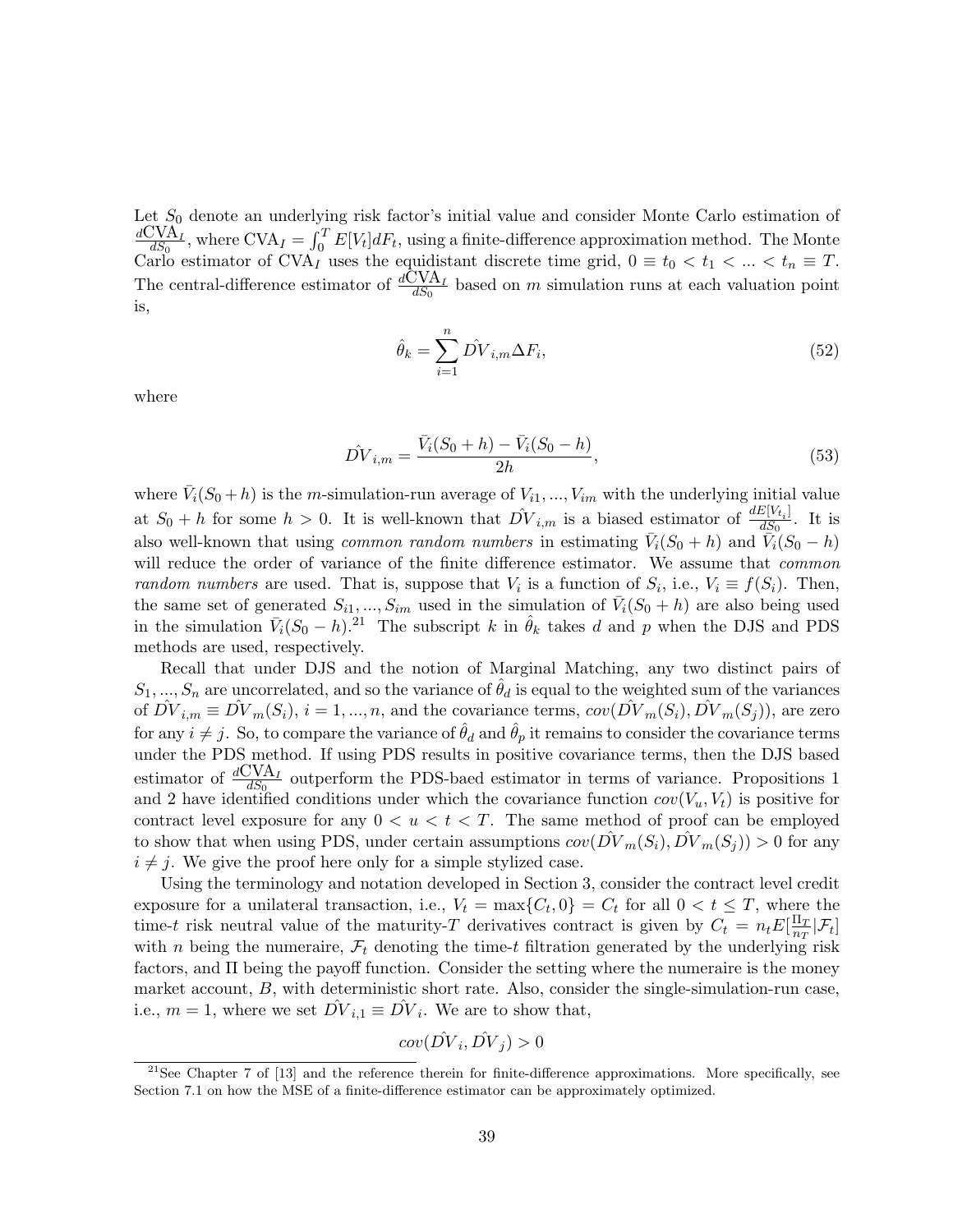for given  $i < j$  on the discrete time grid. Using the conditional covariance formula as in the proofs of Propositions 1 and 2 gives,

$$
cov(\hat{DV}_i, \hat{DV}_j) = cov(\hat{DV}_i, E[\hat{DV}_j | \mathcal{F}_i]).
$$

Note that  $V_j(S_0 + h) = B_j B_n^{-1} E_{h_+}[\Pi_T | F_j]$  and  $V_j(S_0 - h) = B_j B_n^{-1} E_{h_-}[\Pi_T | F_j]$ , where the subscript  $h_+$  and  $h_-$  denote the cases where the underlying risk factor's initial prices are set at  $S_0 + h$  and  $S_0 - h$ , respectively. Then, we have,

$$
E[\hat{DV}_j|\mathcal{F}_i] = B_j B_n^{-1} \left( \frac{E_{h+}[\Pi_T|F_i] - E_{h-}[\Pi_T|F_i]}{2h} \right),
$$

and so,

$$
cov(\hat{DV}_i, \hat{DV}_j) = B_i B_j B_n^{-2} Var\left(\frac{E_{h+}[\Pi_T|F_i] - E_{h-}[\Pi_T|F_i]}{2h}\right) > 0.
$$

Note that more general cases, e.g., stochastic short rate and bilateral transactions, require the application of changes of numeraire techniques and the Chebyshev's algebraic inequality and constraints on the number of risk factors and monotonicity of the payoff function as in the proofs of Proposition 1 and 2; we do not address these cases here as the proof methodology has already been developed in the paper. The mathematical proofs of the positivity of the covariance function under PDS are at the contract level exposure. For more general cases, comparing the variance of the PDS and DJS-based CVA sensitivity estimators requires small simulation studies before the CCR modeler makes a decision on whether to use DJS or PDS.

### References

- [1] "Capital requirements for bank exposures to central counterparties", Basel Committee on Banking Supervision, July (2012)
- [2] T. Bjork, "Arbitrage theory in continuous time", 3rd Edition, Oxford University Press, (2009)
- [3] Bohme, M., Chiarella, D., Harle, P., Neukirchen, M., Poppensieker, T., and Raufuss, A., "Day of reckoning: new regulation and its impact on capital market businesses",  $McKinsey$ Working Papaers on Risk, (September 2011)
- [4] Broadie, M., Du, Y., Moallemi, C. C., "Risk estimation via regression", Working paper, December (2011)
- [5] Canabarro, E., and Duffie, D., "Measuring and Marking Counterparty Risk", Asset/Liability Management for Financial Institutions, Institutional Investor Books, (2003)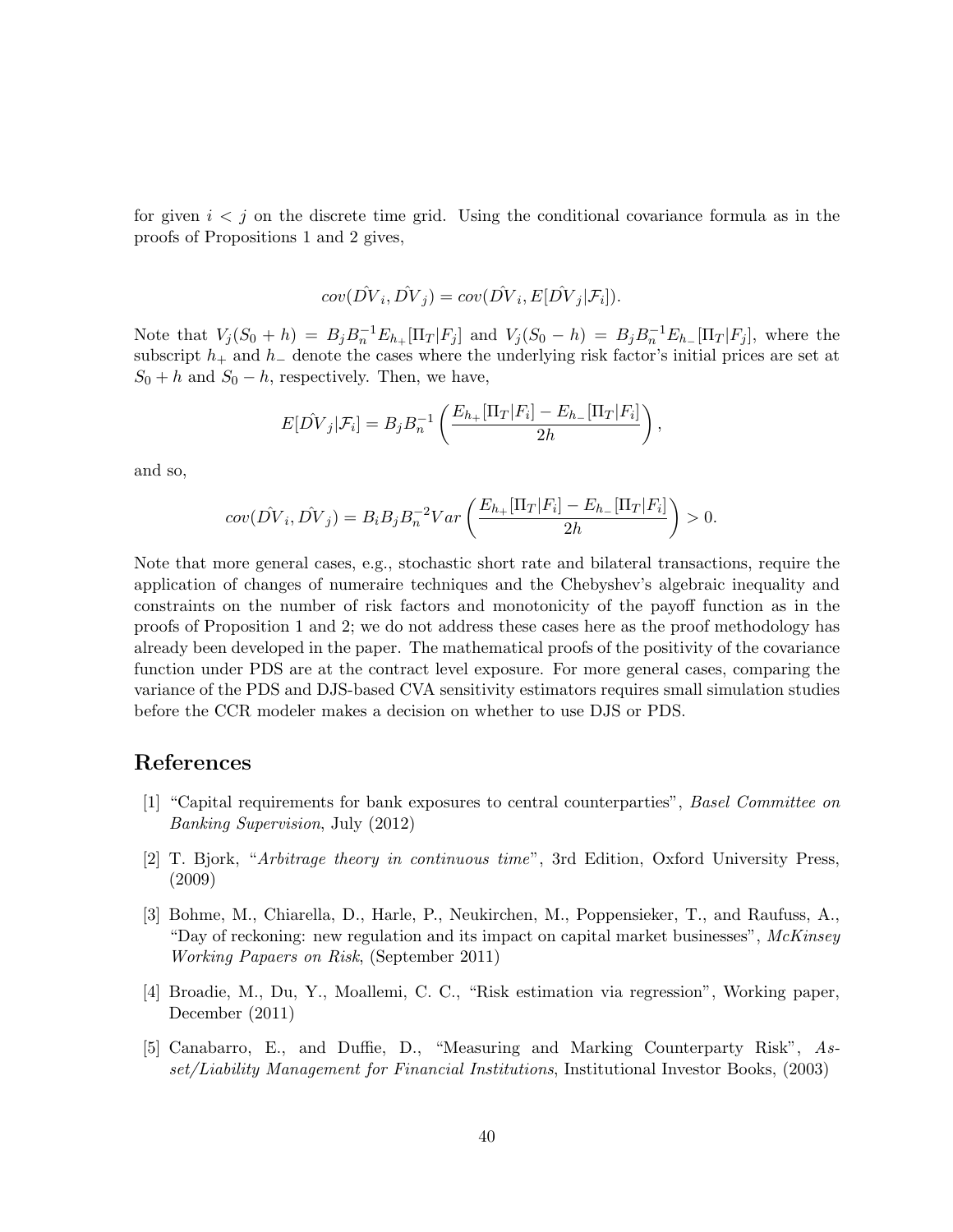- [6] Cesari, G., Aquilina, J., Charpillon, N., Filipovic, Z., Lee, G., Manda, I, "Modelling, Pricing, and Hedging Counterparty Credit Exposure", Springer Finance, (2010)
- [7] Duffie, D., and Glynn, P., "Efficient Monte Carlo estimation of security prices", Annals of Applied Porbability, vol. 5, pp. 897-905, (1995)
- [8] Durrett, R., "Probability: Theory and Examples", 3rd Edition, Duxbury Advanced Series, (2005)
- [9] Egozcue, M., Garcia, F., L., Wong, W. K., "On some covariance inequalities for monotonic and non-monotonic functions" Journal of Inequalities in Pure and Applied Mathematics, vol.10, (2009)
- [10] Geman, H., El Karoui, N., Rochet., J. C., "Changes of Numeraire, changes of probability measure and option pricing", Journal of Applied Probability, vol. 32, pp. 443-458, (1995)
- [11] Ghamami, S., "Book Review: Counterparty Credit Risk by Jon Gregory," Quantitative Finance, vol. 13, no. 12, pp. 1863-1865, (2013)
- [12] Ghamami, S., Goldberg, L. R., "Stochastic intensity models of wrong way risk: wrong way CVA need not exceed independent CVA", Journal of Derivatives, vol. 21, no. 3, pp. 24-35, (2014)
- [13] Glasserman, P., "Monte Carlo Methods in Financial Engineering", Springer, (2004)
- [14] Glasserman, P., Heidelberger, P., and Shahabuddin, P., "Asymptotically optimal importance sampling and stratification for path dependent options", Mathematical Finance, vol. 9, pp. 117-152, (1999)
- [15] Glynn, P. W., and Whitt, W., "The efficiency of simulation estimators", Operations Researcg, vol. 40, pp. 505-520, (1992)
- [16] Gordy, M. B., and S. Juneja, "Nested Simulation in Portfolio Risk Measurement", Management Science, vol. 56, no. 10, pp. 1833-1848, (2010)
- [17] Gregory, J., "Counterparty credit risk: the new challenge for global financial markets", 1st edition, John Wiley and Sons, (2010)
- [18] Gregory, J., "Counterparty credit risk: a continuing challenge for global financial markets", 2nd edition, John Wiley and Sons, (2012)
- [19] Hull, J., and White, A., "CVA and wrong way risk", Financial Analyst Journal, vol. 68, no. 5, pp. 58-69, (2012)
- [20] Karatzas, I., and Shreve, S. E. , "Brownian Motion and Stochastic Calculus", Springer, (1991)